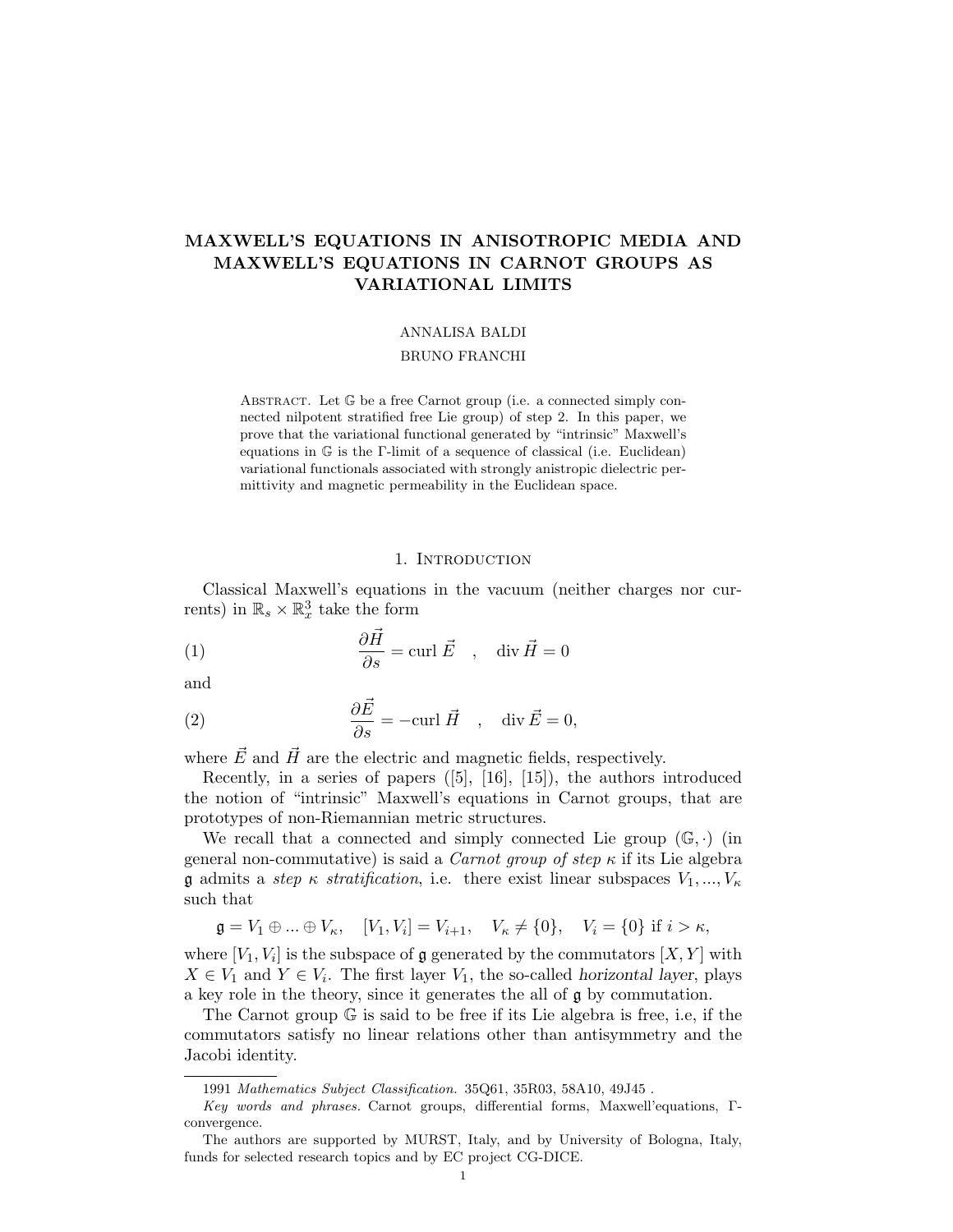A Carnot group G can be always identified, through exponential coordinates, with the Euclidean space  $\mathbb{R}^n$ , where n is the dimension of g, endowed with a suitable group operation.

In addition, the stratification of the Lie algebra induces a family of anisotropic dilations  $\delta_{\lambda}$  ( $\lambda > 0$ ) on g and therefore, through exponential map, on G. We refer to [12] or [6] for an exhaustive introduction.

The Euclidean space  $(\mathbb{R}^n,+)$  provides a trivial example of (Abelian) Carnot group of step 1. The simplest example of non-Abelian Carnot group of step 2 is given by the first Heisenberg group  $\mathbb{H}^1 \equiv \mathbb{R}^3$ , with variables  $(x, y, t)$  and product

$$
(x, y, t) \cdot (\xi, \eta, \tau) = (x + \xi, y + \eta, t + \tau - \frac{1}{2}(y\xi - x\eta)).
$$

Indeed, let us set  $X := \partial_x - \frac{1}{2}$  $\frac{1}{2}y\partial_t$ ,  $Y := \partial_y + \frac{1}{2}$  $\frac{1}{2}x\partial_t$ ,  $T := \partial_t$ . Since  $T =$ [X, Y], the stratification of the algebra  $\mathfrak g$  is given by  $\mathfrak g = V_1 \oplus V_2$ , where  $V_1 = \text{span} \{X, Y\} \text{ and } V_2 = \text{span} \{T\}.$ 

From now on, we use the word "intrinsic" when we want to stress a privileged role played by the horizontal layer and by group translations and dilations. On the contrary, the word "Euclidean" is used when dealing with the special commutative group  $(\mathbb{R}^n, +)$ . In fact, this distinction will be crucial through this paper, since we have to deal with two different superposed structures in  $\mathbb{R}^n$ : a non-Abelian Carnot group  $(\mathbb{G}, \cdot)$  and the Abelian group  $(\mathbb{R}^n, +).$ 

Let us recall the definition of Maxwell's equation in a Carnot group. We start from classical Euclidean Maxwell's equations in the free space  $\mathbb{R}_s \times \mathbb{R}^3_x$ , written in terms of differential forms. Denote by  $(\Omega^*, d)$  the de Rham's complex of differential forms in  $\mathbb{R}^3$  associated with the exterior differential d. If  $E, H \in \Omega^1$  are differential 1-forms, dual of the electric and of the magnetic fields, respectively,  $\delta$  is the formal adjoint in  $L^2$  of d, and  $*$  is the standard Hodge-star operator in  $\mathbb{R}^3$ , then equations (1) and (2) become

(3) 
$$
\frac{\partial H}{\partial s} = *dE \quad , \quad \delta H = 0
$$

and

(4) 
$$
-\frac{\partial E}{\partial s} = *dH \quad , \quad \delta E = 0.
$$

Clearly, the above equations make perfectly sense in  $\mathbb{R}^n$  with  $n \geq 3$ , provided  $\ast$  is meant to be the Hodge duality operator in ℝ<sup>n</sup>, and  $E \in \Omega^1$ ,  $H \in \Omega^{n-2}$ .

If we want to define intrinsic Maxwell's equations in a Carnot group, we need preliminarily and intrinsic notion of differential form in a group. Unfortunately, De Rham's complex  $(\Omega^*, d)$  of differential forms, endowed with the usual exterior differential, does not fit our aim of an intrinsic theory, since it is not invariant under group dilations, basically since it mixes derivatives along all the layers of the stratification. Consider for instance the Heisenberg group  $\mathbb{H}^1$ , and let dx, dy and  $\theta = dt + \frac{1}{2}$  $rac{1}{2}ydx - \frac{1}{2}$  $\frac{1}{2}xdy$  (the contact form of  $\mathbb{H}^1$ ) be the (left invariant) dual covectors of  $X, \tilde{Y}, T$ , respectively. If we write the exterior differential df of a smooth function f in terms of dx,  $dy$ and  $\theta$ , we obtain

$$
df = (Xf)dx + (Yf)dy + (Tf)\theta,
$$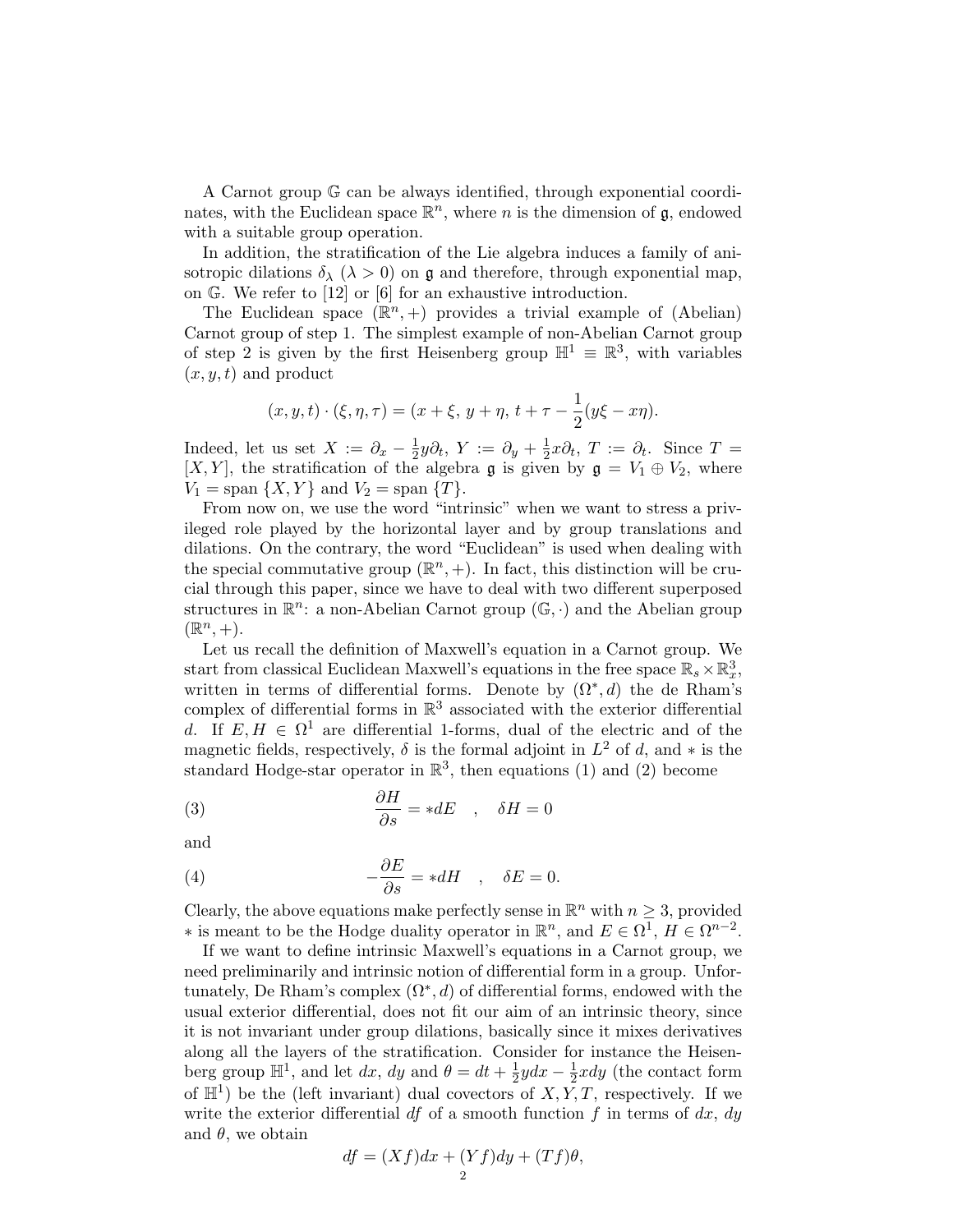that is not invariant under group dilations, since  $dx$ ,  $dy$  are homogeneous of degree 1 with respect to group dilations, whereas  $\theta$  is homogeneous of degree 2.

One could think of replacing d by the "horizontal differantial"  $d_H$  defined on functions by cutting out the non-horizontal part  $(Tf)\theta$ , i.e., by setting

$$
d_H f = (Xf)dx + (Yf)dy
$$

that is homogeneous of degree 1. Unfortunately,  $d_H$  does not act correctly on 1-forms, since  $d_H^2 f \neq 0$ , because of the lack of commutativy of  $\mathfrak{g}$ , and therefore  $d_H$  fails to be a good differential for the construction of an intrinsic complex.

On the other hand, an intrinsic complex of differential forms in a Carnot group satisying our invariance requirements has been defined in the last few years by M. Rumin in a series of papers ([24], [26], [25]). We refer to Appendix B for a description of Rumin's complex, as well as to [3].

Roughly speaking, Rumin defines a kind of "minimal" class  $E_0^*$  of intrinsic forms as well as an exterior intrinsic differential  $d_c$  that makes  $(E_0^*, d_c)$  a sub-complex of De Rham's complex. The differential  $d_c$  is defined through a suitable (non-orthogonal) projection  $\Pi_E$  of  $(E_0^*, d_c)$  on a sub-complex  $(E^*, d) \subset (\Omega^*, d)$  of "lifted forms", and then by projecting orthogonally on  $E_0^*$  through the map  $\Pi_{E_0}$ . The following diagram gives a synopsis of the construction

$$
\cdots \xrightarrow{d_c} E_0^h \xrightarrow{d_c} E_0^{h+1} \xrightarrow{d_c} \cdots
$$

$$
\Pi_E \downarrow \qquad \qquad \uparrow \Pi_{E_0}
$$

$$
\cdots \xrightarrow{d} E^h \xrightarrow{d} E^{h+1} \xrightarrow{d} \cdots
$$

$$
i \downarrow \qquad \qquad i
$$

$$
\cdots \xrightarrow{d} \Omega^h \xrightarrow{d} \Omega^{h+1} \xrightarrow{d} \cdots
$$

A crucial property of  $d_c$ , that will affect all the subsequence theory, is that, in general, it is a differential operator in the horizontal derivatives of order greater than 1.

The complex  $(E_0^*, d_c)$  being given, it is easy to define formally a set of intrinsic Maxwell's equations in a Carnot group  $\mathbb{G} = \mathbb{R}^n$  as follows: given  $E \in E_0^1$  and  $H \in E_0^{n-2}$ , we say that they satisfy our Maxwell's equations if

(5) 
$$
\frac{\partial H}{\partial s} = *d_c E \quad , \quad \delta_c H = 0
$$

and

(6) 
$$
-\frac{\partial E}{\partial s} = *d_c H \quad , \quad \delta_c E = 0,
$$

where  $\delta_c$  and  $*$  are associated with suitable left-invariant scalar product. Notice that intrinsic Maxwell's equations are no more of order 1, depending on the order of  $d_c$ .

So far, this construction is purely formal. On the other hand, it has been shown in [15] that equations (5) and (6) are invariant under the action of a suitable class of contact Lorentz transformations (contact maps are algebra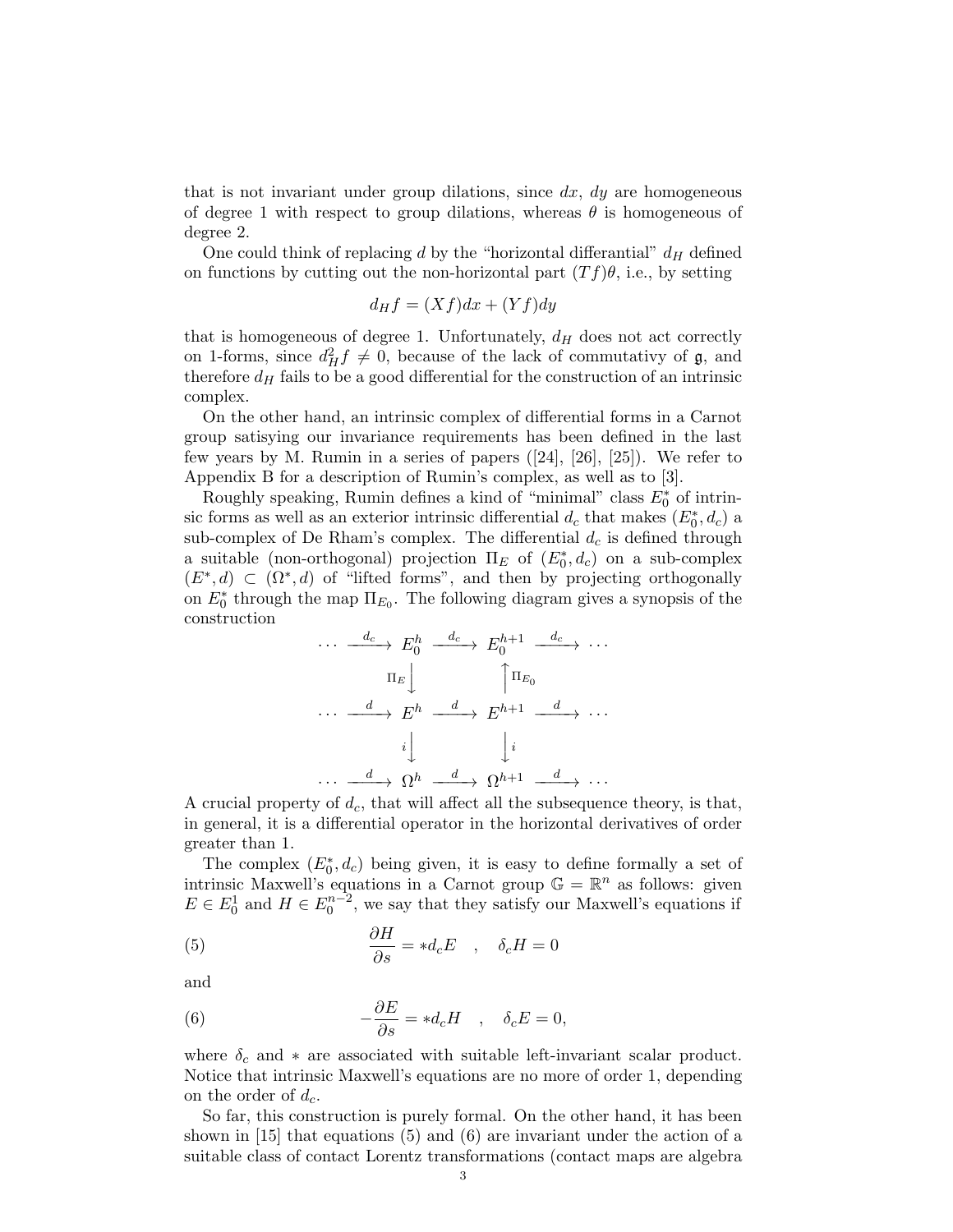endomorphisms that preserve the stratification). In addition, in  $\mathbb{H}^1$  equations (5) and (6) arise in the study of quasiconformal or quasiregular maps in  $\mathbb{H}^1$ , precisely as classical Maxwell's equations appear in quasiconformal map theory in the Euclidean setting (see [19], [1]).

The aim of the present paper is to show that intrinsic Maxwell's equation can be seen as (variational) limits of "true" Maxwell's equations in anisotropic media. To this end, we state preliminarily classical Maxwell equations in matter for time-harmonic vector fields. In bounded regions of the space, the study of Maxwell's equations, together with (say) relative boundary conditions, can be reduced to the study of stationary points of variational functionals  $([7], [21], [20])$ . Thus, in some sense, these functionals contain all the structure of Maxwell's equations. In this paper, we prove precisely that the variational functional in the group generated by intrinsic Maxwell's equations is the Γ-limit of a sequence of the variational functionals associated with Euclidean strongly anistropic dielectric permittivity and magnetic permeability. We notice that the correct formulation of the relative boundary condition in the group is not straightforward, and the Γ-limit result depends strongly on it.

We want to state explicitly that the Γ-convergence is not meant to derive existence results of solutions of the group Maxwell's equation, because of the lack of several well-known crucial property in the limit functional, like coerciveness (tink for instance of Gaffney's inequality) and higher order regularity properties of the stationary points. Instead, it is meant to show that the "structure" of the intrinsic system (5), (6) is the limit of the corresponding structure of a sequence of "true" equations in the matter.

The paper is organized as follows. In Section 2 we recall some basic facts about Carnot groups, but most of the property and definitions about Carnot groups and multilinear algebra in a Carnot group are contained in the Appendices A and B. In Section 3, we write Maxwell's equations in the matter in the Euclidean space  $\mathbb{R}^n$ . Starting from Section 4, we suppose G to be a free Carnot group of step two. We recall the notion of "'intrinsic" Maxwell's equations and we relate them to an intrinsic variational functional. The properties of the "intrinsic" complex of differential forms can be found in the Appendix B. Section 5 contains our main results. In particular we prove that if G is a free Carnot group of step two, then the variational functional in the group, generated by intrinsic Maxwell's equations, is a  $\Gamma$ -limit of a class of variational functional in  $\mathbb{R}^n$  with strongly anistropic dielectric permittivity and magnetic permeability. Finally, in Section 6, we give explicit computations of the dielectric permittivity and magnetic permeability in the first Heisenberg group  $\mathbb{H}^1$ .

In addition, the paper contains three Appendices. Appendix A is meant to establish a few notations of multilinear algebra. Appendix B contains some basic notions and results concerning Carnot group, as well as a selfcontained sketch of Rumin's theory. Finally, in Appendix C, we give a gist of the variational approach to Maxwell's equations.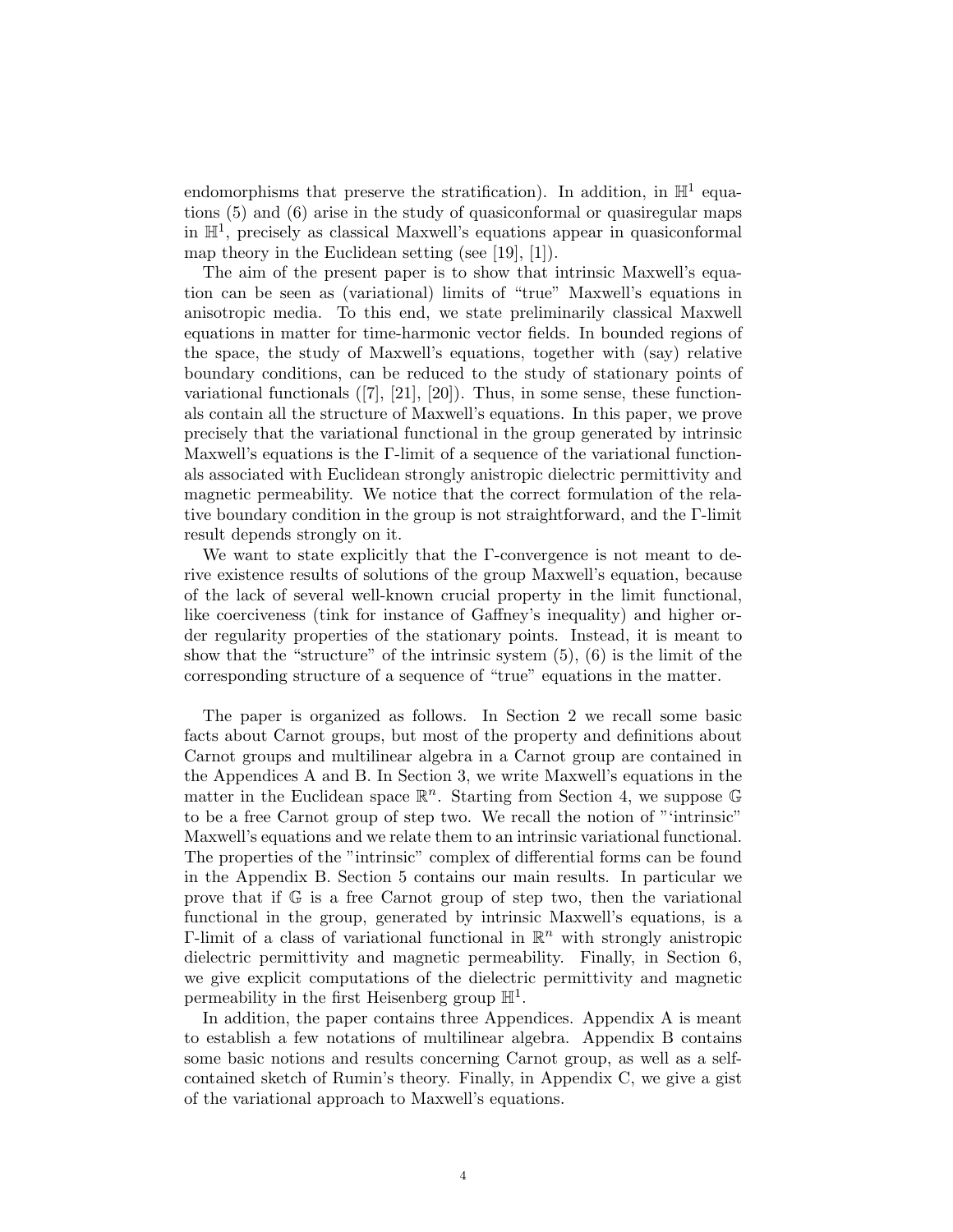#### 2. Notations and preliminary results: two scalar products

Let  $(\mathbb{G}, \cdot)$  be a *Carnot group of step*  $\kappa$  identified to  $\mathbb{R}^n$  through exponential coordinates, as defined in the Introduction.

As customary, we denote by  $T\mathbb{G}$  the tangent fiber bundle of  $\mathbb{G}$ , and by  $T\mathbb{G}_x$  its fiber over  $x \in \mathbb{G}$ .

By definition,  $\mathfrak{g}$ , the Lie algebra of  $\mathbb{G}$  (i.e. the Lie algebra of the leftinvariant vector fields on G) can be written as

(7) 
$$
\mathfrak{g} = V_1 \oplus ... \oplus V_\kappa
$$
,  $[V_1, V_i] = V_{i+1}$ ,  $V_\kappa \neq \{0\}$ ,  $V_i = \{0\}$  if  $i > \kappa$ .

Set  $m_i = \dim(V_i)$ , for  $i = 1, \ldots, \kappa$  and  $h_i = m_1 + \cdots + m_i$  with  $h_0 = 0$ . Clearly,  $h_{\kappa} = n$ . We denote by Q the homogeneous dimension of G, i.e. we set

$$
Q := \sum_{i=1}^{\kappa} i \dim(V_i).
$$

If e is the unit element of  $(\mathbb{G}, \cdot)$ , we remind that the map  $X \to X(e)$ , that associate with a left-invariant vector field  $X$  its value at  $e$ , is an isomorphism from  $\mathfrak g$  to  $T\mathbb G_e$ , in turn identified with  $\mathbb R^n$ . From now on, we shall use systematically these identications.

We choose now a basis  $e_1, \ldots, e_n$  of  $\mathbb{R}^n$  adapted to the stratification of  $\mathfrak{g}$ , i.e. such that

$$
e_{h_{j-1}+1}, \ldots, e_{h_j}
$$
 is a basis of  $V_j$  for each  $j = 1, \ldots, \kappa$ .

Then, we denote by  $\langle \cdot, \cdot \rangle$  the scalar product in g making the adapted basis  ${e_1, \ldots, e_n}$  orthonormal. Moreover, let  $X = \{X_1, \ldots, X_n\}$  be the family of left invariant vector fields such that  $X_i(e) = e_i$ ,  $i = 1, \ldots, n$ . Clearly, X is othonormal with respect to  $\langle \cdot, \cdot \rangle$ .

The dual space of  $\mathfrak g$  is denoted by  $\bigwedge^1 \mathfrak g$ . The basis of  $\bigwedge^1 \mathfrak g$ , dual of the basis  $X_1, \cdots, X_n$ , is the family of covectors  $\{\theta_1, \cdots, \theta_n\}$ . We indicate by  $\langle \cdot, \cdot \rangle$  also the inner product in  $\bigwedge^1 \mathfrak{g}$  that makes  $\theta_1, \cdots, \theta_n$  an orthonormal basis. We point out that, except for the trivial case of the commutative group  $\mathbb{R}^n$ , the forms  $\theta_1, \dots, \theta_n$  may have polynomial (hence variable) coefficients.

Following Federer (see [10] 1.3), the exterior algebras of **g** and of  $\Lambda^1$  **g** are the graded algebras indicated as  $\bigwedge_* \mathfrak{g} = \bigoplus^n$  $h=0$  $\wedge$  $\int_h \mathfrak{g} \text{ and } \bigwedge^* \mathfrak{g} = \bigoplus^{n}$  $h=0$  $\bigwedge^h \mathfrak{g}$ where  $\bigwedge_0 \mathfrak{g} = \bigwedge^0 \mathfrak{g} = \mathbb{R}$  and, for  $1 \leq h \leq n$ ,

$$
\bigwedge_h \mathfrak{g} := \text{span}\{X_{i_1} \wedge \dots \wedge X_{i_h} : 1 \leq i_1 < \dots < i_h \leq n\},\
$$
\n
$$
\bigwedge\nolimits^h \mathfrak{g} := \text{span}\{\theta_{i_1} \wedge \dots \wedge \theta_{i_h} : 1 \leq i_1 < \dots < i_h \leq n\}.
$$

The elements of  $\bigwedge_h \mathfrak{g}$  and  $\bigwedge^h \mathfrak{g}$  are called *h*-vectors and *h*-covectors. The dual space  $\bigwedge^1(\bigwedge_h \mathfrak{g})$  of  $\bigwedge_h \mathfrak{g}$  can be naturally identified with  $\bigwedge^h \mathfrak{g}$ .

**Definition 2.1.** We denote by  $\Theta^h$  the basis  $\{\theta_{i_1} \wedge \cdots \wedge \theta_{i_h} : 1 \leq i_1 < \cdots < \emptyset\}$  $i_h \leq n$  of  $\bigwedge^h \mathfrak{g}$ . The inner product  $\langle \cdot, \cdot \rangle$  extends canonically to  $\bigwedge_h \mathfrak{g}$  and to  $\bigwedge^h \mathfrak{g}$  making the bases  $X_{i_1} \wedge \cdots \wedge X_{i_h}$  and  $\theta_{i_1} \wedge \cdots \wedge \theta_{i_h}$  orthonormal.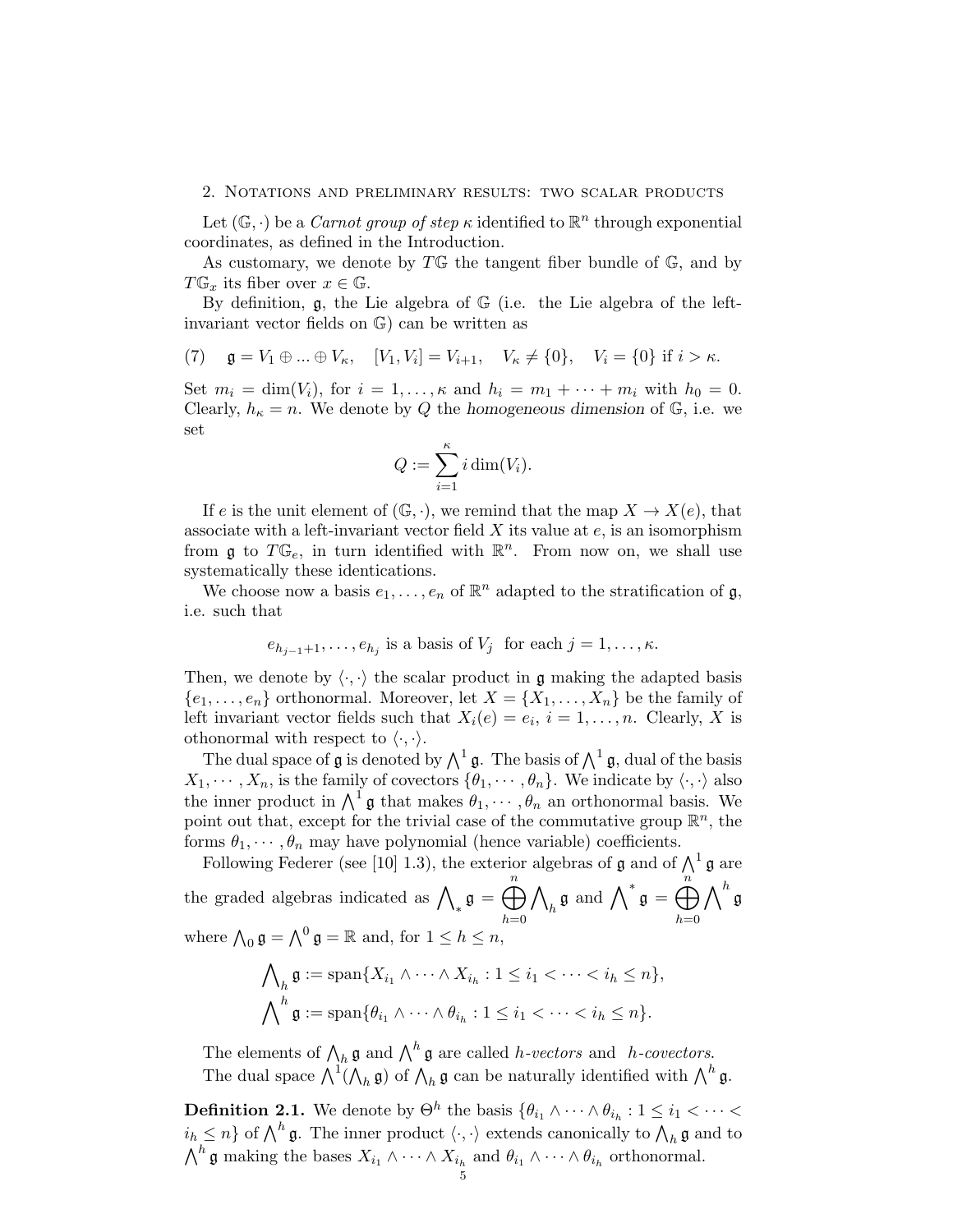We can define now, as usual, two families of vector bundles, denoted by  $\bigwedge_*(T\mathbb{G})$  (the exterior power of the tangent bundle) and  $\bigwedge^*(T\mathbb{G})$  (the exterior power of the cotangent bundle) over G.

Sections of  $\bigwedge^h(T\mathbb{G})$  are differential h-forms, and sections of  $\bigwedge_h(T\mathbb{G})$  are h-vector fields,  $1 \leq h \leq n$ . If  $\mathcal{U} \subset \mathbb{G}$  is an open set, we denote by  $\Omega^h(\mathcal{U})$ and  $\Omega_h(\mathcal{U})$  the spaces of h-forms and of h-vectors in  $\mathcal{U}$ . If  $\mathcal{U} = \mathbb{G}$ , we write simply  $\Omega^h$  and  $\Omega_h$ .

With the notations of [17], Chapter 2, Section 2.1, if  $V, W$  are finite dimensional linear vector spaces and  $L: V \to W$  is a linear map, we denote by

$$
\Lambda^h L: \bigwedge\nolimits^h W \to \bigwedge\nolimits^h V
$$

the linear map induced by  $L$  between exterior powers (see Definition 7.2 in Appendix A).

We stress now that the aim of this paper is to compare Maxwell's equation in  $\mathbb{G}$  with usual Maxwell's equations in the Euclidean space  $\mathbb{R}^n$ . Since different scalar products are involved, we must proceed carefully and to establish precise definitions to take into account the two different (superposed) structures. Indeed, all our equations are written on the exterior algebra of the cotangent bundle of G, but they are associated with different scalar products, coming ultimately, from two different group structures on G, i.e.  $(\mathbb{G}, \cdot)$  and the Abelian Euclidean group  $(\mathbb{G}, +)$ .

In particular for any  $x \in \mathbb{G}$  two families of (left) translations  $\tau_x : \mathbb{G} \to \mathbb{G}$ and  $t_x : \mathbb{G} \to \mathbb{G}$  are defined respectively by

$$
\tau_x p := x \cdot p \,, \quad t_x p := x + p \,.
$$

Thanks to the identification of  $T\mathbb{G}_e$  with  $\mathfrak{g}$ , the maps

$$
(x, \alpha) \longrightarrow (x, \Lambda^h(d\tau_x(e))\alpha)
$$
 from  $\bigwedge^h(T\mathbb{G})$  to  $\mathbb{G} \times \bigwedge^h \mathfrak{g}$ 

and

$$
(x, \alpha) \longrightarrow (x, \Lambda^h(dt_x(e))\alpha)
$$
 from  $\bigwedge^h(T\mathbb{G})$  to  $\mathbb{G} \times \bigwedge^h \mathfrak{g}$ 

define two canonical (global) trivializations of the vector bundle  $\bigwedge^h(T\mathbb{G})$ associated with the two families  $\tau_x$  and  $t_x$  of left translations in G.

Starting from the scalar product defined in  $\bigwedge^h \mathfrak{g}$ , each trivialization defines on the fiber  $\bigwedge^h(T\mathbb{G})_p$  over  $p \in \mathbb{G}$  two scalar products

$$
\langle \Lambda^h d\tau_p(\alpha), \Lambda^h d\tau_p(\beta) \rangle_p := \langle \alpha, \beta \rangle
$$

and

$$
\langle \Lambda^h dt_p(\alpha), \Lambda^h dt_p(\beta) \rangle_p := \langle \alpha, \beta \rangle_{\text{Euc}}.
$$

Analogously,  $\tau$  and t define on  $\bigwedge^h(T\mathbb{G})_p$  two (orthonormal) bases  $\Theta_p^h$  and  $\Theta_p^{h,\text{Euc}}$  through the identities

$$
\Theta_p^h := \Lambda^h d\tau_{p^{-1}}(e) \Theta^h
$$
 and  $\Theta_p^{h,\text{Euc}} := \Lambda^h dt_{-p}(e) \Theta^h$ .

In particular,

$$
\Theta_p^{h,\text{Euc}} = \Lambda^h(dt_{-p}(p))\Lambda^h(d\tau_p(e))\Theta_p^h.
$$

Obviously, a parallel argument can be carried out for h-vectors in  $\bigwedge_h(T\mathbb{G})$ .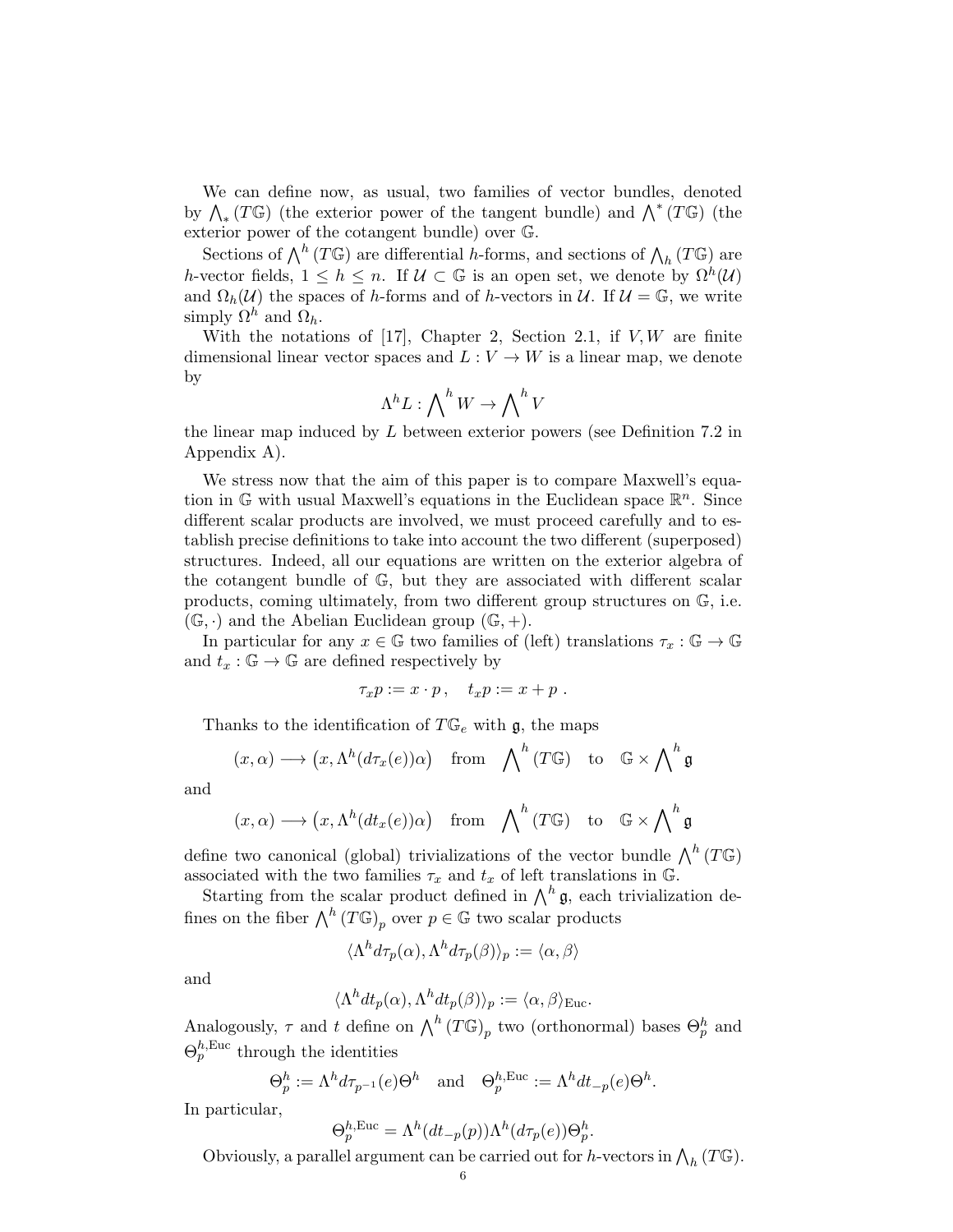From now on, if  $\alpha \in \Lambda^h \mathfrak{g}$ , we denote by  $\alpha_{\mathfrak{E}} = (\alpha_{\mathfrak{E},1}, \alpha_{\mathfrak{E},2}, \dots)$  and by  $\alpha_{\mathfrak{g}} = (\alpha_{\mathfrak{g},1}, \alpha_{\mathfrak{g},2}, \dots)$  the vector of its coordinates with respect to the bases  $\Theta^{h,\text{Euc}}$  and  $\Theta^h$ , respectively.

It is easy to see that

(8) 
$$
\langle \alpha, \beta \rangle = \alpha_{\mathfrak{g}} \bullet \beta_{\mathfrak{g}} \quad \text{and } \langle \alpha, \beta \rangle_{\text{Euc}} = \alpha_{\mathfrak{E}} \bullet \beta_{\mathfrak{E}},
$$

where  $\bullet$  denotes the Euclinean scalar product in  $\mathbb{R}^N$ , with  $N = \binom{n}{k}$  $\binom{n}{h}$ .

**Definition 2.2.** The dual space  $\bigwedge^1(\bigwedge_h\mathfrak{g})$  of  $\bigwedge_h\mathfrak{g}$  can be naturally identified with  $\bigwedge^h \mathfrak{g}.$ 

The action of a h-covector  $\varphi$  on a h-vector v is denoted as  $\langle \varphi | v \rangle$ . The same notation is used for the duality between forms and vector fields.

If  $v \in \Omega_h$  we define  $v^{\natural} \in \Omega^h$  by the identity

$$
\langle v^{\natural}|w\rangle:=\langle v,w\rangle,\quad \langle v^{\natural,\text{Euc}}|w\rangle:=\langle v,w\rangle_{\text{Euc}}
$$

and analogously we define  $\varphi^{\natural} \in \Omega_h$  and  $\varphi^{\natural, \text{Euc}} \in \Omega_h$  for  $\varphi \in \Omega^h$ .

However, to avoid cumbersome notations, in the sequel we write also  $v^{\natural}$ and  $\phi^{\natural}$  with respect to the Euclidean scalar product, if this is evident from the context.

### 3. Maxwell's equations in matter

Classical Maxwell's equations in a bounded smooth connected region  $\mathcal{U} \subset$  $\mathbb{R}^3$ , for time-harmonic vector fields in  $\mathbb{R}_s \times \mathbb{R}^3_x$ 

$$
e^{i\omega s}\vec{E}
$$
,  $e^{i\omega s}\vec{H}$ ,  $e^{i\omega s}\vec{B}$ ,  $e^{i\omega s}\vec{D}$ ,

e with no charges and no currents, read as follows:

curl 
$$
\vec{H} - i\omega \vec{D} = 0
$$
 in  $\mathcal{U}$ ,  
\ncurl  $\vec{E} + i\omega \vec{B} = 0$  in  $\mathcal{U}$ ,  
\ndiv  $\vec{D} = 0$ , div  $\vec{B} = 0$  in  $\mathcal{U}$ ,

together with the constitutive relations

$$
\vec{D} = \varepsilon \vec{E}, \quad \vec{B} = \mu \vec{H},
$$

and the boundary condition

(9) 
$$
\vec{E}_{\tan} = \vec{F} \quad \text{on } \partial \mathcal{U}.
$$

Here  $\varepsilon = \varepsilon(x), \mu = \mu(x) \in GL(\mathbb{R}^3)$  are invertible linear maps depending (say) smoothly on x and  $\vec{F}$  is a tangent vector field on  $\partial U$ . Usually, the matrices  $[\varepsilon], [\mu]$  are called respectively the dielectric permittivity and the magnetic permeability.

From previous equations we get the following differential equation stisfied by  $D$ .

(10) 
$$
\operatorname{curl} \mu^{-1} \operatorname{curl} \varepsilon^{-1} \vec{D} = \omega^2 \vec{D}.
$$

Consider now the 1-forms  $E = \vec{E}^{\sharp}, H = \vec{H}^{\sharp}$  and the 1-foms  $*D := -\vec{D}^{\sharp}$ and \*B :=  $-\vec{B}^{\natural}$ . The duality in the previous expression is meant with respect to the Euclidean scalar product  $\langle \cdot, \cdot \rangle_{\text{Euc}}$ , as stated in Definition 2.2. Since, trough all this section, we shall refer only to the "Euclidean" duality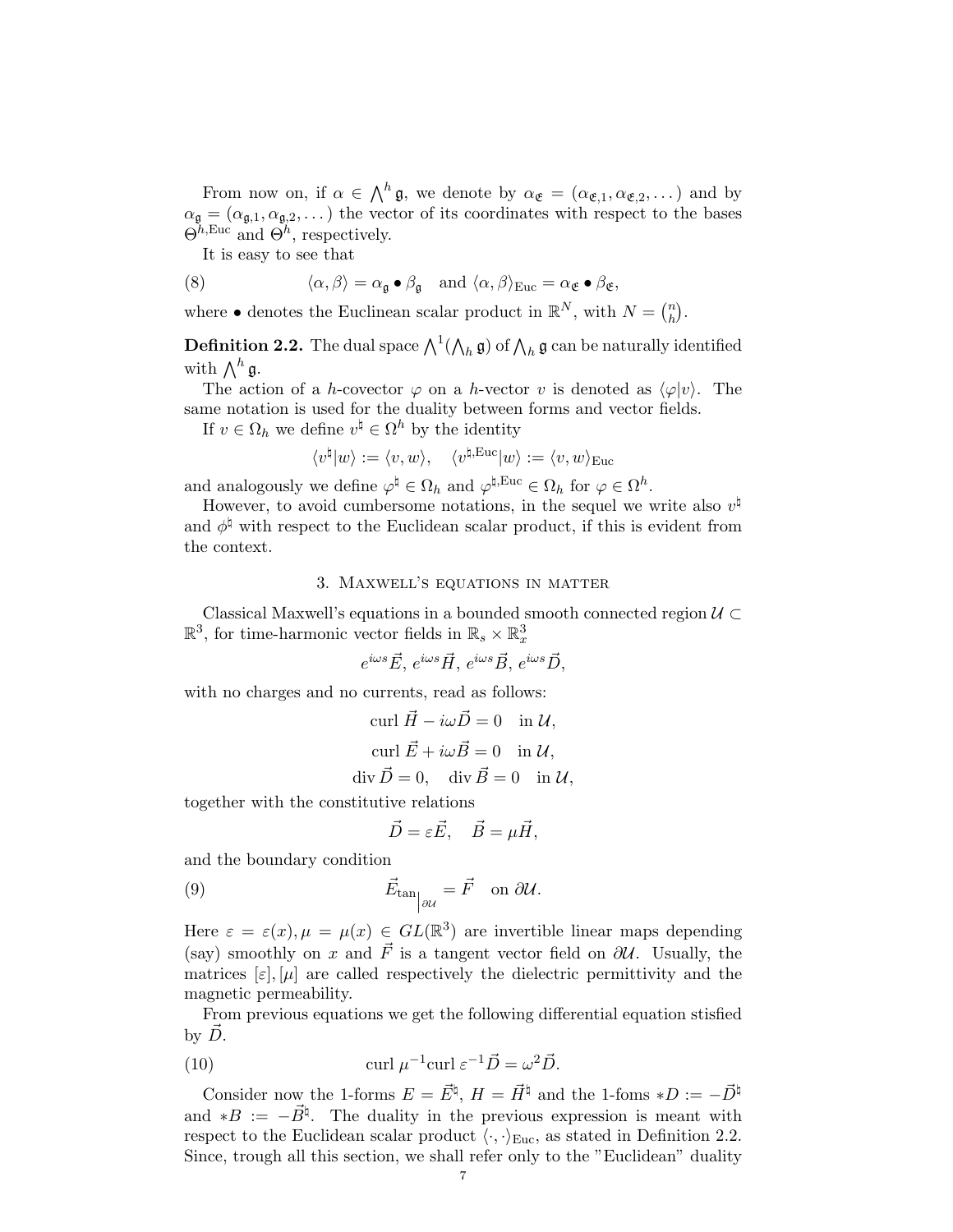between forms and vector fields, in the sequel, we shall write e.g.  $D^{\natural}$  instead of  $D^{\natural,\text{Euc}}$ .

On the other hand, keeping in mind that, if  $\vec{V}$  is a vector field in  $\mathbb{R}^3$ , then curl  $\vec{V} = ( *d\vec{V}^{\dagger})^{\dagger}$ . Using Proposition 7.3 of Appendix A, from the equations above we obtain

(11) 
$$
*dE = i\omega * B, \quad , \quad \delta * B = 0,
$$

and

(12) 
$$
*dH = -i\omega * D, \quad , \quad \delta * D = 0,
$$

together with the constitutive relations

(13) 
$$
*B = (\Lambda^1 \mu^*)H, \qquad *D = (\Lambda^1 \varepsilon^*)E.
$$

where in the last equations we use Proposition 7.3 - i) of Appendix A. If we sobstitute equation  $(11)$  in equation  $(12)$ , taking also into account the constitutive relations (13), we get

(14) 
$$
*d(\Lambda^1 \mu^*)^{-1} * d(\Lambda^1 \varepsilon^*)^{-1} * D = \omega^2 * D.
$$

Thus, we have the following result.

**Proposition 3.1.** Let  $\vec{D} \in \Omega_1(\mathcal{U})$  be a solution of the differential equation (10). Then the 1-form  $\alpha = *D \in \Omega^1(\mathcal{U})$  satisfies the differential equation

(15) 
$$
\delta M dN \alpha - \omega^2 \alpha = 0, \quad \delta \alpha = 0
$$

where  $M := (\det[\mu])^{-1}(\Lambda^2 \mu), \ N := \Lambda^1(\varepsilon^*)^{-1}$ . Moreover the boundary condition (9) becomes

$$
t(N\alpha) = \phi,
$$

where  $\phi$  is a 1-form on  $\partial U$  and  $t(N\alpha)$  is the tangential part of  $N\alpha$  (see [17], Section 2.6, and Proposition 4.6 below).

Proof. As shown above, the equation in (10) is equivalent to equation (14). Since on a 1-form

$$
*d = \delta * ,
$$

(see  $(62)$  in the Appendix A), from equation  $(14)$  we get

$$
\delta * (\Lambda^1 \mu^*)^{-1} * d(\Lambda^1 \varepsilon^*)^{-1} * D - \omega^2 * D = 0.
$$

Notice now that, by Lemma 7.4 in Appendix A,

$$
*(\Lambda^1(\mu^*)^{-1}) * = * * (\det[\mu])^{-1}(\Lambda^2 \mu) = (\det[\mu])^{-1}(\Lambda^2 \mu).
$$

Hnece, we get that  $*D$  satisfies (15), and we are done.  $\Box$ 

Notice that, by  $(15)$ ,  $*D$  is a stationary point of the functional

$$
J^{\mu,\varepsilon}(\alpha) := \int_{\mathcal{U}} \langle M dN\alpha, dN\alpha \rangle_{\text{Euc}} dV - \omega^2 \int_{\mathcal{U}} \langle N\alpha, \alpha \rangle_{\text{Euc}} dV,
$$
  
in  $\{\alpha \in W^{1,2}(\mathcal{U}, \bigwedge^1 T \mathbb{R}^3), t(N\alpha) = \phi \text{ in } \partial \mathcal{U}\} =: W^{1,2}_{DN}(\mathcal{U}, \bigwedge^1 T \mathbb{R}^3).$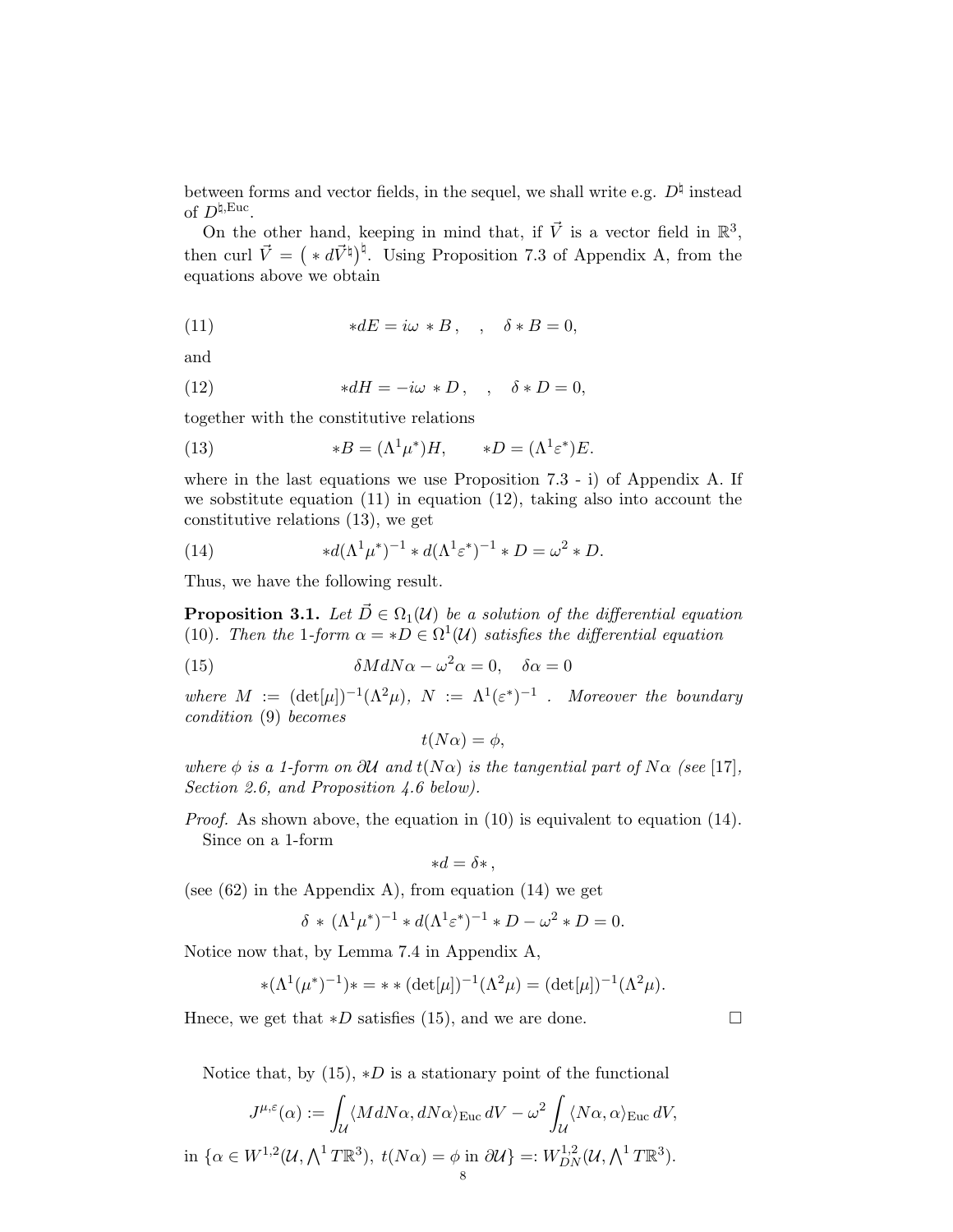A standard approach (see Appendix C) to the Dirichlet problem with relative boundary conditions in a bounded open set  $\mathcal U$  for system (15) relies on a variational argument for the functional

(16)  
\n
$$
\tilde{J}^{\mu,\varepsilon}(\alpha) := \int_{\mathcal{U}} \langle M dN\alpha, dN\alpha \rangle_{\text{Euc}} dV + \sigma \int_{\mathcal{U}} |\delta\alpha|^2 dV + C \int_{\mathcal{U}} \langle N\alpha, \alpha \rangle_{\text{Euc}} dV
$$

in  $W_{DN}^{1,2}(\mathcal{U},\bigwedge^1 \mathbb{R}^3)$ . Here,  $\sigma > 0$  is a positive parameter, and  $C > 0$  is a large constant.

We stress that all the peculiarities of the structure of Maxwell's equations are all contained in the functional (16). Indeed, the further steps of the technique (Steps 3–5 of Appendix C) rely on standard compactness arguments and on regularity properties of solutions of elliptic pde's.

Finally, we notice that (15) and all the previous arguments make perfectly sense in  $\mathbb{R}^n$  for any  $n \in \mathbb{N}$ .

Indeed, let  $\mathcal{U} \subset \mathbb{R}^n$  be a smooth connected region. Let  $\varepsilon = \varepsilon(x)$ ,  $\mu =$  $\mu(x) \in GL(\mathbb{R}^n)$  be invertible linear maps depending (say) smoothly on x. Consider two differential forms E and H in U, with  $E \in \Omega^1(\mathcal{U})$  and  $H \in$  $\Omega^{n-2}(\mathcal{U})$ . If \* denotes the Hodge-star operator in  $\mathbb{R}^n$ , the n-dimensional Maxwell's equations for time-harmonic forms in an anisotropic medium read as follows,

(17) 
$$
*dE = i\omega (\Lambda^{n-2}\mu^*)H, \quad , \quad \delta(\Lambda^{n-2}\mu^*)H = 0
$$

and

(18) 
$$
* dH = -i\omega \left(\Lambda^1 \varepsilon^* \right) E, \quad , \quad \delta(\Lambda^1 \varepsilon^*) E = 0.
$$

Arguing as above, the 1-form  $\alpha = (\Lambda^1 \varepsilon^*) E$  satisfies equation (15). Again, the study of equation (15) can be reduced to the study of a functional akin to (16).

#### 4. Maxwell's equations in group and related functionals

From now on, we denote by  $(E_0^*, d_c)$  the complex of intrinsic differential forms that is described in detail in Appendix B.

If we consider the time-harmonic differential forms  $e^{i\omega s}E, e^{i\omega s}H$  in the "free" space  $\mathbb{R}_s \times \mathbb{G}_x$ , where  $E \in E_0^1(\mathbb{G})$  and  $H \in E_0^{n-2}(\mathbb{G})$ , equations (5) and (6) became

(19) 
$$
*d_c E = i\omega H \qquad *d_c H = -i\omega E,
$$

(20) 
$$
\delta_c H = 0 \qquad \delta_c E = 0.
$$

Hence,  $\alpha = E$  satisfy

(21) 
$$
\delta_c d_c \alpha - \omega^2 \alpha = 0 \qquad \delta_c \alpha = 0.
$$

Clearly, if we consider equations (19) and (20) in the open set  $\mathcal{U}$ , we must couple equation (21) with suitable boundary conditions (see below). Then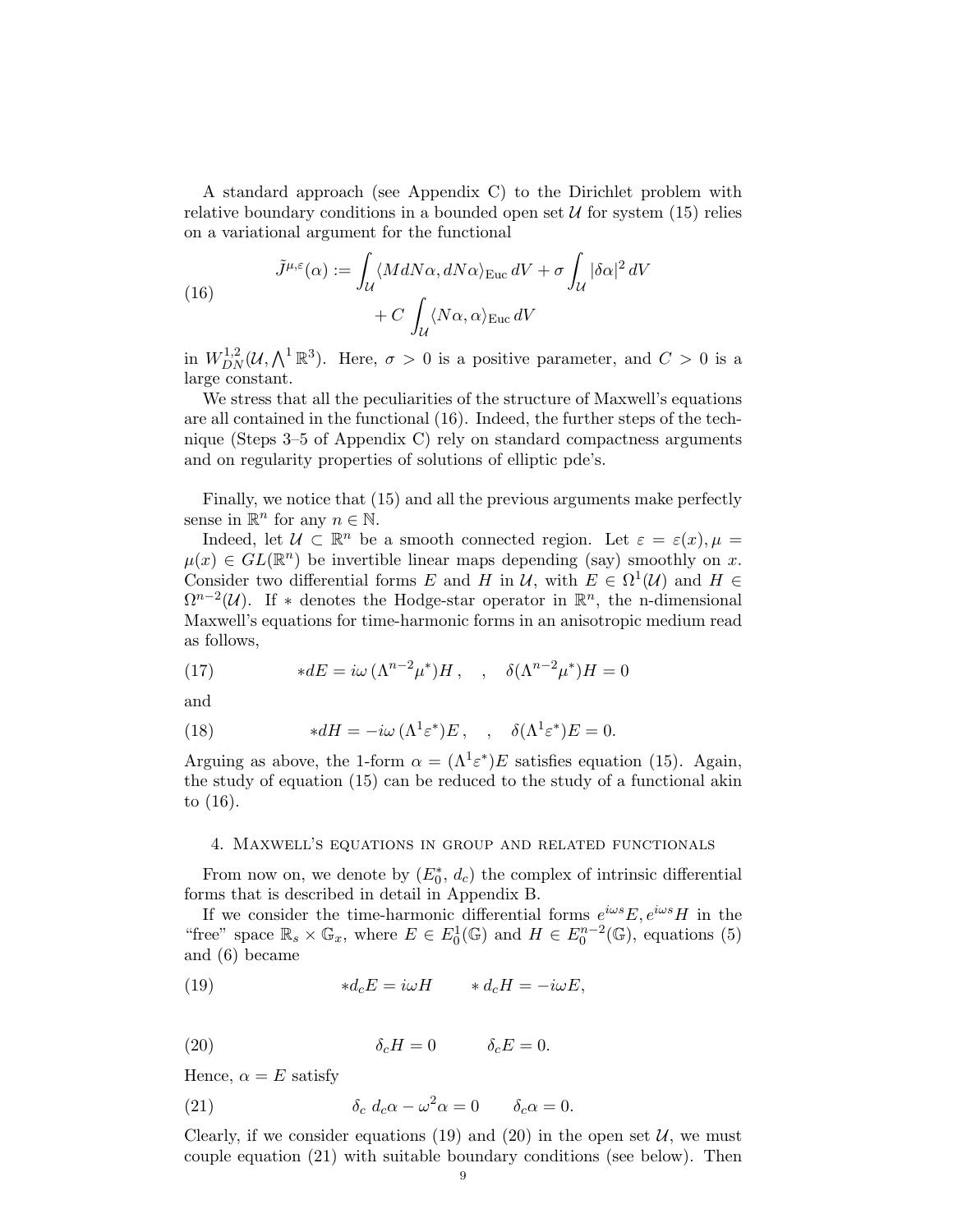$\alpha$  is also a stationary point of the functional

$$
\int_{\mathcal{U}} |d_c \alpha|^2 \, dV - \omega^2 \int_{\mathcal{U}} |\alpha|^2 \, dV.
$$

Mimicking the Euclidean approach we have to consider the functional

(22) 
$$
\int_{\mathcal{U}} |d_c \alpha|^2 dV + \sigma \int_{\mathcal{U}} |\delta_c \alpha|^2 dV + C \int_{\mathcal{U}} |\alpha|^2 dV,
$$

which still hides all the peculiarities of the structure of our intrinsic Maxwell's equations.

So far, our argument are rather vague. To make it accurate, we need to set precisely the functions spaces involved in our problem, as well as the boundary condition and to prove a formula of integration by parts for  $d_c$ and  $\delta_c$  (see Theorem 4.19 below).

First of all, since from now on we focus our interest in the functionals instead of the equation, without loss of generality we take  $\sigma = 1$ . Nhe natural setting for the functional (22) is provided by Folland-Stein function spaces that are left-invariant and group-homogeneous.

Since here we are dealing only with integer order spaces, we can give this simpler definition (for a general presentation, see e.g. [11]).

**Definition 4.1.** Let  $\mathcal{U} \subset \mathbb{G}$  be an open set. If  $1 < s < \infty$  and  $m \in \mathbb{N}$ , then the space  $W^{m,s}_{\mathbb{G}}(\mathcal{U})$  is the space of all  $u \in L^s(\mathcal{U})$  such that

 $X^I u \in L^s(\mathcal{U})$  for all multi-index I with  $d(I) = m$ ,

endowed with the natural norm.

We remind that

**Proposition 4.2.** Let  $\mathcal{U} \subset \mathbb{G}$  be an open set. If  $1 < s < \infty$  and  $m \in \mathbb{N}$ , then the space  $W^{m,s}_{\mathbb{G}}(\mathcal{U})$  is independent of the choice of  $X_1,\ldots,X_{m_1}$ .

**Proposition 4.3.** Let  $\mathcal{U} \subset \mathbb{G}$  be an open set. If  $1 \lt s \lt \infty$  and  $m \in \mathbb{N}$ , then  $\mathcal{E}(\mathcal{U}) \cap W_{\mathbb{G}}^{m,s}(\mathcal{U})$  is dense in  $W_{\mathbb{G}}^{m,s}(\mathcal{U})$ .

The following result can be derived from Theorems 10.4 and 13.5 in [9], thanks also to [22]

**Theorem 4.4.** Let  $\mathcal{U} \subset \mathbb{G}$  be an open connected smooth region, locally lying on one side of its boundary ∂U. Then

- i)  $\mathcal{E}(\bar{\mathcal{U}})$  is dense in  $W^{m,s}_{\mathbb{G}}(\mathcal{U});$
- ii) there exists a bounded linear map

$$
\mathcal{P}: W^{1,2}_{\mathbb{G}}(\mathcal{U}) \longrightarrow W^{1,2}_{\mathbb{G}}(\mathbb{G}) \quad such \; that \quad \mathcal{P}u_{|\mathcal{U}} = u
$$

for any  $u \in W^{1,2}_\mathbb{G}(\mathcal{U});$ 

iii) the linear map

$$
\gamma : \mathcal{E}(\bar{\mathcal{U}}) \longrightarrow \mathcal{E}(\partial \mathcal{U}), \quad \gamma u = u_{\big|\partial \mathcal{U}}
$$

can be continued as a bounded map

$$
\gamma: W^{1,2}_{\mathbb{G}}(\mathcal{U}) \longrightarrow L^2(\partial \mathcal{U}, d\sigma),
$$
  
10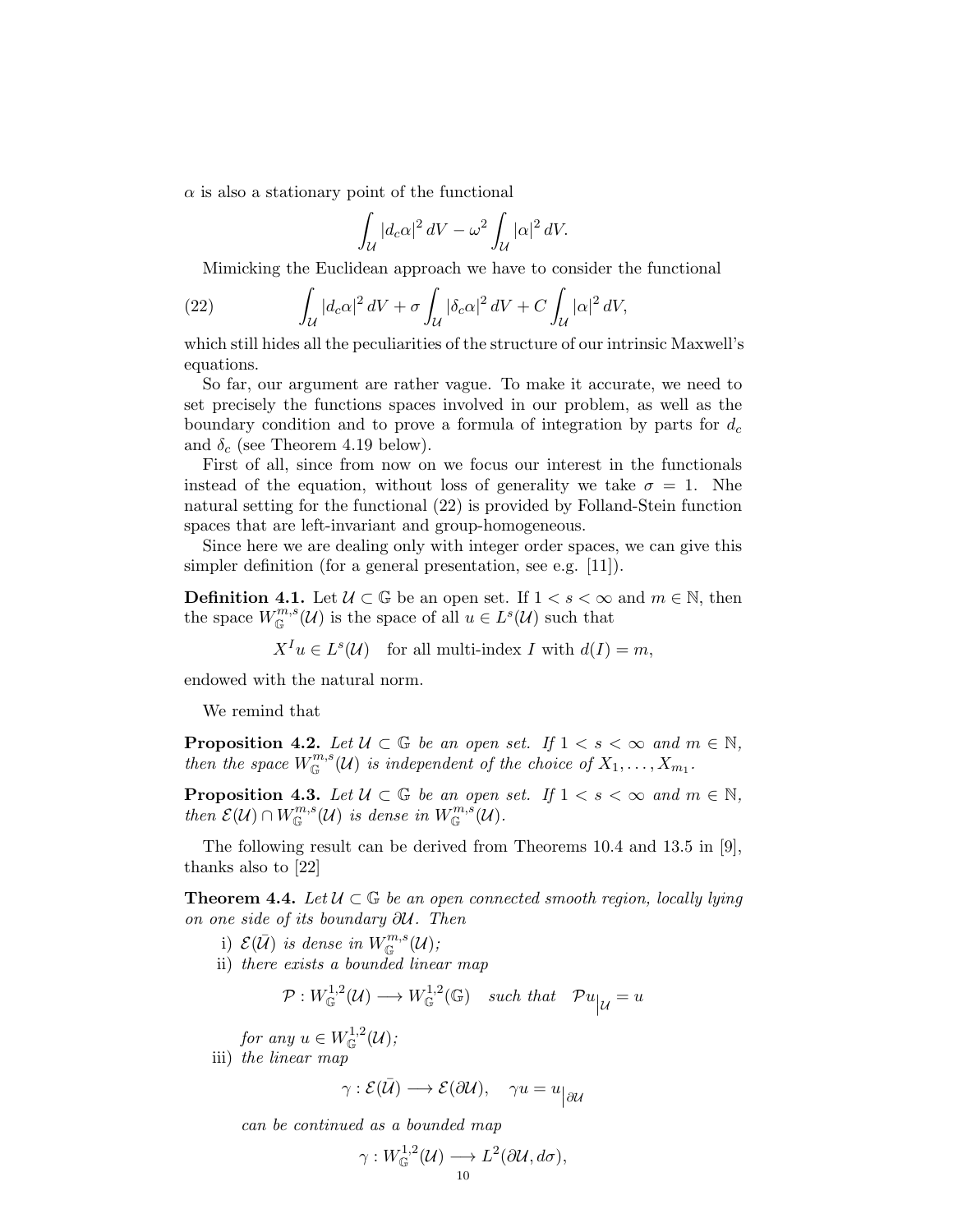where

(23) 
$$
d\sigma = \left(\sum_{j=1}^{m} \langle X_j, \nu \rangle^2\right)^{1/2} d\mathcal{H}^{n-1},
$$

ν being the outward unit normal to ∂U.

**Definition 4.5.** Let  $\mathcal{U} \subset \mathbb{G}$  be an open set. If  $0 \leq h \leq n, 1 \leq s \leq \infty$ and  $m \geq 0$ , we denote by  $W^{m,s}_{\mathbb{G}}(\mathcal{U}, \bigwedge^{\bar{h}} \mathfrak{g})$  the space of all sections of  $\bigwedge^h \mathfrak{g}$ such that their components with respect to the basis  $\Theta^h$  belong to  $W^{m,s}_{\mathbb{G}}(\mathcal{U}),$ endowed with its natural norm. Clearly, this definition is independent of the choice of the basis itself.

Moreover, if  $E_0^h$  is the class of the intrinsic h-forms, then the space  $W_{\mathbb{G}}^{m,s}(\mathcal{U},E_0^h)$  are defined analogously, replacing  $\Theta^h$  by  $\Xi^h$  (see Remark 8.9) in Appendix B).

Obviously, Propositions 4.2, 4.3 and Theorem 4.4 still hold for form-valued spaces.

If  $\alpha \in \mathbb{C}^{\infty}(\partial \mathcal{U}, \Lambda^h \mathfrak{g})$ , as in [17], Section 2.6, we denote by  $t(\alpha)$  and  $n(\alpha)$ the tangential and the normal parts of  $\alpha$ , respectively. We stress that both t and n can be extended to continuous linear maps from  $L^2(\partial \mathcal{U}, \bigwedge^h \mathfrak{g})$  to  $L^2(\partial \mathcal{U}, \bigwedge^h \mathfrak{g})$ , since for any  $x \in \partial \mathcal{U} \, |\alpha(x)|^2 = |t(\alpha)(x)|^2 + |n(\alpha)(x)|^2$ . It is important to stress that here and in the sequel, the space  $L^2(\partial \mathcal{U}, \bigwedge^h \mathfrak{g})$  has to be understood with respect to the measure  $d\sigma$ .

Thus, the following proposition follows by Theorem 4.4.

**Proposition 4.6.** If  $\alpha \in \mathbf{C}^{\infty}(\bar{\mathcal{U}}, \bigwedge^h \mathfrak{g})$  and we denote by  $\gamma$  the trace operator

$$
\gamma : \mathbf{C}^{\infty}(\bar{\mathcal{U}}, \bigwedge\nolimits^{h} \mathfrak{g}) \to \mathbf{C}^{\infty}(\partial \mathcal{U}, \bigwedge\nolimits^{h} \mathfrak{g}), \quad \gamma(\alpha) = \alpha_{\big|\partial \mathcal{U}},
$$

the maps

$$
\alpha \longrightarrow t(\gamma(\alpha)), \quad \alpha \longrightarrow n(\gamma(\alpha))
$$

can be extended as linear continuous maps from  $W^{1,2}_{\mathbb{G}}(\mathcal{U},\bigwedge^h \mathfrak{g})$  to  $L^2(\partial \mathcal{U},\bigwedge^h \mathfrak{g})$ .

For sake of simplicity, from now on, if  $\alpha \in W^{1,2}_{\mathbb{G}}(\mathcal{U},\bigwedge^h \mathfrak{g})$ , we write  $t(\alpha)$ and  $n(\alpha)$  instead of  $t(\gamma(\alpha))$  and  $n(\gamma(\alpha))$ , respectively. This notation, though usually established in the literature, may yield ambiguities in our setting. A point must be stressed: we apply first the trace operator, and then we decompose the trace in his tangential and normal parts. In fact, it might be possible to decompose first the form in a neighorhood of the boundary, and to apply later the trace operator. This distinction would not have any influence in the Euclidean setting, but here is crucial. Indeed the decomposition is not compatible with the Folland-Sobolev spaces, since it mixes variable of different layers of the stratification.

Assumption. From now on, we assume  $G$  is a free Carnot group of step 2. We remind that, roughly speaking, the group  $G$  is said to be free if its Lie algebra is free, i.e. the commutators satisfy no linear relationships other than antisymmetry and the Jacobi identity. This is a large and relevant class of Carnot groups. We remind also that Carnot groups can always be "lifted" to free groups (see [23] and  $[6]$ , Chapter 17). For our purposes, the main property of free Carnot groups relies on the fact that intrinsic 1-forms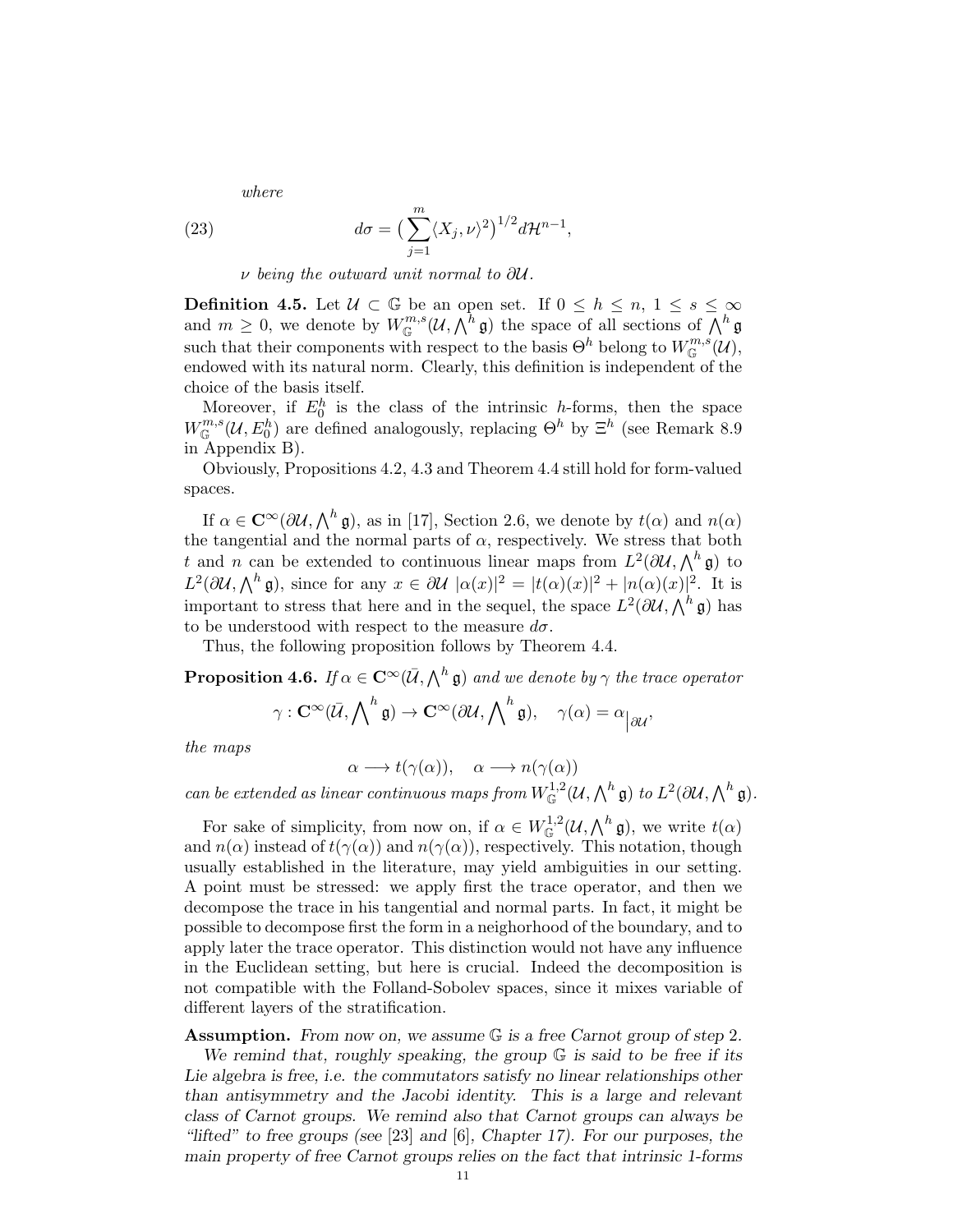and 2-forms on free groups have all the same weight (see Theorem 8.16). This helps at several steps of the proofs.

We stress that several statements below and, in particular, the main result Theorem 5.7 still hold in larger classes of Carnot groups (see, for instance, Remark 6.1). However, for sake of simplicity, we do not make our intermediate statements as sharp as possible.

**Proposition 4.7.** Let  $\mathbb{G}$  be a free Carnot group of step 2. If  $\Pi_E$  denotes the lifting operator from the complex  $(E_0^*, d_c)$  to  $(E, d)$  defined in Appendix B, Theorem 8.11, the linear map

$$
\alpha \longrightarrow t(\Pi_E \alpha)
$$

is well defined and continuous from  $W^{2,2}_{\mathbb{G}}(\mathcal{U},E^h_0)$  to  $L^2(\partial \mathcal{U},\bigwedge^h \mathfrak{g}).$ 

*Proof.* The assertion follows from Proposition 4.6, since  $\Pi_E$  is an operator of order 1 in the horizontal derivatives, by Theorem 8.11 in Appendix B.  $\Box$ 

Now, we can define precisely our intrinsic functional.

**Definition 4.8.** We define a functional in  $W^{2,2}_\mathbb{G}(\mathcal{U},\bigwedge^1 \mathfrak{g})$  as follows:

$$
J(\alpha) = \begin{cases} \int_{\mathcal{U}} |d_c \alpha|^2 \, dV + \int_{\mathcal{U}} |\delta_c \alpha|^2 \, dV + C \int_{\mathcal{U}} |\alpha|^2 \, dV \\ \text{if } \alpha \in W_{\mathbb{G}}^{2,2}(\mathcal{U}, E_0^1) \text{ and } t(\Pi_E \alpha) = 0 \\ +\infty \quad \text{otherwise.} \end{cases}
$$

Remark 4.9. The boundary condition  $t(\Pi_E \alpha) = 0$  il motivated by Green formula of Theorem 4.19 at the end of this Section.

Maxwell's equations, as well the associated functional (16), depend on the scalar product on the fibers of  $\bigwedge^* T\mathbb{G}$  (as for the equations, through the Hodge operator ∗). In fact, they are invariant under the action of Lorentz transformations for the Minkowskian metric associated with the scalar product. But it is important to point out that classical Maxwell's equations are associated with the Euclidean scalar product on the fibers  $\langle \cdot, \cdot \rangle_{\text{Euc}}$ , whereas group Maxwell's equations are associated with  $\langle \cdot, \cdot \rangle$ .

Thus, if we want to see intrinsic Maxwell's equations as a limit of classical Maxwell's equations in strongly anisotropic media, we have to take into account the change of the scalar product through a change of coordinates in the tangent bundle  $\bigwedge_1 T \mathbb{G} = T \mathbb{G}$ .

Remark 4.10. In particular, though the exterior differential does not depend on the coordinates, the codifferential does depend on the scalar product. Thus, from now on, we denote by  $\delta$  the codifferential associated with the Euclidean scalar product  $\langle \cdot, \cdot \rangle_{\text{Euc}}$ , and by  $\delta_{\mathfrak{g}}$  the codifferential associated with the intrinsic scalar product  $\langle \cdot, \cdot \rangle$ . We remind that  $\delta_c$  denotes instead the intrinsic codifferential, associated obviously with the intrinsic scalar product.

Definition 4.11. We define the linear map

$$
R: \bigwedge_{1} T\mathbb{G} \longrightarrow \bigwedge_{1} T\mathbb{G} \quad \langle \Lambda_{1} Ru, v \rangle_{\text{Euc}} = \langle u, v \rangle,
$$

for any  $u, v \in \Omega_1$ . Obviously, if we set  $R^h := \Lambda^h R$ , then

$$
\langle R^h\alpha, \beta \rangle_{\text{Euc}} = \langle \alpha, \beta \rangle
$$
<sup>12</sup>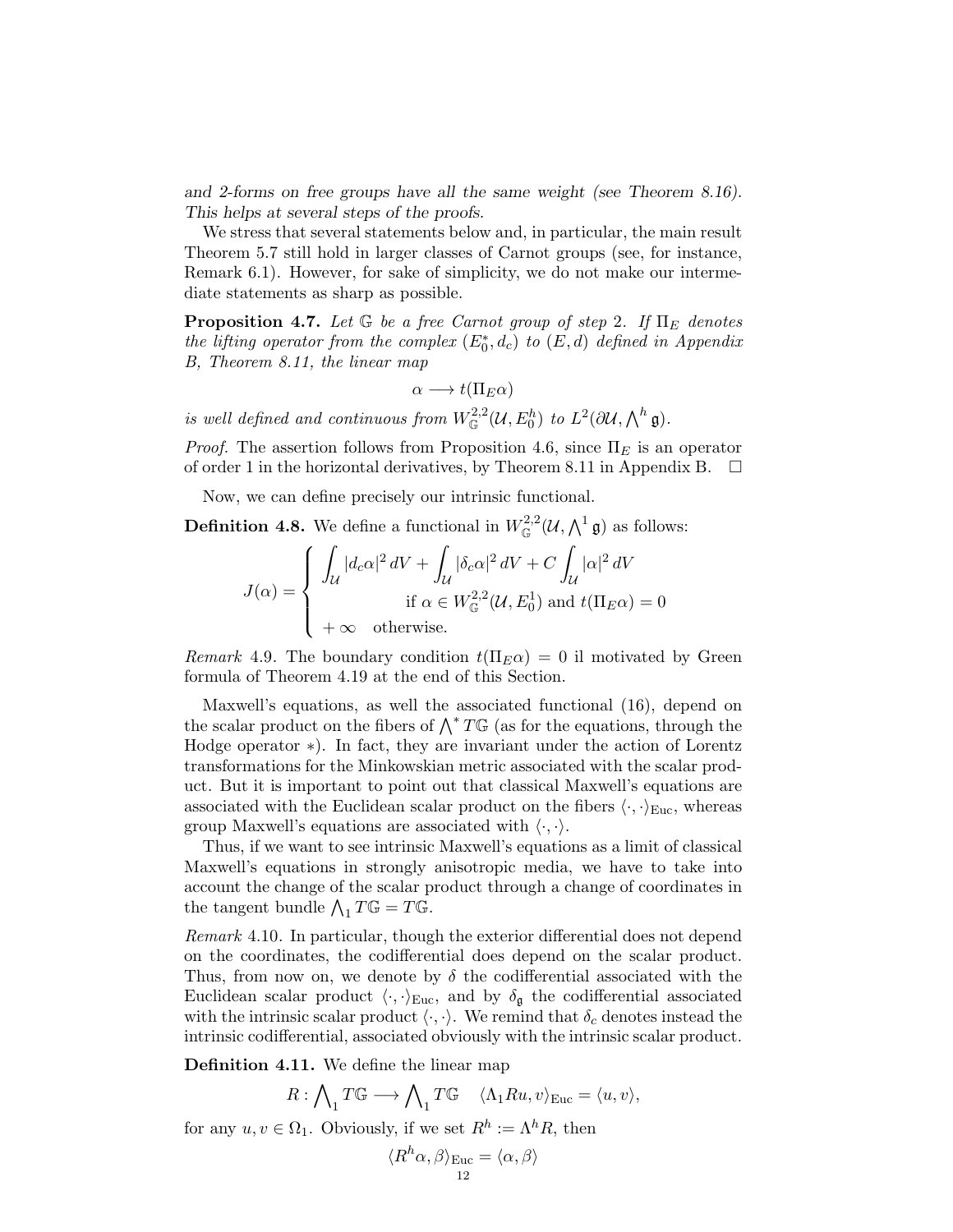for any  $\alpha, \beta \in \Omega^h$ .

Denote now by  $[T]_p = (T_{ij}(p))_{ij}$  the matrix of the identity map in  $\mathbb{R}^n$ with respect to the bases  $\{e_1, \ldots, e_n\}$  and  $\{X_1, \ldots, X_n\}$ , i.e.  $[T]_p$  satisfies

$$
X_j(p) = \sum_i T_{ij}(p)e_i, \quad j = 1, \ldots, n.
$$

Remark 4.12.  $[T]_p$  coincides with  $[(dt_{-p})(p) \circ (d\tau_p)(e)]$ , the matrix of  $(dt_{-p})(p) \circ$  $(d\tau_p)(e): \bigwedge_1 T\mathbb{G} \to \bigwedge_1 T\mathbb{G}$  with respect to the basis  $\{e_1, \ldots, e_n\}.$ 

By Proposition 8.2 in Appendix B,  $det[T] = 1$ .

As customary, from now on we drop the index  $p$  when there is no ambiguity.

**Proposition 4.13.** If  $\alpha \in \Omega^h$ , then

(24) 
$$
\alpha_{\mathfrak{E}} = [\Lambda^h T] \alpha_{\mathfrak{g}}.
$$

An analogous assertion follows if we replace covectors by vectors.

Moreover, the matrix of R with respect to the Euclidean coordinates of  $\mathfrak g$ is given by

$$
[R]^{-1} = [T] \cdot [T]^t.
$$

In particular, by Remark 4.12,  $det[R] = 1$ .

*Proof.* Denote by  $\theta_p^j$  and  $\theta_p^{j,\text{Euc}}$  the j-element of the basis  $\Theta_p^h$  and of  $\Theta_p^{\text{Euc}}$ , respectively. By Remark 4.12, we have

$$
\alpha_{\mathfrak{g},j}(p) = \langle \alpha, \theta_p^j \rangle_p = \langle \Lambda^h d\tau_p(e) \alpha, \theta_e^j \rangle_e
$$
  
= 
$$
\langle \Lambda^h dt_{-p}(p) \Lambda^h d\tau_p(e) \alpha, \theta_p^{j,\text{Euc}} \rangle_{\text{Euc},p}
$$
  
= 
$$
(\Lambda^h dt_{-p}(p) \Lambda^h d\tau_p(e) \alpha)_{\mathfrak{E},j}(p).
$$

Then assertion (24) follows.

 $\Box$ 

The identification of  $\mathfrak g$  and  $T\mathbb G_e$  induces a stratification of  $T\mathbb G_e=\bigwedge_1T\mathbb G_e$ given by  $\bigwedge_1 T \mathbb{G}_e = \bigwedge_1 V_1 \oplus \bigwedge_1 V_2$ . Hence, by left translation, we define also two fibre bundles on  $\mathbb{G}$ ,  $\bigwedge_{1} V_i$ ,  $i = 1, 2$ .

**Definition 4.14.** If  $r > 0$ , we denote by  $C_r : \bigwedge_1 T \mathbb{G} \to \bigwedge_1 T \mathbb{G}$  the linear bundle map defined on a generic fiber by

(25) 
$$
C_r(X_\ell) := r^j X_\ell \text{ if } X_\ell \in \bigwedge_1 V_j, \quad j = 1, 2.
$$

Notice  $(\Lambda^2 C_r) \theta^i \wedge \theta^j = r^{w(i)+w(j)} \theta^i \wedge \theta^j$  if  $w(i), w(j)$  are the weights of the  $\theta^i, \theta^j \in \bigwedge^1 \mathfrak{g}$ , respectively.

We denote by  $[C_r]_{\mathfrak{g}}$  the (diagonal) matrix associate with  $C_r$  with respect to the basis  $\{X_1, \ldots, X_n\}.$ 

**Lemma 4.15.** If  $r > 0$ , let  $d_r$  be the "weighted exterior differential"  $d_r = d_0 + rd_1 + r^2d_2.$ 

Then

$$
d_r \alpha = (\Lambda^2 C_r) d(\Lambda^1 C_r^{-1}) \alpha
$$

for any  $\alpha \in \Omega^1$ .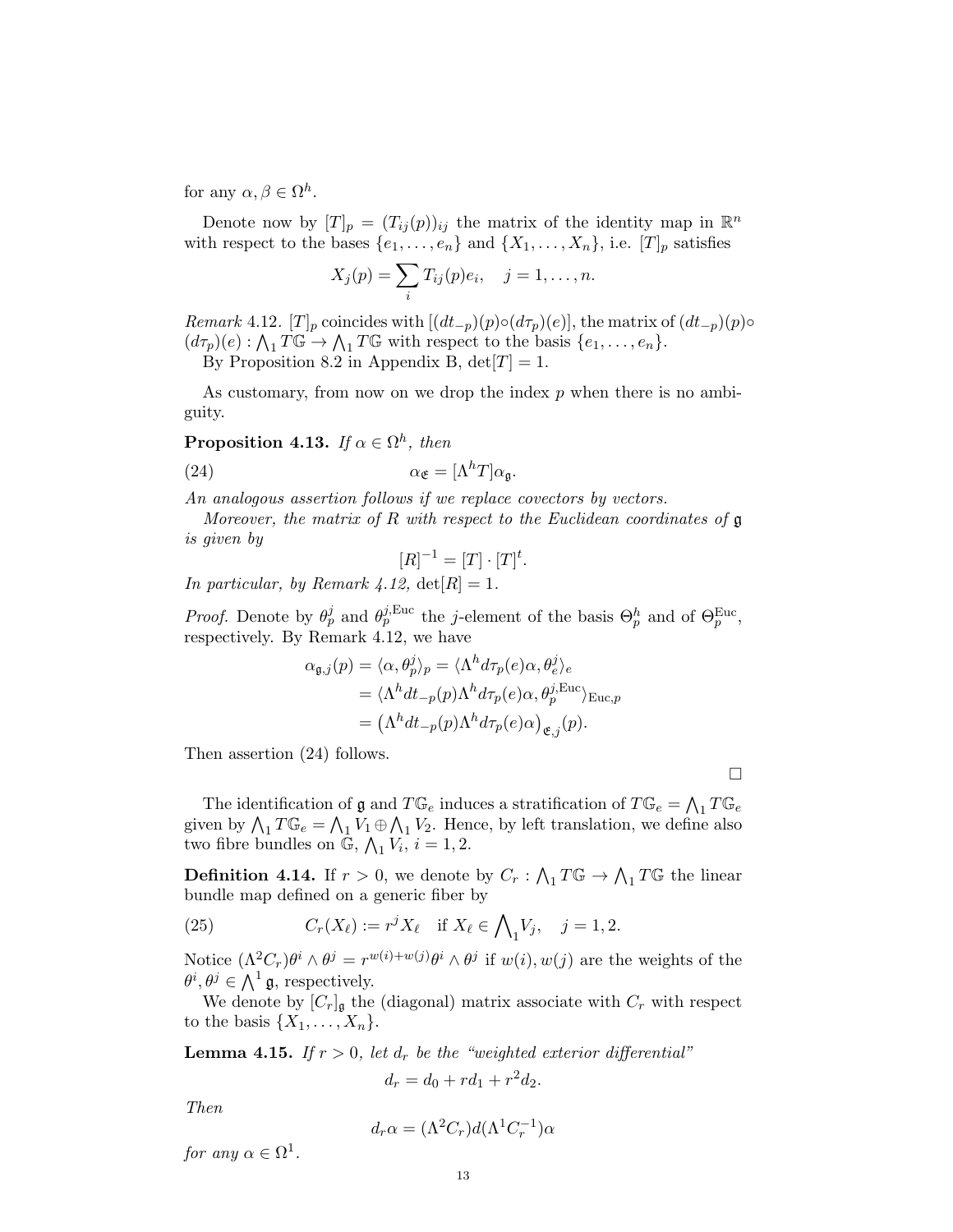*Proof.* Choose  $\alpha = \alpha_i \theta^i$ . Then

$$
d_r \alpha = \sum_{j=0}^2 r^j d_j(\alpha_i \theta^i) = \sum_{j=0}^2 r^{j+w(i)} d_j(r^{-w(i)} \alpha_i \theta^i) = (\Lambda^2 C_r) d(\Lambda^1 C_r^{-1}) \alpha.
$$

**Proposition 4.16.** Let  $r > 0$  be given. Let us choose

$$
\mu_r = r^{-2(Q-3)/(n-2)} C_r^* R C_r,
$$

and

$$
\varepsilon_r = r^{-1} (RC_r)^*,
$$

where  $C_r^*$  and  $(RC_r)^*$  are the adjoint maps of  $C_r$  and  $RC_r$ , respectively, with respect to the Euclidean scalar product.

Then, if 
$$
\alpha \in W^{2,2}_\mathbb{G}(\mathcal{U},\Lambda^1\mathfrak{g})\Big(\subset W^{1,2}(\mathcal{U},\Lambda^1\mathfrak{g})\Big),\,
$$

(26) 
$$
r^{-4}|d_r\alpha|^2 = \langle M_r dN_r R\alpha, dN_r R\alpha \rangle_{\text{Euc}}
$$

and

(27) 
$$
r\langle C_r^{-1}\alpha, \alpha\rangle = \langle N_r \Lambda^1 R \alpha, \Lambda^1 R \alpha\rangle_{\text{Euc}},
$$

where 
$$
M_r := (\det[\mu_r])^{-1} \cdot \Lambda^2 \mu_r
$$
, and  $N_r := \Lambda^1(\varepsilon_r^*)^{-1}$ .

Proof. Keeping in mind 4.15, we have:

$$
|d_r\alpha|^2 = \langle \Lambda^2 (RC_r) d(\Lambda^1 C_r^{-1}) \alpha, (\Lambda^2 C_r) d(\Lambda^1 C_r^{-1}) \alpha \rangle_{\text{Euc}}
$$
  
=  $\langle (\Lambda^2 (RC_r)) d\Lambda^1 (RC_r)^{-1} R\alpha, (\Lambda^2 (C_r)) d\Lambda^1 (RC_r)^{-1} R\alpha \rangle_{\text{Euc}}$   
=  $\langle \Lambda^2 (C_r^* RC_r) d\Lambda^1 (RC_r)^{-1} R\alpha, d\Lambda^1 (RC_r)^{-1} R\alpha \rangle_{\text{Euc}}.$ 

Then assertion (26) follows since  $(\Lambda^2 \sigma L) = \sigma^2(\Lambda^2 L)$  for any linear map L and for any  $\sigma \in \mathbb{R}$ , and

$$
\det \mu_r = r^{2(3n-2Q)/(n-2)}.
$$

This proves (26). Identity (27) follows analogously.  $\square$ 

If in the "real world" functional  $\tilde{J}^{\mu,\varepsilon}$  in (16) we choose  $\mu = \mu_r, \varepsilon = \varepsilon_r$ as above, we obtain a sequence of functionals  $(\tilde{J}^{\mu_r,\varepsilon_r})_{r>0}$  with boundary conditions  $t(N_r\alpha) = 0$ .

As already pointed out, the functionals  $\tilde{J}^{\mu_r,\varepsilon_r}$  contain all the informations about Maxwell's equations in the matter. Now it is clear in what sense we can think of intrinsic Maxwell's equations in Carnot groups as limits of usual Maxwell's equations for anisotropic media: the Euclidean "energy" functionals  $\tilde{J}^{\mu_r,\varepsilon_r}$  Γ-converge to "energy" functional associated with the intrinsic Maxwell's equations in the group as in Definition 4.8.

However, at this point it is important to notice that this convergence has a meaning provided the functionals are all written in the same coordinates, i.e. through the same trivialization. Because of the privileged role in our approach of the limit functional, we choose to write all functionals in an intrinsic way. Therefore, through the map  $R^1$ , we write  $\tilde{J}^{\mu_r,\varepsilon_r}$  in the trivialization associated with group translations, even though its "physical" meaning appears when we write  $J^{\mu_r,\varepsilon_r}$  through the usual Euclidean trivialization.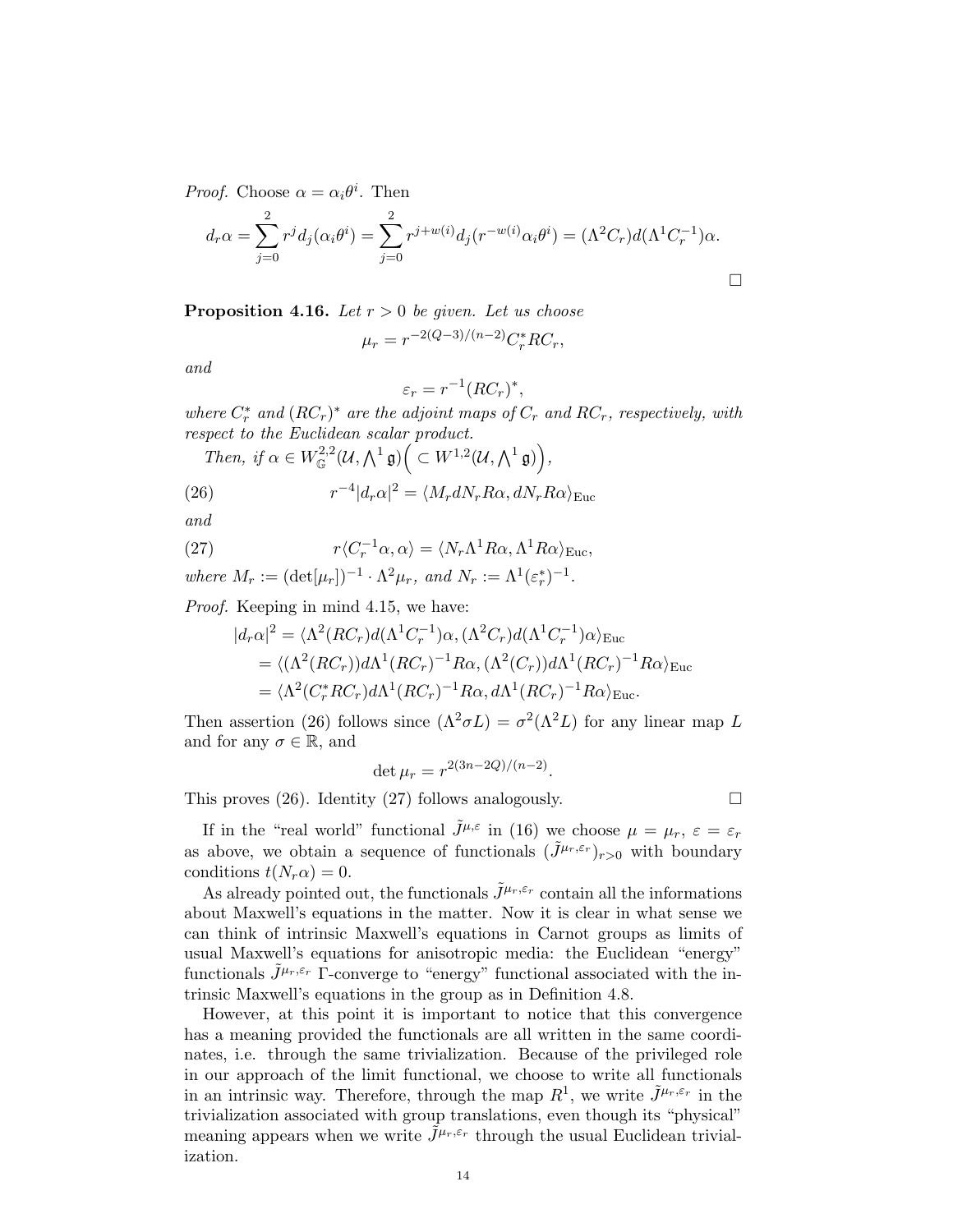**Definition 4.17.** With the notations of Proposition 4.16, if  $r > 0$ , we denote by  $J^r$  the functional in  $W^{2,2}_{\mathbb{G}}(\mathcal{U},\bigwedge^1 \mathfrak{g})$ 

(28) 
$$
J^{r}(\alpha) := \begin{cases} J^{\mu_{r},\varepsilon_{r}}(R^{1}\alpha) & \text{if } t(N_{r}R^{1}\alpha) = 0 \text{ on } \partial\mathcal{U} \\ +\infty & \text{otherwise.} \end{cases}
$$

In other words,  $J<sup>r</sup>$  is the variational functional associated with the classical Maxwell's equations in  $\mathbb{R}^n$  for an anisotropic medium with magnetic permeability  $[\mu_r]$  and dielettric permittivity  $[\varepsilon_r]$  given by

(29) 
$$
[\mu_r] = r^{-2(Q-3)/(n-2)} [T^{-1}]^t \cdot [C_r]_{\mathfrak{g}}^2 \cdot [T^{-1}]
$$

and

(30) 
$$
[\varepsilon_r] = r^{-1} [T^{-1}]^t \cdot [C_r]_{\mathfrak{g}} \cdot [T^{-1}].
$$

**Proposition 4.18.** If  $\alpha \in W^{2,2}_\mathbb{G}(\mathcal{U},\bigwedge^1 \mathfrak{g}),$  we have

- i)  $\delta_{\mathfrak{a}}(\alpha) = \delta(R^1\alpha);$
- ii)  $J^r(\alpha) = r^{-4} \int_{\mathcal{U}} |d_r \alpha|^2 dV + \int_{\mathcal{U}} |\delta_{\mathfrak{g}} \alpha|^2 dV + Cr \int_{\mathcal{U}} \langle C_r^{-1} \alpha, \alpha \rangle dV$ when  $J^r(\alpha) < \infty$ .

*Proof.* Assertion i) is a trivial consequence of the definition of  $R$ . Assertion ii) follows by Proposition 4.16,.

We conclude this Section going back to the condition  $t(\Pi_E \alpha) = 0$  that is justified by the following Green formula.

**Theorem 4.19** (Green formula). Let  $G$  be a Carnot group of arbitrary step. If  $\alpha \in C^{\infty}(\overline{\mathcal{U}}, E_0^{h+1}), 0 \leq h \leq n-1$ , and  $\beta \in C^{\infty}(\overline{\mathcal{U}}, E_0^h)$ , we have

(31) 
$$
\int_{\mathcal{U}} \langle \alpha, d_c \beta \rangle dV = \int_{\mathcal{U}} \langle \delta_c \alpha, \beta \rangle dV + \int_{\partial \mathcal{U}} t(\Pi_E \beta) \wedge *n(\alpha).
$$

Proof. First of all, we notice the following identity holds:

(32) 
$$
\Pi_{E_0} \Pi_E + \Pi_F (I - \Pi_{E_0} \Pi_E) = I.
$$

Indeed, by Theorem 8.11,  $I = \Pi_E + \Pi_F = \Pi_E \Pi_{E_0} \Pi_E + \Pi_F = \Pi_{E_0} \Pi_E$  $\Pi_F \Pi_{E_0} \Pi_E + \Pi_F = \Pi_{E_0} \Pi_E + \Pi_F (I - \Pi_{E_0} \Pi_E).$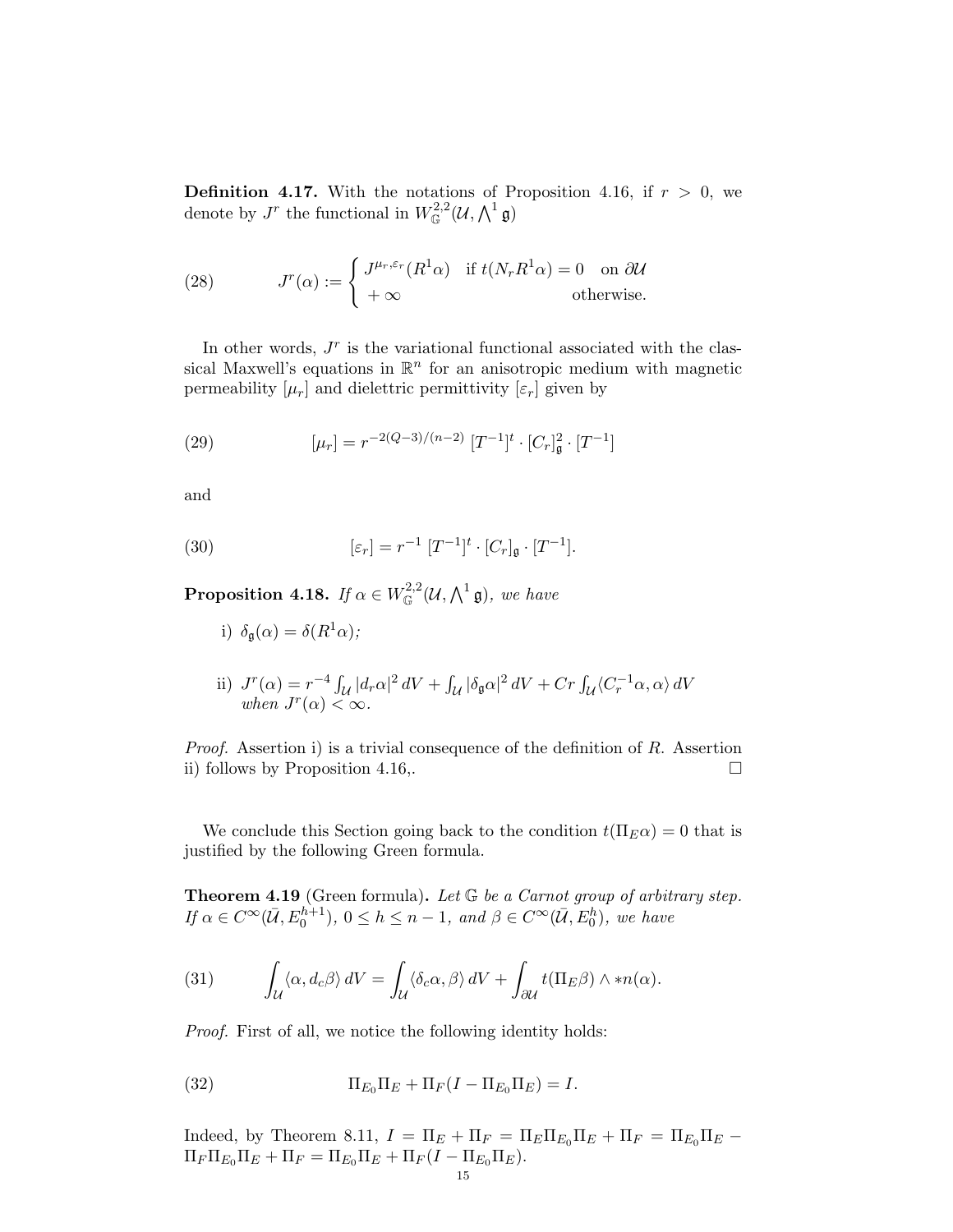Then, by classical Green formula (see e.g. [17], Chapter 5, Section 2.6, Proposition 2),

$$
\int_{\mathcal{U}} \langle \alpha, d_{c}\beta \rangle dV - \int_{\partial \mathcal{U}} t(\Pi_{E}\beta) \wedge *n(\alpha)
$$
\n
$$
= \int_{\mathcal{U}} \langle \alpha, \Pi_{E_{0}} d\Pi_{E}\beta \rangle dV - \int_{\partial \mathcal{U}} t(\Pi_{E}\beta) \wedge *n(\alpha)
$$
\n
$$
= \int_{\mathcal{U}} \langle \alpha, d\Pi_{E}\beta \rangle dV - \int_{\partial \mathcal{U}} t(\Pi_{E}\beta) \wedge *n(\alpha) \quad (\text{since } \alpha \in E_{0}^{h+1})
$$
\n
$$
= \int_{\mathcal{U}} \langle \delta\alpha, \Pi_{E}\beta \rangle dV
$$
\n
$$
= \int_{\mathcal{U}} \langle \delta\alpha, \Pi_{E}\beta \rangle dV = (-1)^{h(n-h)} \int_{\mathcal{U}} \langle * \delta\alpha, \Pi_{E}\beta \rangle dV
$$
\n
$$
= (-1)^{h(n-h)} \int_{\mathcal{U}} \langle * \Pi_{E_{0}} \Pi_{E} * \delta\alpha, \Pi_{E}\beta \rangle dV
$$
\n
$$
+ (-1)^{h(n-h)} \int_{\mathcal{U}} \langle * \Pi_{F}(I - \Pi_{E_{0}} \Pi_{E}) * \delta\alpha, \Pi_{E}\beta \rangle dV \quad (\text{by (32)})
$$
\n
$$
= (-1)^{h(n-h)} \int_{\mathcal{U}} \langle * \Pi_{E_{0}} \Pi_{E} * \delta\alpha, \Pi_{E}\beta \rangle dV \quad (\text{by Lemma 8.14})
$$
\n
$$
= (-1)^{h(n-h+1)+1} \int_{\mathcal{U}} \langle * \Pi_{E_{0}} \Pi_{E}\alpha \cdot \alpha, \Pi_{E}\beta \rangle dV
$$
\n
$$
= (-1)^{h(n-h+1)+1} \int_{\mathcal{U}} \langle * \Pi_{E_{0}} d\Pi_{E} * \alpha, \Pi_{E}\beta \rangle dV
$$
\n
$$
= (-1)^{h(n-h+1)+1} \int_{\mathcal{U}} \langle * \Pi_{E_{0}} d\Pi_{E} * \alpha, \Pi_{E}\beta \rangle dV \quad (\text{since } \delta_{c}\alpha \in E_{0}^{h})
$$
\n
$$
= \int_{\mathcal{U}} \langle \delta_{c}\alpha, \
$$

### 5. Main results

In this section we state our main convergence result. We briefly recall the definition of Γ-convergence.

**Definition 5.1** (see, e.g. [8], Chapter 4). Let  $X$  be a topological space, and denote by  $\mathcal{N}(x)$  the family of all open neighborhoods of x in X. If  $h \in \mathbb{N}$ , let

$$
J_h: X \longrightarrow [-\infty, +\infty]
$$

be functionals on  $X$ . We set

$$
(\Gamma - \liminf_{h \to \infty} J_h)(x) = \sup_{V \in \mathcal{N}(x)} \liminf_{h \to \infty} \inf_{y \in V} J_h(y),
$$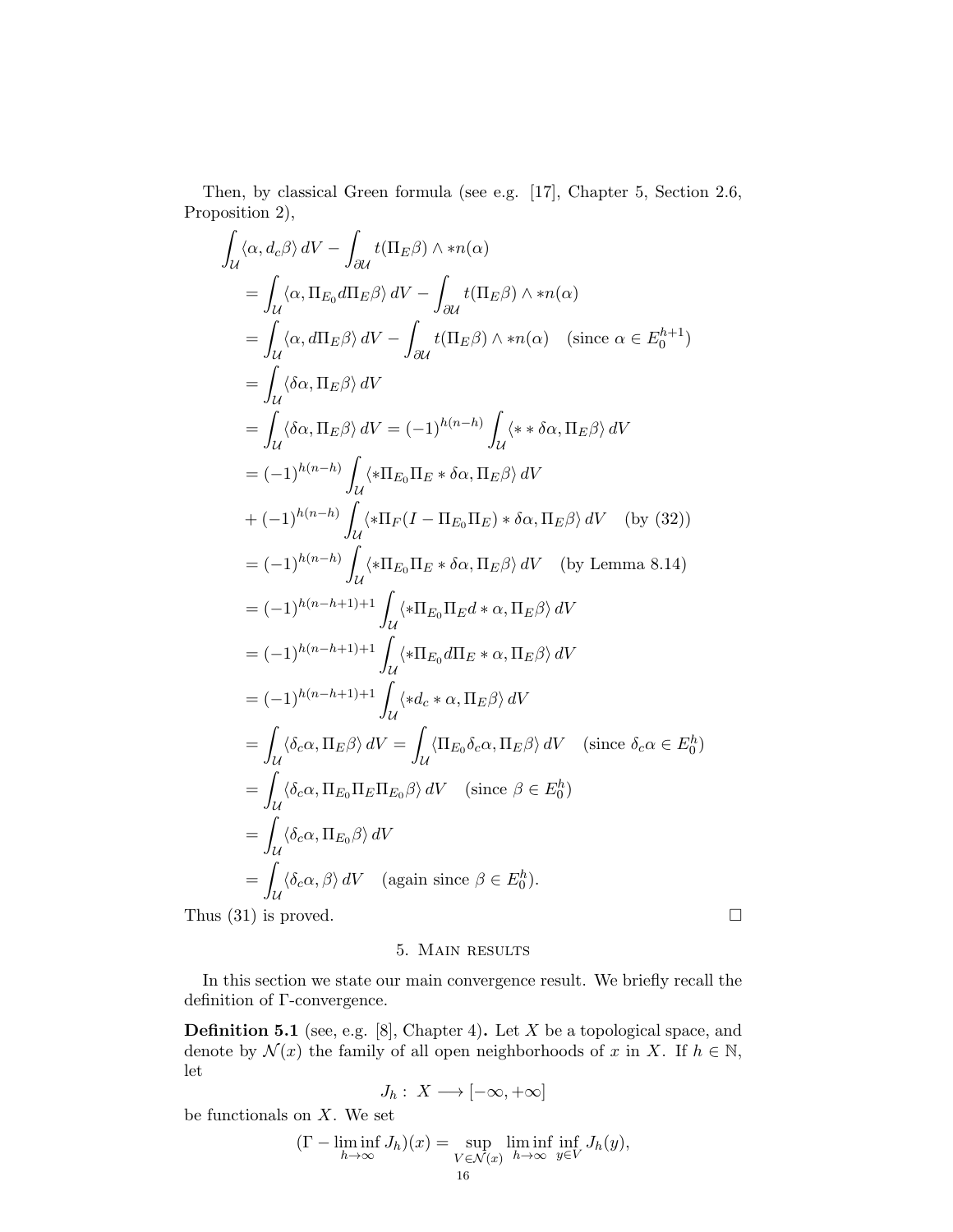and

$$
(\Gamma - \limsup_{h \to \infty} J_h)(x) = \sup_{V \in \mathcal{N}(x)} \limsup_{h \to \infty} \inf_{y \in V} J_h(y).
$$

If there exists  $J: X \longrightarrow [-\infty, +\infty]$  such that

$$
\Gamma - \liminf_{h \to \infty} J_h = \Gamma - \limsup_{h \to \infty} J_h = J,
$$

then we say that  $\{J_h\}_{h\in\mathbb{N}}$  Γ-converges to J in X, and we write

$$
J = \Gamma - \lim_{h \to \infty} J_h.
$$

In metric spaces we have the following characterization of Γ-convergence.

**Proposition 5.2** (see, e.g., [8], Proposition 8.1). Let X be a metric space, and let

$$
J_r, J: X \longrightarrow [-\infty, +\infty]
$$

with  $r > 0$  be functionals on X. Then  $\{J_r\}_{r>0}$   $\Gamma$ -converges to J on X as r goes to zero if and only if the following two conditions hold:

1) for every  $u \in X$  and for every sequence  $\{u_{r_k}\}_{k \in \mathbb{N}}$  with  $r_k \to 0$  as  $k \to \infty$ , which converges to u in X, there holds

(33) 
$$
\liminf_{k \to \infty} J_{r_k}(u_{r_k}) \geq J(u);
$$

2) for every  $u \in X$  and for every sequence  $\{r_k\}_{k \in \mathbb{N}}$  with  $r_k \to 0$  as  $k \to \infty$  there exists a subsequence (still denoted by  $\{r_k\}_{k \in \mathbb{N}}$ ) such that  $\{u_{r_k}\}_{k\in\mathbb{N}}$  converges to u in X and

(34) 
$$
\limsup_{k \to \infty} J_{r_k}(u_{r_k}) \leq J(u)
$$

In a metric space, to avoid cumbersome notations, from now on we write systematically  $\lim_{r\to 0}$  to mean a limit with  $r = r_k$ , where  $\{r_k\}_{k\in\mathbb{N}}$  is any sequence with  $r_k \to 0$  as  $k \to \infty$ .

For a deep and detailed survey on Γ-convergence, we refer to the monograph [8].

**Proposition 5.3.** Suppose  $\alpha^r \to \alpha$  as  $r \to 0$  in  $W^{2,2}_{\mathbb{G}}(\mathcal{U},\bigwedge^1 \mathfrak{g})$ . Then

(35) 
$$
J(\alpha) \leq \liminf_{r \to 0} J_r(\alpha^r).
$$

*Proof.* As usual, without loss of generality, we may assume  $\liminf_{r\to 0} J_r(\alpha^r)$ ∞.

We can argue now following the guidelines of Theorem 5.1 in [2]. First of all, we show that

(36) 
$$
\int_{\mathcal{U}} |d_c \alpha|^2 dV \le \liminf_{r \to 0} r^{-4} \int_{\mathcal{U}} |d_r \alpha^r|^2 dV.
$$

To this end, keeping in mind (69), we write

$$
\alpha^r = \alpha_1^r + \alpha_2^r,
$$

with  $\alpha_i^r \in \Omega^{1,i}, i = 1, 2$ . Reordering the terms of  $d_r \alpha^r$  according to their weights, we have the following orthogonal decomposition:

(37) 
$$
d_r \alpha^r = (d_0 \alpha_2^r + r d_1 \alpha_1^r) + (r d_1 \alpha_2^r + r^2 d_2 \alpha_1^r) + r^2 d_2 \alpha_2^r.
$$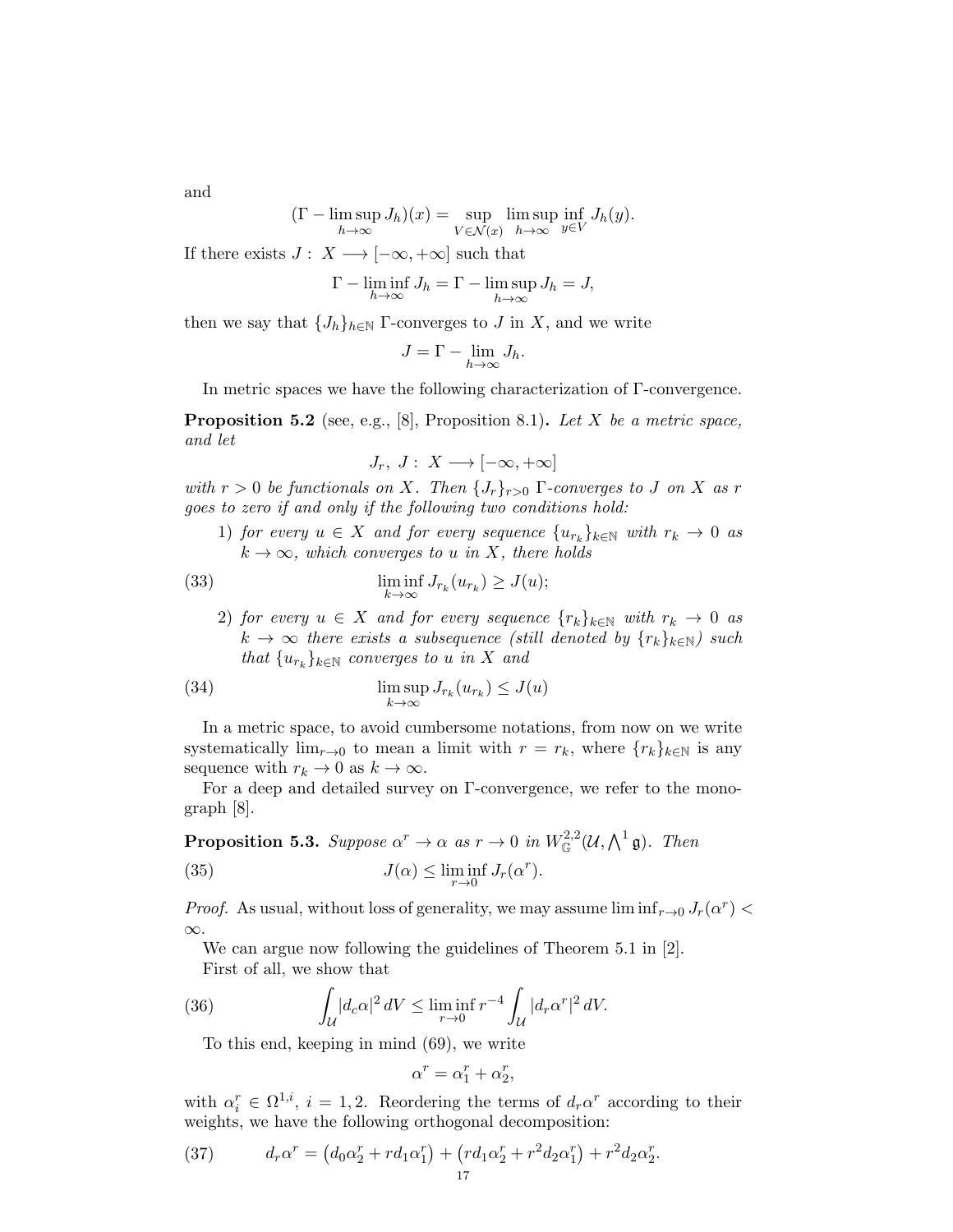Therefore we can write

(38)  

$$
r^{-4} \int_{\mathcal{U}} |d_r \alpha^r|^2 dV = r^{-4} \int_{\mathcal{U}} |d_0 \alpha_2^r + r d_1 \alpha_1^r|^2 dV
$$

$$
+ r^{-2} \int_{\mathcal{U}} |d_1 \alpha_2^r + r d_2 \alpha_1^r|^2 dV
$$

$$
+ \int_{\mathcal{U}} |d_2 \alpha_2^r|^2 dV.
$$

Since  $\liminf_{r\to 0} J_r(\alpha^r) < \infty$ , we have

• if  $r \in (0, 1)$ ,

(39) 
$$
r^{-1}(d_1\alpha_2^r + rd_2\alpha_1^r)
$$
 is uniformly bounded in  $L^2(\mathcal{U}, \bigwedge^2 \mathfrak{g})$ );  
\n• if  $r \to 0$ , then

(40) 
$$
d_0\alpha_2^r + r d_1\alpha_1^r = O(r^2) \text{ in } L^2(\mathcal{U}, \Lambda^2 \mathfrak{g})).
$$

Now, (40) yields eventually that

$$
(41) \t\t d_0\alpha_2 = 0,
$$

since  $d_0$  is algebraic and  $\{\alpha^r\}_{0 \leq r \leq 1}$  is bounded in  $W^{2,2}_{\mathbb{G}}(\mathcal{U},\bigwedge^1 \mathfrak{g})$ . Thus, keeping in mind that  $d_0(\Lambda^{1,1} \mathfrak{g}) = \{0\}$ , we can conclude that  $\alpha \in \ker d_0 =$  $E_0^1$ , and therefore  $\alpha = \alpha_1$ .

Because of convergence of  $(\alpha^r)_{r>0}$  in  $W^{2,2}_{\mathbb{G}}(\mathcal{U},\bigwedge^1 \mathfrak{g})$  when  $r \to 0$ , it follows that

(42) 
$$
\alpha_1^r \to \alpha_1 := (\Pi_E \alpha)_1
$$

in  $L^2(\mathcal{U}, \bigwedge^1 \mathfrak{g})$  as  $r \to 0$  as well as

(43) 
$$
d_0^{-1}d_1\alpha_1^r \to d_0^{-1}d_1\alpha_1 := -(\Pi_E \alpha)_2 \text{ in } L^2(\mathcal{U}, \bigwedge^1 \mathfrak{g}),
$$

since  $d_1$  is an homogeneous differential operator in the horizontal derivatives of order 1 and  $d_0^{-1}$  is algebraic. By (40), we have now

(44) 
$$
d_0\alpha_2^r + r d_1\alpha_1^r = O(r^2) \text{ in } L^2(\mathcal{U}, \bigwedge^2 \mathfrak{g}).
$$

On the other hand, by Lemma 8.10, ii),  $d_0^{-1}d_0\alpha_2^r = \alpha_2^r$ , since  $\alpha_2^r$  has weight 2 and hence is orthogonal to  $\Omega^{1,1} = \ker d_0$ . Thus, keeping in mind that  $d_0^{-1}$ is algebraic, it follows from (44) that

(45) 
$$
\frac{1}{r}\alpha_2^r + d_0^{-1}d_1\alpha_1^r = O(r) \text{ in } L^2(\mathcal{U}, \bigwedge^1 \mathfrak{g}),
$$

and therefore

(46) 
$$
\frac{1}{r}\alpha_2^r \to (\Pi_E \alpha)_2 \quad \text{in } L^2(\mathcal{U}, \bigwedge^1 \mathfrak{g}).
$$

Now, by  $(42)$  and  $(43)$ , we obtain

(47) 
$$
\frac{1}{r}\left(d_1\alpha_2^r + r d_2\alpha_1^r\right) \longrightarrow d_1(\Pi_E\alpha)_2 + d_2(\Pi_E\alpha)_1
$$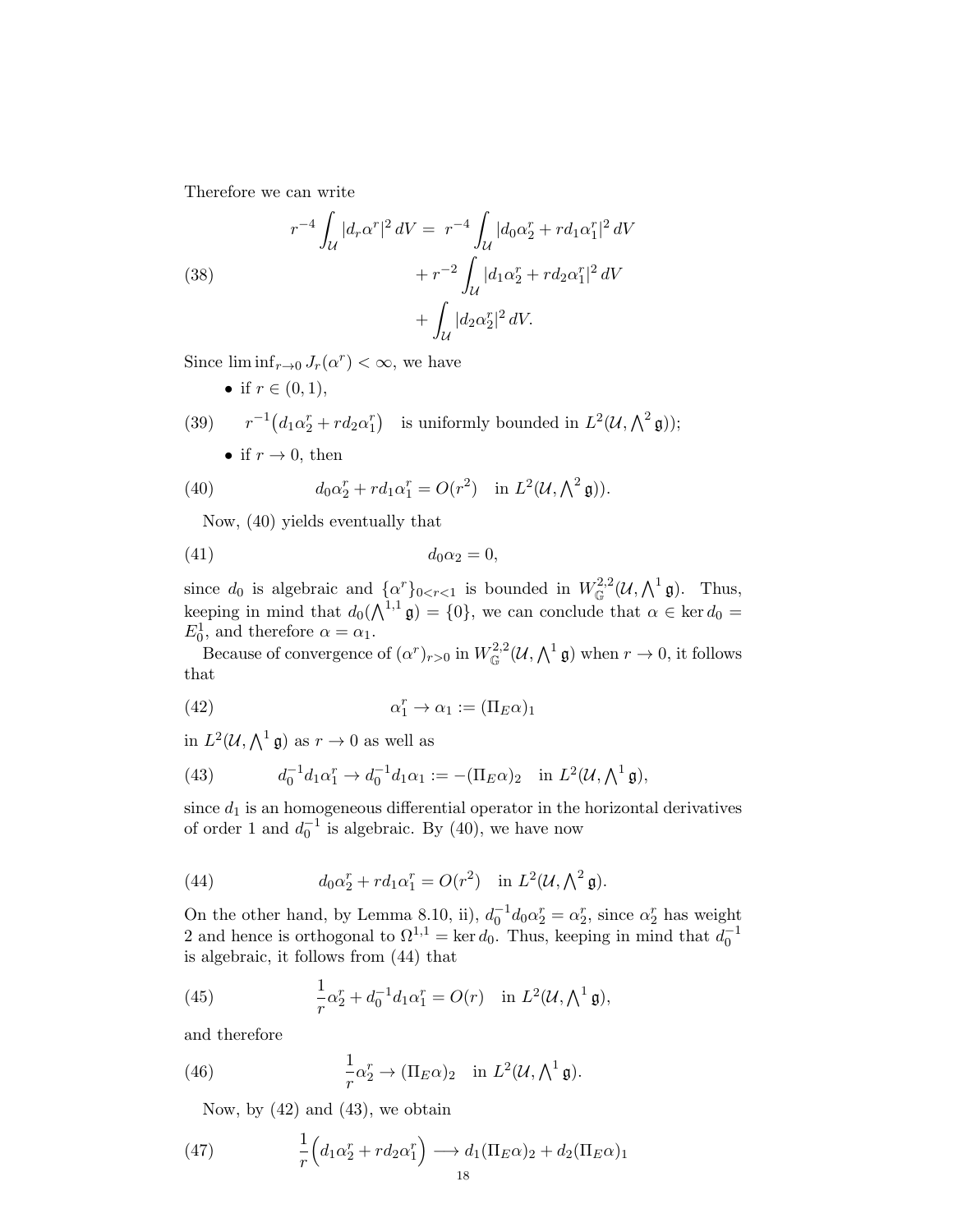as  $r \to 0$  in the sense of distributions. On the other hand, the limit  $d_1(\Pi_E \alpha)_2 + d_2(\Pi_E \alpha)_1$  belongs to  $L^2(\mathcal{U}, \bigwedge^2 \mathfrak{g})$  (since  $d_\ell(\Pi_E \omega)_{3-\ell}$  is an homogeneous differential operator in the horizontal derivatives of order 2, by Theorem 8.11, i) and Definition 8.6), and

(48) 
$$
\left\{ \frac{1}{r} \left( d_1 \alpha_2^r + r d_2 \alpha_1^r \right) \right\}_{r>0} \text{ is equibounded in } L^2(\mathcal{U}, \bigwedge^2 \mathfrak{g}),
$$

as  $r \to 0$ , by (39). Combining (48) and (47) we obtain that the limit in (47) is in fact a weak limit in  $L^2(\mathcal{U}, \bigwedge^2 \mathfrak{g})$ 

Thus, if we keep in mind Theorem 8.16, we obtain

$$
\int_{\mathcal{U}} |d_c \alpha|^2 \, dV = \int_{\mathcal{U}} |\Pi_{E_0} (d_1 (\Pi_E \alpha)_2 + d_2 (\Pi_E \alpha)_1)|^2 \, dV
$$
\n
$$
\leq \int_{\mathcal{U}} |(d_1 (\Pi_E \alpha)_2 + d_2 (\Pi_E \alpha)_1)|^2 \, dV
$$
\n
$$
\leq \liminf_{r \to 0} r^{-2} \int_{\mathcal{U}} |d_1 \alpha_2^r + r d_2 \alpha_1^r|^2 \, dV \leq \liminf_{r \to 0} r^{-4} \int_{\mathcal{U}} |d_r \alpha^r|^2 \, dV.
$$

This proves (36).

Let us consider now the divergence term in  $J_r(\alpha^r)$ . Since  $\liminf_{r\to 0} J_r(\alpha^r)$ ∞, we have that

(49) 
$$
(\delta_g \alpha^r)_{r>0} \text{ is uniformly bounded in } L^2(\mathcal{U}).
$$

On the other hand, we can write  $\delta_g \alpha^r$  as

(50) 
$$
\delta_g \alpha^r = \delta_g \alpha_1^r + \delta_g \alpha_2^r,
$$

where, for  $i = 1, 2, \delta_g \alpha_i^r$  is a sum of terms of the form  $X_{\ell}(\alpha^r)_{\ell}$ , where  $(\alpha^r)_\ell$  is the  $\ell$ -th component of  $\alpha^r$  with respect to the basis  $\theta_1, \ldots, \theta_n$ , and  $X_{\ell} \in V_i$ . But  $\delta_g \alpha_1^r \to \delta_g \alpha_1 = \delta_c \alpha$  in  $L^2(\mathcal{U})$  (since  $\delta_g \alpha_1^r$  contains only first order horizontal derivatives), and therefore  $\delta_g \alpha_2^r$  weakly converge in  $L^2(\mathcal{U})$ . On the other hand,  $\delta_g \alpha_2^r \to \delta_g \alpha_2 = 0$  in the sense of distributions, since  $\alpha^r \to \alpha$  in  $L^2(\mathcal{U})$ , and  $\alpha$  is horizontal (as seen in (42)). Thus, eventually,

(51) 
$$
\delta_g \alpha^r \to \delta_c \alpha \quad \text{weakly in } L^2(\mathcal{U}),
$$

and therefore

(52) 
$$
\int_{\mathcal{U}} |\delta_c \alpha|^2 dV \le \liminf_{r \to 0} \int_{\mathcal{U}} |\delta_g \alpha^r|^2 dV.
$$

On the other hand, if we split again  $\alpha^r$  gathering the terms by their weights (i.e.  $\alpha^r = \alpha_1^r + \alpha_2^r$ , with  $\alpha_j^r \in \Omega^{1,j}$ ), keeping in mind that  $\alpha_1^r \to \alpha_1$ in  $L^2$ , we have

(53) 
$$
\liminf_{r \to 0} \int_{\mathcal{U}} r \langle C_r^{-1} \alpha^r, \alpha^r \rangle dV = \liminf_{r \to 0} \left( \int_{\mathcal{U}} |\alpha_1^r|^2 dV + \frac{1}{r} \int_{\mathcal{U}} |\alpha_2^r|^2 dV \right)
$$

$$
\geq \liminf_{r \to 0} \int_{\mathcal{U}} |\alpha_1^r|^2 dV = \int_{\mathcal{U}} |\alpha_1|^2 dV = \int_{\mathcal{U}} |\alpha|^2 dV,
$$

since  $\alpha \in E_0^1$ .

Summing up  $(36)$ ,  $(52)$ , and  $(53)$ , in order to obtain equation  $(35)$ , we have but to prove that  $t(\Pi_E \alpha) = 0$ . This follows straightforwardly since  $0 = t(N_r R^1 \alpha^r) = r \ t(C_{1/r} \alpha^r) = t(\alpha_1^r + r^{-1} \alpha_2^r)$ , and then  $t(\alpha_1^r + r^{-1} \alpha_2^r) = 0$ . But, by Proposition 4.7,  $t(\alpha_1^r + r^{-1}\alpha_2^r)$  weakly converge to  $t(\Pi_E \alpha)$  in the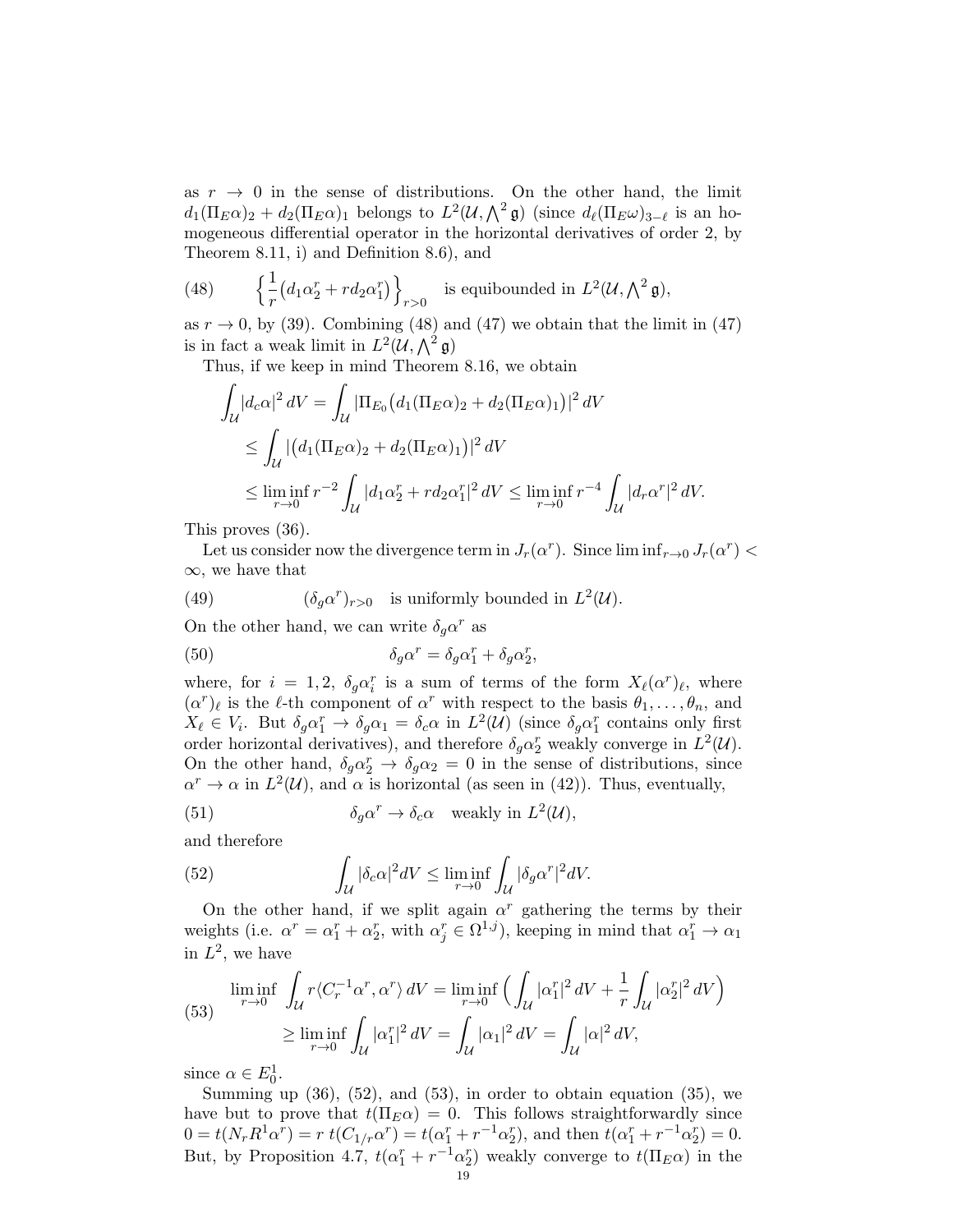space of 1-forms on  $\partial U$ , endowed with the  $L^2$ -norm with respect to the measure  $d\sigma$ , as defined in (23).

This achieves the proof of (35).

 $\Box$ 

**Definition 5.4.** If  $\alpha \in \Omega^1(\mathcal{U})$ , keeping in mind (69), we write

$$
\alpha=\alpha_1+\alpha_2,
$$

with  $\alpha_i \in \Omega^{1,i}(\mathcal{U}), i = 1, 2$ . If  $m \geq 2$ , we say that

(54) 
$$
\alpha \in \widehat{W}_{\mathbb{G}}^{m,2}(\mathcal{U}, \bigwedge \n\begin{matrix} 1 \ \mathfrak{g} \end{matrix}) \quad \text{iff} \quad \alpha_i \in W_{\mathbb{G}}^{m+1-i,2}(\mathcal{U}, \bigwedge \n\begin{matrix} 1 \ \mathfrak{g} \end{matrix}), \quad i = 1, 2.
$$

The space  $\widehat{W}_{\mathbb{G}}^{m,2}(\mathcal{U},\bigwedge^1 \mathfrak{g})$  is endowed with its natural norm.

Remark 5.5. Any horizontal form in  $\widehat{W}_{\mathbb{G}}^{2,2}(\mathcal{U},\bigwedge^1 \mathfrak{g})$  belongs to  $W_{\mathbb{G}}^{2,2}(\mathcal{U},E_0^1)$ . In addition, the map  $\alpha \to \Pi_E \alpha$  is continuous from  $W^{2,2}_{\mathbb{G}}(\mathcal{U},E^1_0)$  to  $\widehat{W}^{2,2}_{\mathbb{G}}(\mathcal{U},\bigwedge^1 \mathfrak{g}).$ 

**Proposition 5.6.** Notice that  $\widehat{W}^{3,2}(\mathcal{U}, \bigwedge^1 \mathfrak{g}) \cap L^2(\mathcal{U}, E_0^1) = W^{3,2}_\mathbb{G}(\mathcal{U}, E_0^1),$ and let  $\alpha \in W^{3,2}_{\mathbb{G}}(\mathcal{U}, E_0^1)$  be such that  $t(\Pi_E \alpha) = 0$ . Then there exists a sequence  $(\alpha^r)_{r>0}$  in  $\widehat{W}_{\mathbb{G}}^{3,2}(\mathcal{U}, \bigwedge^1 \mathfrak{g})$  such that

i) 
$$
\alpha^r \to \alpha
$$
 in  $W_{\mathbb{G}}^{2,2}(\mathcal{U}, \bigwedge^1 \mathfrak{g})$ ;  
ii)  $J_r(\alpha^r) \to J(\alpha)$  as  $r \to 0$ .

Proof. Arguing as in [2] (dropping however the reduction argument), we choose

(55) 
$$
\alpha^r = \alpha + r(\Pi_E \alpha)_2.
$$

First of all,  $(\Pi_E \alpha)_2 \in W^{2,2}_{\mathbb{G}}(\mathcal{U}, \bigwedge^1 \mathfrak{g}),$  since  $\Pi_E$  is an operator of order 1 in the horizontal derivatives, and hence i) follows trivially. Moreover

$$
t(N_r R^1 \alpha^r) = r \ t(C_{1/r} \alpha^r) = t(\alpha + (\Pi_E \alpha)_2) = t(\Pi_E \alpha) = 0.
$$

Thus, in order to prove ii), we have but to show that

(56) 
$$
J_r(\alpha^r) \to J(\alpha) \quad \text{as } r \to 0.
$$

Arguing as in [2], we can write

$$
d_r\alpha^r = r(d_0(\Pi_E \alpha)_2 + d_1(\Pi_E \alpha)_1) + r^2(d_1(\Pi_E \alpha)_2 + d_2(\Pi_E \alpha)_1) + r^3d_2(\Pi_E \alpha)_2.
$$

Notice also that

$$
d_0(\Pi_E \alpha)_2 + d_1(\Pi_E \alpha)_1 = -d_0 d_0^{-1} d_1 \alpha + d_1 \alpha = 0,
$$

since  $d_0^{-1}d_0 = Id$  on  $\mathcal{R}(d_0)$ , and  $d_1\alpha \in \mathcal{R}(d_0)$ , by Lemma 8.17 - (1) in Appendix B.

Let us suppose for a while we know that

(57) 
$$
d_1(\Pi_E \alpha)_2 + d_2(\Pi_E \alpha)_1 \in E_0^2,
$$

$$
d_2(1)
$$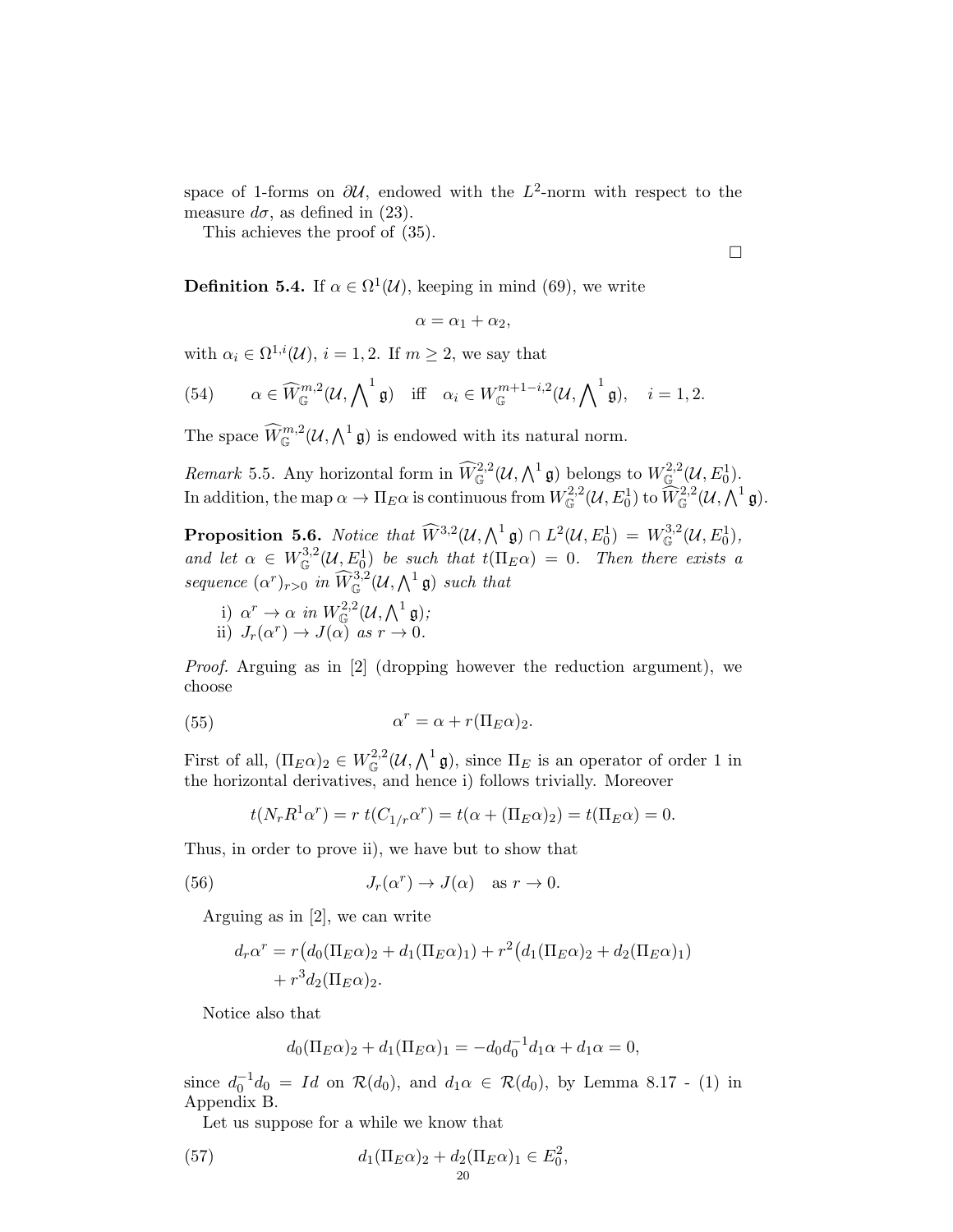in particular  $\Pi_{E_0^{\perp}}(d_1(\Pi_E \alpha)_2 + d_2(\Pi_E \alpha)_1) = 0$ . Thus, we can write

$$
r^{-4} \int_{\mathcal{U}} |d_r \alpha^r|^2 dV
$$
  
=  $\int_{\mathcal{U}} |d_1(\Pi_E \alpha)_2 + d_2(\Pi_E \alpha)_1|^2 dV + r^2 \int_{\mathcal{U}} |d_2(\Pi_E \alpha)_2|^2 dV$   
=  $\int_{\mathcal{U}} |(\Pi_{E_0}(d_1(\Pi_E \alpha)_2 + d_2(\Pi_E \alpha)_1)|^2 dV + r^2 \int_{\mathcal{U}} |d_2(\Pi_E \alpha)_2|^2 dV$   
=  $\int_{\mathcal{U}} |d_c \alpha|^2 dV + r^2 \int_{\mathcal{U}} |d_2(\Pi_E \alpha)_2|^2 dV \rightarrow \int_{\mathcal{U}} |d_c \alpha|^2 dV,$ 

as  $r \to 0$ , since  $d_2(\Pi_E \alpha)_2 \in L^2(\mathcal{U}, \bigwedge^2 \mathfrak{g}).$ 

On the other hand, it is obvious that  $\delta_g \alpha^r \to \delta_c \alpha$  in  $L^2(\mathcal{U})$ , again since the coefficients of  $(\Pi_E \alpha)_2$  belong to  $W^{2,2}_{\mathbb{G}}(\mathcal{U})$ .

Finally

$$
\int_{\Omega} r \langle C_r^{-1} \alpha^r, \alpha^r \rangle dV = \int_{\Omega} |\alpha|^2 dV + r \int_{\Omega} |(\Pi_E \alpha)_2|^2 dV \to \int_{\Omega} |\alpha|^2 dV
$$

as  $r \to 0$ . This achieves the proof of the Proposition, once (57) is proved. Indeed, (57) follows straitforwardly by the identity  $d^2 = 0$ . In fact, gathering all terms of the same weight, we get

$$
d_0^2 = 0,
$$
  $d_0 d_1 = -d_1 d_0,$   $d_0 d_2 = -d_2 d_0 - d_1^2.$ 

Hence

$$
d_0(d_1(\Pi_E \alpha)_2 + d_2(\Pi_E \alpha)_1) = d_1 d_0 d_0^{-1} d_1 \alpha - d_1^2 \alpha = 0,
$$

since, again by Lemma 8.17 in Appendix B,  $d_1 \alpha \in \mathcal{R}(d_0)$  and  $d_0^{-1} d_0 = Id$ on  $\mathcal{R}(d_0)$ .

 $\Box$ 

Denote respictively by  $j_r$  and j the restrictions of  $J_r$  and  $J$  to  $\widehat{W}_{\mathbb{G}}^{3,2}(\mathcal{U},\bigwedge^1 \mathfrak{g})$ . We see below that  $(j_r)_{r>0}$  Γ-converges (with respect to the topology induced by  $W_{\mathbb{G}}^{2,2}(\mathcal{U},\bigwedge^1 \mathfrak{g})$  to j. However, in general, the *Γ*-limit of the restriction of a sequence of functionals is only greater or equal than the restrictions of both  $\Gamma$  – lim sup and  $\Gamma$  – lim inf of the same sequence (for further details, see Proposition 6.14 in [8] and the remarks therein).

On the contrary, in our case Propositions 5.3 and 5.6 yield a more precise result.

**Theorem 5.7.** Let  $G$  be a free step 2 Carnot group. If  $r > 0$ , denote respectively by  $j_r$  and j the restrictions of  $J_r$  and J to  $\widehat{W}_{\mathbb{G}}^{3,2}(\mathcal{U}, \bigwedge^1 \mathfrak{g})$ . Then

- i)  $(j_r)_{r>0}$  Γ-converges to j in  $\widehat{W}_{\mathbb{G}}^{3,2}(\mathcal{U}, \bigwedge^1 \mathfrak{g})$  with respect to the topology induced by  $W^{2,2}_{\mathbb{G}}(\mathcal{U},\bigwedge^1 \mathfrak{g});$
- ii) in  $\widehat{W}_{\mathbb{G}}^{3,2}(\mathcal{U},\bigwedge^1 \mathfrak{g})$  we have

$$
\Gamma - \liminf_{r \to 0} J^r \equiv \Gamma - \limsup_{r \to 0} J^r \equiv j \equiv J_{\left| \widehat{W}_{\mathbb{G}}^{3,2}(\mathcal{U}, E_0^1) \right|}
$$

where the Γ-limits must be meant with respect to the topology induced by  $W^{2,2}_{\mathbb{G}}(\mathcal{U},\bigwedge^1 \mathfrak{g}).$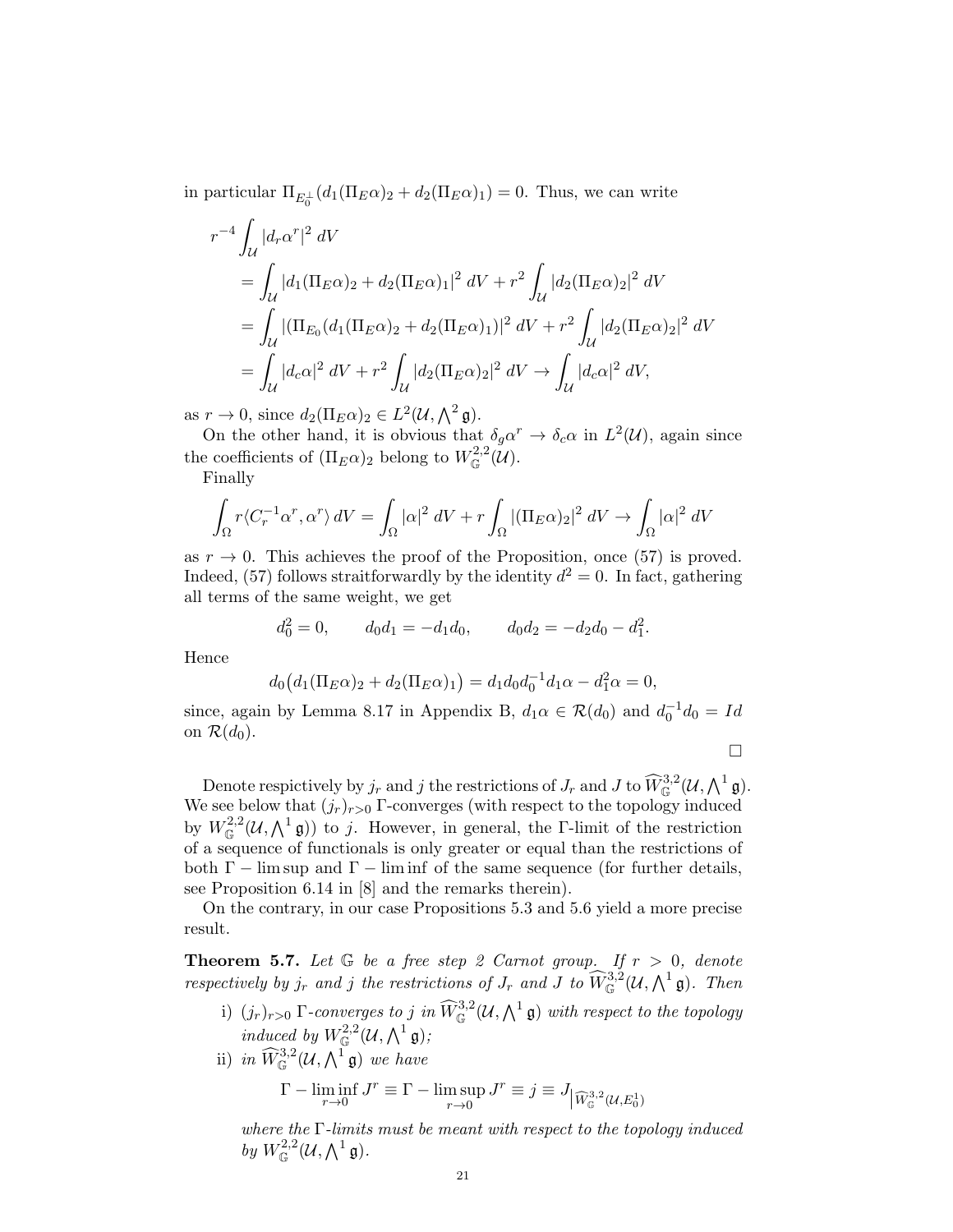Proof. Assertion i) follows from Propositions 5.3 and 5.6.

As for ii), let now  $\alpha \in \widehat{W}_{\mathbb{G}}^{3,2}(\mathcal{U},\bigwedge^1 \mathfrak{g})$  be given. By definition ([8], Proposition 8.1), there exists a sequence  $(\alpha^r)_{r>0}$  in  $W^{2,2}_{\mathbb{G}}(\mathcal{U},\bigwedge^1 \mathfrak{g})$ , converging to  $\alpha$ in the topology of  $W^{2,2}_{\mathbb{G}}(\mathcal{U},\Lambda^1\mathfrak{g})$ , such that  $J^r(\alpha^r) \to (\Gamma-\liminf_{r\to 0} J^r)(\alpha)$ as  $r \to 0$ . Suppose now  $(\Gamma - \liminf_{r \to 0} J^r)(\alpha) < \infty$ . Then, by Proposition 5.3,

(58) 
$$
J(\alpha) \leq \liminf_{r \to 0} J^r(\alpha^r) = \left(\Gamma - \liminf_{r \to 0} J^r\right)(\alpha).
$$

Clearly, inequality (58) still holds trivially if  $(\Gamma - \liminf_{r \to 0} J^r)(\alpha) = \infty$ . On the other hand, by [8], Proposition 6.14,

(59) 
$$
J(\alpha) \le \limsup_{r \to 0} J^r(\alpha^r) \le (\alpha) \le \limsup_{r \to 0} J^r(\alpha^r) = j(\alpha) = J(\alpha).
$$

Combining (58) and (59) we achieve the proof of the theorem.  $\Box$ 

### 6. AN EXAMPLE: MAXWELL'S EQUATION IN  $\mathbb{H}^1$

Consider now in particular the first Heisenberg group  $\mathbb{G} = \mathbb{H}^1$ , with variables  $x, y, t$ . Set  $X := \partial_x - \frac{1}{2}$  $\frac{1}{2}y\partial_t, Y := \partial_y + \frac{1}{2}$  $\frac{1}{2}x\partial_t, T := \partial_t.$  The stratification of the algebra  $\mathfrak g$  is given by  $\mathfrak g = V_1 \oplus V_2$ , where  $V_1 = \text{span }\{X,Y\}$  and  $V_2 = \text{span }\{T\}.$  We have  $X^{\dagger} = dx, Y^{\dagger} = dy, T^{\dagger} = \theta := dt + \frac{1}{2}$  $rac{1}{2}(ydx - xdy)$ (the contact form of  $\mathbb{H}^1$ ). In this case

$$
E_0^1 = \text{span} \{dx, dy\};
$$
  
\n
$$
E_0^2 = \text{span} \{dx \wedge \theta, dy \wedge \theta\};
$$
  
\n
$$
E_0^3 = \text{span} \{dx \wedge dy \wedge \theta\}.
$$

The action of  $d_c$  on  $E_0^1$  is given by ([24], [14], [4])

$$
d_c(\alpha_1 dx + \alpha_2 dy)
$$
  
=  $(X^2 \alpha_2 - 2XY\alpha_1 + YX\alpha_1)dx \wedge \theta + (2YX\alpha_2 - Y^2\alpha_1 - XY\alpha_2)dy \wedge \theta$   
:=  $P_1(\alpha_1, \alpha_2)dx \wedge \theta + P_2(\alpha_1, \alpha_2)dy \wedge \theta$ .

We see that  $d_c$  is a homogeneous operator of order 2 in the horizontal derivatives.

On the other hand

$$
\delta_c \alpha = X\alpha_1 + Y\alpha_2.
$$

Thus, if  $E = E_1 dx + E_2 dy$  and  $H = H_1 dx + H_2 dy$ , equations (19) and (20) read as

$$
P_2(E_1, E_2) dx - P_1(E_1, E_2) dy = i\omega (H_1 dx + H_2 dy)
$$
  
\n
$$
P_2(H_1, H_2) dx - P_1(H_1, H_2) dy = -i\omega (E_1 dx + E_2 dy)
$$

and

$$
XH_1 + YH_2 = 0, \qquad XE_1 + YE_2 = 0.
$$

In this case

$$
[T] = \left(\begin{array}{ccc} 1 & 0 & 0 \\ 0 & 1 & 0 \\ -\frac{1}{2}y & \frac{1}{2}x & 1 \end{array}\right), \quad [C_r]_{\mathfrak{g}} = \left(\begin{array}{ccc} r & 0 & 0 \\ 0 & r & 0 \\ 0 & 0 & r^2 \end{array}\right).
$$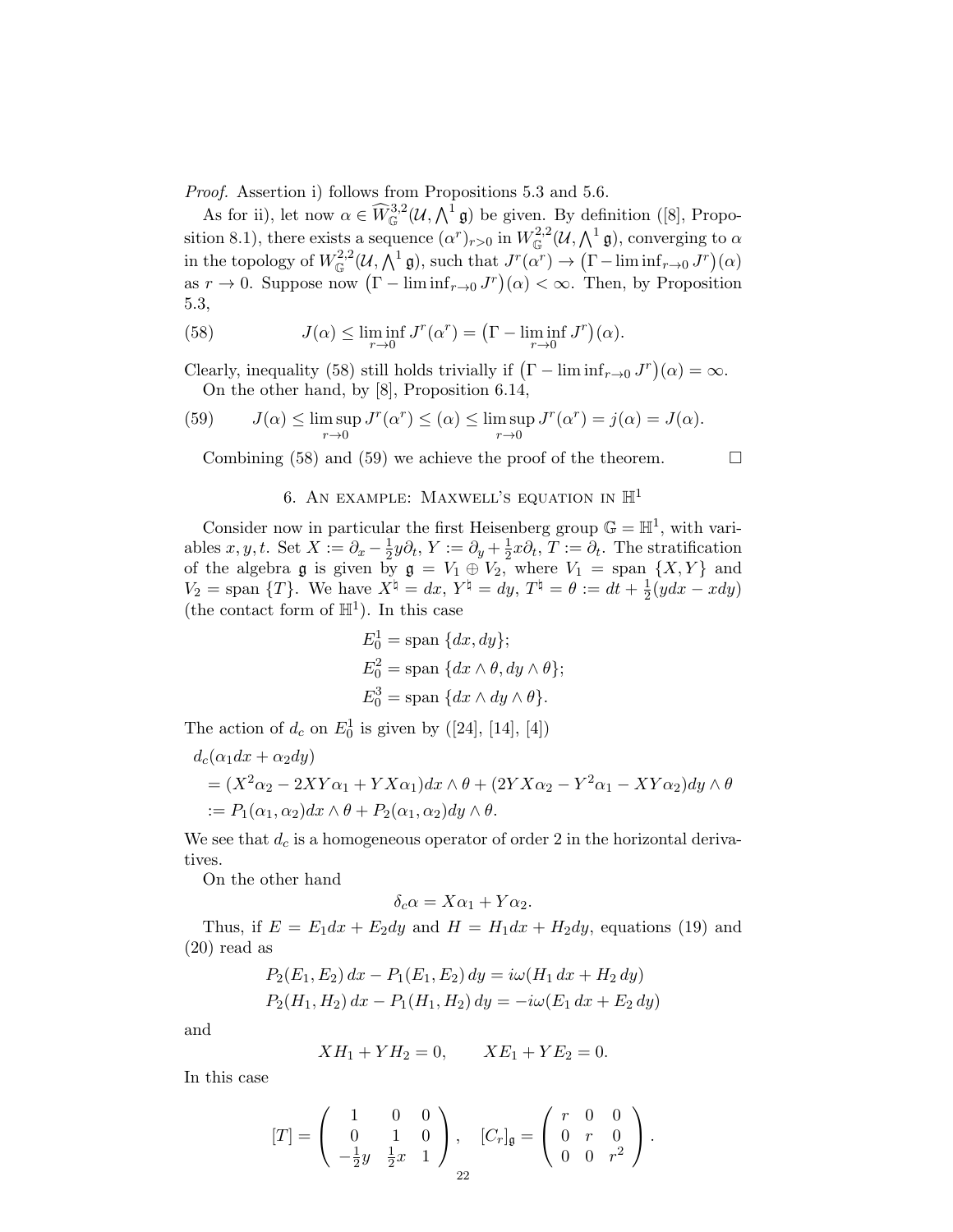Thus, by (29) and (30), the magnetic permeability  $[\mu_r]$  and dielettric permittivity  $[\varepsilon_r]$  of the "approximating equations" take the forms

$$
[\mu_r] = [\varepsilon_r] = \begin{pmatrix} 1 + \frac{r}{4}y^2 & -\frac{r}{4}xy & \frac{r}{2}y \\ -\frac{r}{4}xy & 1 + \frac{r}{4}x^2 & -\frac{r}{2}x \\ \frac{r}{2}y & -\frac{r}{2}x & r \end{pmatrix}.
$$

Remark 6.1. Heisenberg groups  $\mathbb{H}^N$  with  $N > 1$  are still step 2 groups, though not free. Nevertheless, intrinsic 2-forms on  $\mathbb{H}^{N}$  have weight 2, and therefore all our arguments can be carried out with the following choice of  $\mu_r$  and  $\varepsilon_r$ :

$$
\mu_r = r^{-4N/(2N-1)} C_r^* R C_r,
$$

and

$$
\varepsilon_r = r^{-1} (RC_r)^*,
$$

where, again,  $C_r^*$  and  $(RC_r)^*$  are the adjoint maps of  $C_r$  and  $RC_r$ , respectively, with respect to the Euclidean scalar product.

Remark 6.2. With the notations of (50), both in Proposition 5.6 and Theorem 5.7 we can replace the assumption  $\alpha \in W^{3,2}(\Omega, E_0^1)$  by

$$
\alpha \in W^{2,2}(\Omega, E_0^1), \quad \delta_g d_0^{-1} d_1 \alpha \in L^2(\Omega) \quad \text{and} \quad d_2 d_0^{-1} d_1 \alpha \in L^2(\Omega, \bigwedge^2 \mathfrak{g}).
$$

In particular, if  $\mathbb{G} = \mathbb{H}^1$ ,  $d_0^{-1}d_1\alpha$  is a 1-form of weight 2, and then  $d_2d_0^{-1}d_1\alpha =$ 0, since there are no 2-forms of weight 4.

## 7. Appendix A: Multilinear algebra

Basically to establish our notations, we remind some known definitions and results of multilinear algebra. For undefined notations, we refer to Section 2 and to [17] and [10].

**Definition 7.1.** We define linear isomorphisms (Hodge duality: see [10] 1.7.8)

$$
*:\bigwedge\nolimits_h \mathfrak{g}\longleftrightarrow \bigwedge\nolimits_{n-h}\mathfrak{g}\quad\text{and}\quad *:\bigwedge\nolimits^h\mathfrak{g}\longleftrightarrow \bigwedge\nolimits^{n-h}\mathfrak{g},
$$

for  $1 \leq h \leq n$ , putting, for  $v, w \in \bigwedge_h \mathfrak{g}$  and  $\varphi, \psi \in \bigwedge^h \mathfrak{g}$ 

$$
v \wedge *w = \langle v, w \rangle X_1 \wedge \cdots \wedge X_n, \qquad \varphi \wedge * \psi = \langle \varphi, \psi \rangle \theta_1 \wedge \cdots \wedge \theta_n.
$$

It is easy to see that

(60) 
$$
**v = (-1)^{h(n-h)}v, \qquad **\varphi = (-1)^{h(n-h)}\varphi,
$$

$$
\langle *\varphi | *v \rangle = \langle \varphi | v \rangle.
$$

From now on, we refer to the  $n$ -form

$$
dV := \theta_1 \wedge \cdots \wedge \theta_n
$$

as to the canonical volume form in G.

If d is the usual De Rham's exterior differential in  $\mathbb G$  identified with  $\mathbb R^n$ , we denote by  $\delta = d^*$  its formal adjoint in  $L^2(\mathbb{G}, \Omega^*)$ . We remind that, when acting on h-forms

(61) 
$$
\delta = (-1)^{n(h+1)+1} * d *.
$$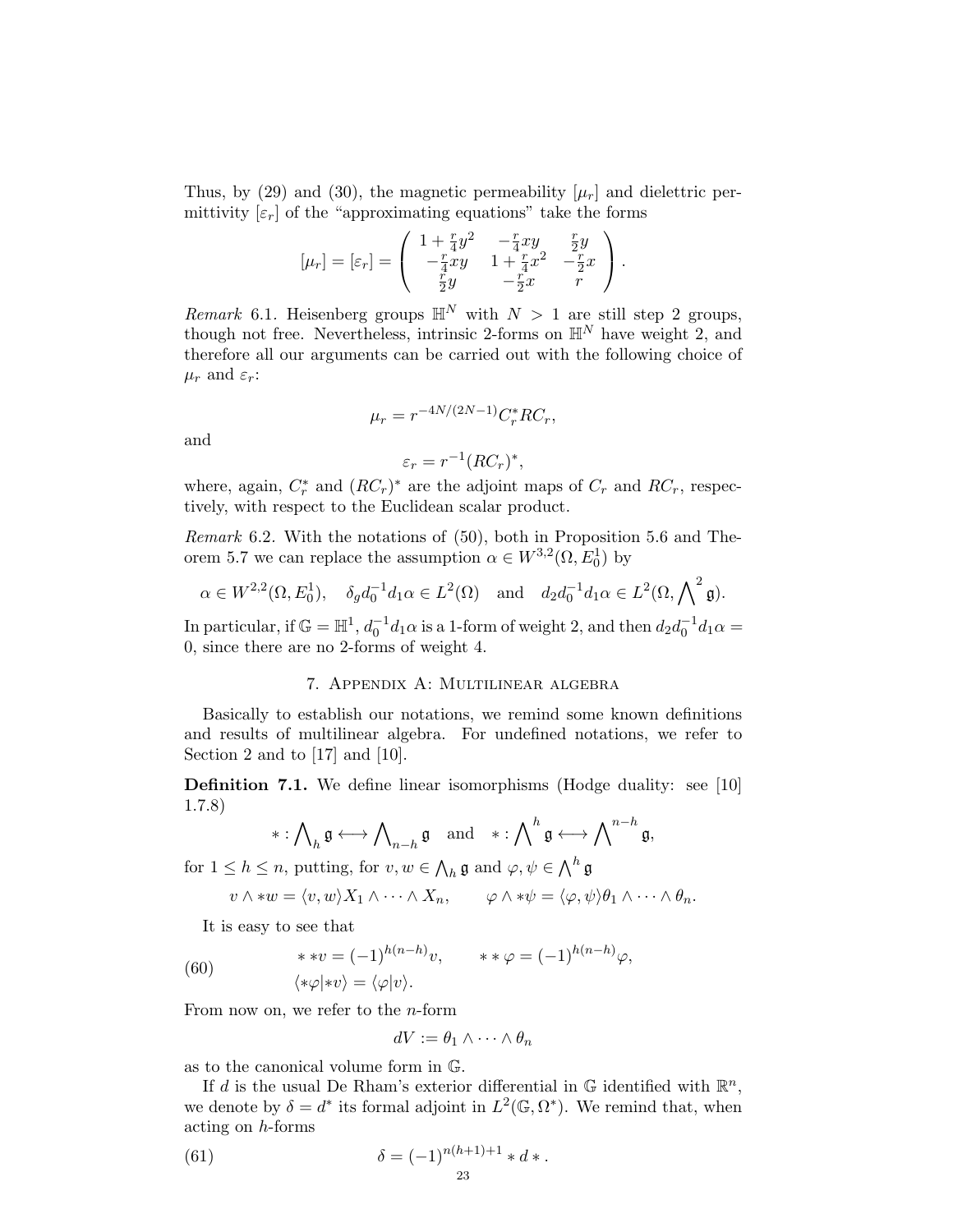On a h-form  $\omega$ 

(62) 
$$
*\delta\omega = (-1)^h d * \omega, \quad *d\omega = (-1)^{h+1} \delta * \omega.
$$

If  $v \in \Lambda_h \mathfrak{g}$  we define  $v^{\natural} \in \Lambda^h \mathfrak{g}$  by the identity  $\langle v^{\natural} | w \rangle := \langle v, w \rangle$ , and analogously we define  $\varphi^{\natural} \in \bigwedge_h \mathfrak{g}$  for  $\varphi \in \bigwedge^h \mathfrak{g}$ .

To fix our notations, we remind the following definition (see e.g. [17], Section 2.1).

**Definition 7.2.** If  $V, W$  are finite dimensional linear vector spaces and  $L: V \to W$  is a linear map, we define

$$
\Lambda_h L: \bigwedge\nolimits_h V \to \bigwedge\nolimits_h W
$$

as the linear map defined by

$$
(\Lambda_h L)(v_1 \wedge \cdots \wedge v_h) = L(v_1) \wedge \cdots \wedge L(v_h)
$$

for any simple h-vector  $v_1 \wedge \cdots \wedge v_h \in \bigwedge_h V$ , and

$$
\Lambda^h L: \bigwedge\nolimits^h W \to \bigwedge\nolimits^h V
$$

as the linear map defined by

$$
\langle (\Lambda^h L)(\alpha)|v_1 \wedge \cdots \wedge v_h \rangle = \langle \alpha | (\Lambda_h L)(v_1 \wedge \cdots \wedge v_h) \rangle
$$

for any  $\alpha \in \bigwedge^h W$  and any simple h-vector  $v_1 \wedge \cdots \wedge v_h \in \bigwedge_h V$ .

**Proposition 7.3** (see,e.g., [17], Chapter 2, Section 2.1). If V, W are finite dimensional linear vector spaces endowed with a scalar product that is naturally extended to the associated graded algebras. Let  $L: V \to W$  be a linear map, then

i) if  $v \in \bigwedge_1 V$  and  $\alpha \in \bigwedge^1 W$ , then  $(\Lambda_1 L)v = Lv$  and

$$
L\alpha^{\natural}=(\Lambda_1 L)\alpha^{\natural}=\big((\Lambda^1\,L^*)\alpha\big)^{\natural};
$$

- ii) if  $\alpha \in \bigwedge^k W$  and  $\beta \in \bigwedge^h W$ , then  $(\Lambda^{k+h} L)(\alpha \wedge \beta) = (\Lambda^k L) \alpha \wedge$  $(\Lambda^h L)\beta$ :
- iii) if  $v \in \bigwedge_k V$  and  $w \in \bigwedge_h V$ , then  $(\Lambda_{k+h} L)(v \wedge w) = (\Lambda_k L)v \wedge (\Lambda_h L)w$ ; iv)  $(\Lambda_h L)^* = \Lambda_h (L^*)$  and  $(\Lambda^h L)^* = \Lambda^h (L^*)$ ;
- v) if H is another finite dimensional linear vector space and  $G : H \to V$ is a linear map, then  $\Lambda_h(L \circ G) = (\Lambda_h L) \circ (\Lambda_h G)$  and  $\Lambda^h(L \circ G) =$  $(\Lambda^h G) \circ (\Lambda^h L)$ ;

**Lemma 7.4.** With the notations of Proposition 7.3, if  $W = V$  and  $L \in$  $GL(V)$ , then

$$
*(\Lambda^h L)* = (\det L) \cdot (\Lambda^{n-h}(L^*)^{-1})*.
$$

*Proof.* If  $\alpha, \beta \in \bigwedge^h V$ , we have:

$$
\beta \wedge *(\Lambda^h L)\alpha = \langle \beta, (\Lambda^h L)\alpha \rangle dV = \langle (\Lambda^h L^*)\beta, \alpha \rangle dV = \langle *(\Lambda^h L^*)\beta, * \alpha \rangle dV
$$
  
=  $* \alpha \wedge (\Lambda^h L^*)\beta = (\det L)(\Lambda^{n-h}(L^*)^{-1}) * \alpha \wedge \beta$   
=  $(-1)^{h(n-h)} \cdot (\det L)\beta \wedge (\Lambda^{n-h}(L^*)^{-1}) * \alpha$ .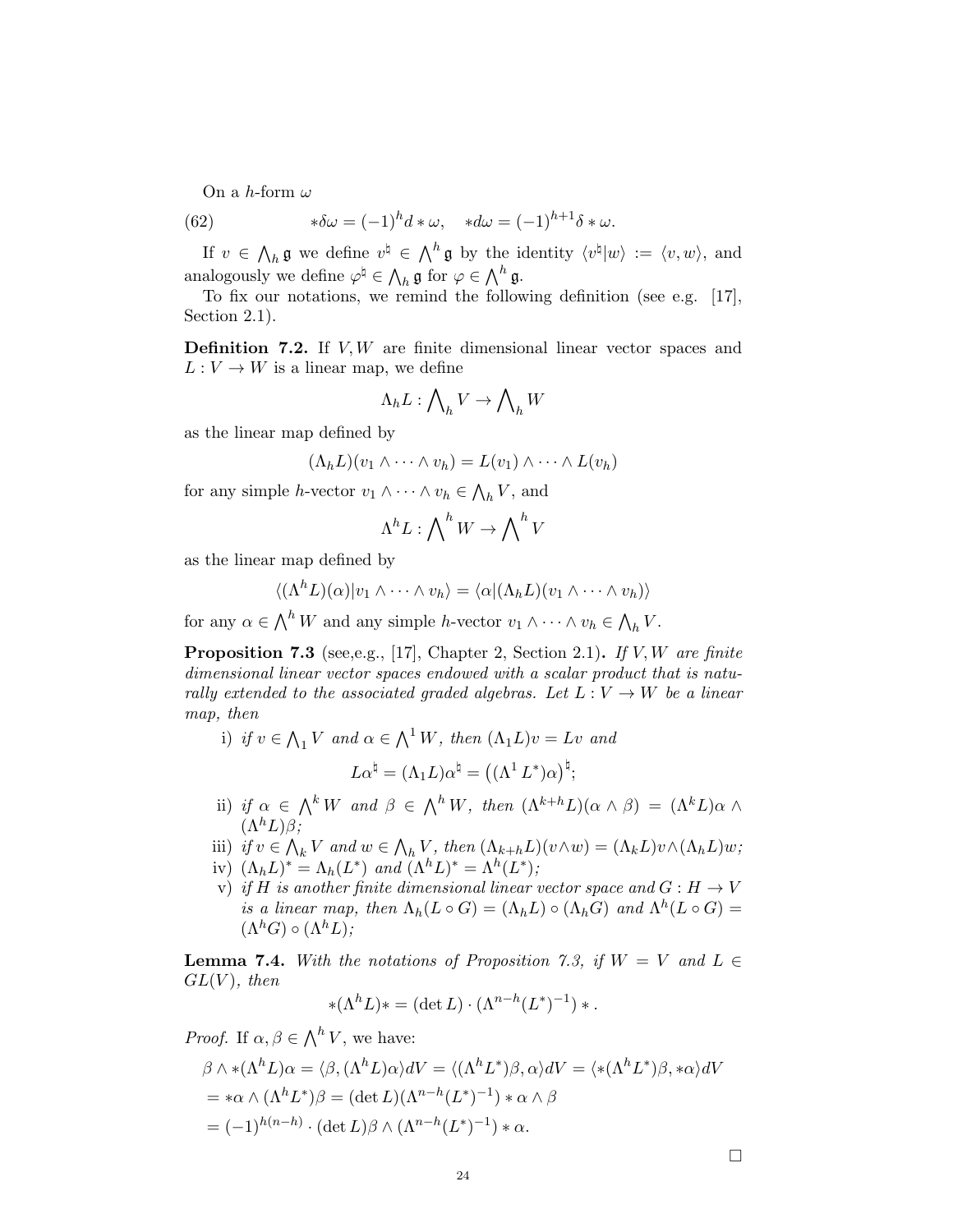### 8. Appendix B: Carnot groups and Rumin's complex

With the notations of Section 1, let  $(\mathbb{G}, \cdot)$  be a Carnot group of step  $\kappa$ identified to  $\mathbb{R}^n$  through exponential coordinates. As above,  $\{e_1, \dots, e_n\}$ is a basis of  $\mathbb{R}^n$  adapeted to the stratification of g. Moreover, let  $X =$  $\{X_1, \ldots, X_n\}$  be the family of left invariant vector fields such that  $X_i(0) =$  $e_i, i = 1, \ldots, n$ . Since G is written in exponential coordinates, a point  $p \in \mathbb{G}$ is identified with the n-tuple  $(p_1, \ldots, p_n) \in \mathbb{R}^n$  and we we can identify G with  $(\mathbb{R}^n, \cdot)$ , where the explicit expression of the group operation  $\cdot$  is determined by the Campbell-Hausdorff formula.

For any  $x \in \mathbb{G}$ , the *(left)* translation  $\tau_x : \mathbb{G} \to \mathbb{G}$  is defined as

$$
z \mapsto \tau_x z := x \cdot z.
$$

For any  $\lambda > 0$ , the *dilation*  $\delta_{\lambda} : \mathbb{G} \to \mathbb{G}$ , is defined as

(63) 
$$
\delta_{\lambda}(x_1, ..., x_n) = (\lambda^{d_1} x_1, ..., \lambda^{d_n} x_n),
$$

where  $d_i \in \mathbb{N}$  is called *homogeneity of the variable*  $x_i$  in  $\mathbb{G}$  (see [12] Chapter 1).

The dilations  $\delta_{\lambda}$  are group automorphisms, since

$$
\delta_{\lambda} x \cdot \delta_{\lambda} y = \delta_{\lambda} (x \cdot y).
$$

We remind that the generating vector fields  $X_1, \ldots, X_m$  are homogeneous of degree 1 with respect to group dilations.

**Proposition 8.1** (see, e.g. [13], Proposition 2.1). The group product has the form

(64) 
$$
x \cdot y = x + y + \mathcal{Q}(x, y), \quad \text{for all } x, y \in \mathbb{R}^n
$$

where  $\mathcal{Q} = (\mathcal{Q}_1, \ldots, \mathcal{Q}_n) : \mathbb{R}^n \times \mathbb{R}^n \to \mathbb{R}^n$  and each  $\mathcal{Q}_i$  is a homogeneous polynomial of degree  $d_i$  with respect to the intrinsic dilations of  $\mathbb G$  defined in  $(63)$ , that is

$$
Q_i(\delta_\lambda x, \delta_\lambda y) = \lambda^{d_i} Q_i(x, y),
$$
 for all  $x, y \in \mathbb{G}$ .

Moreover, again for all  $x, y \in \mathbb{G}$ 

$$
\mathcal{Q}_1(x,y)=...=\mathcal{Q}_{m_1}(x,y)=0,
$$

(65) 
$$
Q_j(x, 0) = Q_j(0, y) = 0
$$
, for  $m_1 < j \le n$ ,

(66)

$$
Q_j(x, y) = Q_j(x_1, \ldots, x_{h_{i-1}}, y_1, \ldots, y_{h_{i-1}}), \quad \text{if} \quad 1 < i \leq \kappa \quad \text{and} \quad j \leq h_i.
$$

**Proposition 8.2** (see, e.g. [13], Proposition 2.2). The vector fields  $X_j$  have polynomial coefficients and have the form

(67) 
$$
X_j(x) = \partial_j + \sum_{i>h_l}^n q_{i,j}(x)\partial_i, \quad \text{for } j = 1,\ldots, n \text{ and } j \leq h_l,
$$

where  $q_{i,j}(x) = \frac{\partial Q_i}{\partial y_j}(x, y)|_{y=0}$  so that if  $j \leq h_l$  then  $q_{i,j}(x) = q_{i,j}(x_1, ..., x_{h_{l-1}})$ and  $q_{i,j}(0) = 0$ .

From now on, if  $\mathcal{U} \subset \mathbb{G}$  is an open set and  $h = 0, 1, \ldots, n$  we denote by  $\Omega_h(\mathcal{U})$  and  $\Omega^h(\mathcal{U})$  the sets of all sections of  $\bigwedge_h \mathfrak{g}$  and  $\bigwedge^h \mathfrak{g}$ , respectively. If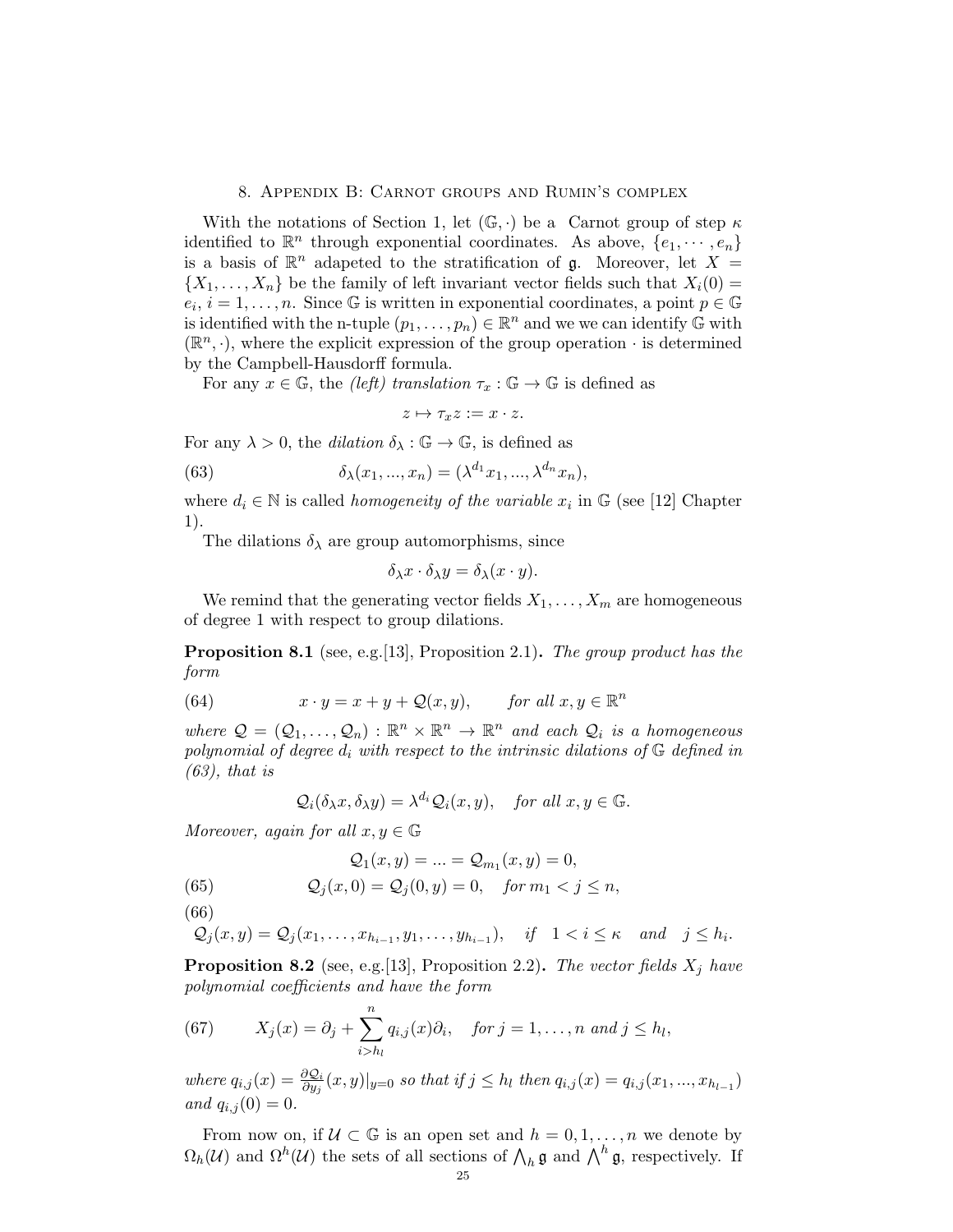$\mathcal{U} = \mathbb{G}$  we write only  $\Omega_h$  and  $\Omega^h$ . We refer to elements of  $\Omega_h$  as to fields of h-vectors and to elements of  $\Omega^h$  as to h-forms.

We recall the notion of weight of a form that is necessary to introduce the Rumin's complex.

**Definition 8.3.** If  $\alpha \in \Lambda^1$  **g**,  $\alpha \neq 0$ , we say that  $\alpha$  has *pure weight k*, and we write  $w(\alpha) = k$ , if  $\alpha^{\natural} \in V_k$ . More generally, if  $\alpha \in \Lambda^h \mathfrak{g}$ , we say that  $\alpha$ has pure weight k if  $\alpha$  is a linear combination of covectors  $\theta_{i_1} \wedge \cdots \wedge \theta_{i_h}$  with  $w(\theta_{i_1}) + \cdots + w(\theta_{i_h}) = k.$ 

Remark 8.4. If  $\alpha, \beta \in \bigwedge^h \mathfrak{g}$  and  $w(\alpha) \neq w(\beta)$ , then  $\langle \alpha, \beta \rangle = 0$ . Indeed, it is enough to notice that, if  $w(\theta_{i_1} \wedge \cdots \wedge \theta_{i_h}) \neq w(\theta_{J_1} \wedge \cdots \wedge \theta_{J_h})$ , with  $i_1 < i_2 < \cdots < i_h$  and  $J_1 < J_2 < \cdots < J_h$ , then for at least one of the indices  $\ell = 1, \ldots, h, i_{\ell} \neq J_{\ell}$ , and hence  $\langle \theta_{i_1} \wedge \cdots \wedge \theta_{i_h}, \theta_{J_1} \wedge \cdots \wedge \theta_{J_h} \rangle = 0$ .

We have  $([3],$  formula  $(16))$ 

(68) 
$$
\bigwedge\nolimits^h \mathfrak{g} = \bigoplus_{p=M_h^{\min}}^{M_h^{\max}} \bigwedge\nolimits^{h,p} \mathfrak{g},
$$

where  $\bigwedge^{h,p} \mathfrak{g}$  is the linear span of the h–covectors of weight p and  $M_h^{\min}$ ,  $M_h^{\text{max}}$  are respectively the smallest and the largest weight of left-invariant h-covectors.

Keeping in mind the decomposition (68), we can define in the same way several left invariant fiber bundles over G, that we still denote with the same symbol  $\bigwedge^{h,p} \mathfrak{g}.$ 

We notice also that the fiber  $\bigwedge_x^h \mathfrak{g}$  (and hence the fiber  $\bigwedge_x^{h,p} \mathfrak{g}$ ) can be endowed with a natural scalar product  $\langle \cdot, \cdot \rangle_x$ .

We denote by  $\Omega^{h,p}$  the vector space of all smooth h–forms in G of pure weight p, i.e. the space of all smooth sections of  $\bigwedge^{h,p} \mathfrak{g}$ . We have

(69) 
$$
\Omega^{h} = \bigoplus_{p=M_{h}^{\min}}^{M_{h}^{\max}} \Omega^{h,p}.
$$

The following crucial property of the weight follows from Cartan identintity: see [26], Section 2.1:

**Lemma 8.5.** We have  $d(\bigwedge^{h,p} \mathfrak{g}) \subset \bigwedge^{h+1,p} \mathfrak{g},$  i.e., if  $\alpha \in \bigwedge^{h,p} \mathfrak{g}$  is a left invariant h-form of weight p with  $d\alpha \neq 0$ , then  $w(d\alpha) = w(\alpha)$ .

**Definition 8.6.** Let now  $\alpha = \sum_{\theta_i^h \in \Theta^{h,p}} \alpha_i \theta_i^h \in \Omega^{h,p}$  be a (say) smooth form of pure weight  $p$ . Then we can write

$$
d\alpha = d_0\alpha + d_1\alpha + \dots + d_\kappa\alpha,
$$

where

$$
d_0\alpha=\sum_{\theta_i^h\in\Theta^{h,p}}\alpha_id\theta_i^h
$$

does not increase the weight,

$$
d_1 \alpha = \sum_{\theta_i^h \in \Theta^{h,p}} \sum_{j=1}^{m_1} (X_j \alpha_i) \theta_j \wedge \theta_i^h
$$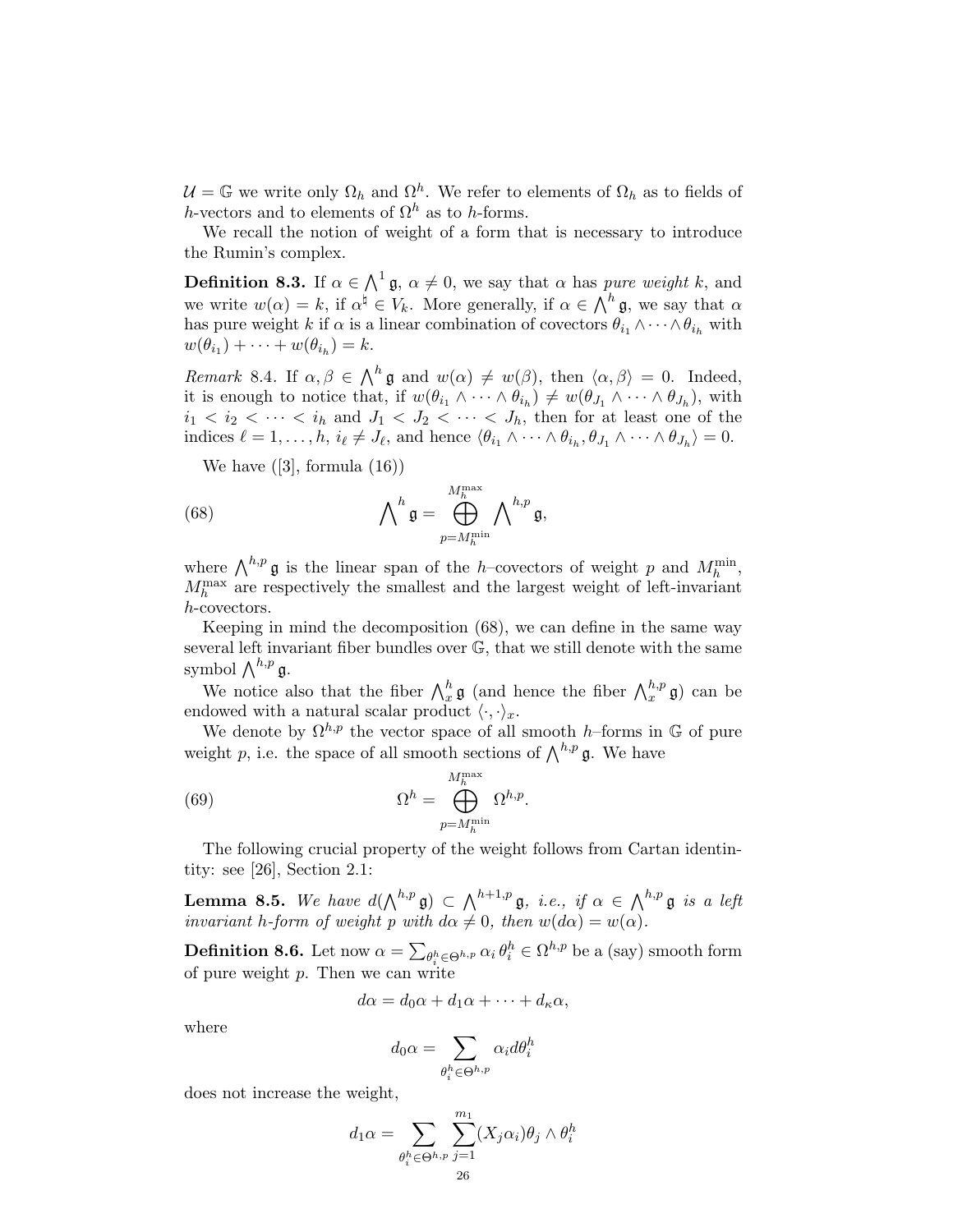increases the weight by 1, and, more generally,

$$
d_i \alpha = \sum_{\theta_i^h \in \Theta^{h,p}} \sum_{X_j \in V_i} (X_j \alpha_i) \theta_j \wedge \theta_i^h,
$$

increases the weight by i, when  $i = 0, 1, \ldots, \kappa$ . In particular,  $d_0$  is an algebraic operator. We denote by  $\delta_0$  its adjoint.

**Lemma 8.7.**  $d_0^2 = 0$ , *i.e.*  $(\Omega^*, d_0)$  *is a complex.* 

*Proof.* Take  $\alpha \in \Omega^{h,p}$ , and write the identity  $d^2\alpha = 0$ , gathering all terms according their weights. Since terms with different weights are orthogonal, this yields that all groups of given weight vanish. But the group of weight p is precisely  $d_0^2 \alpha$ , and we are done.

The following definition of intrinsic covectors (and therefore of intrinsic forms) is due to M. Rumin  $([26], [25])$ .

## **Definition 8.8.** If  $0 \leq h \leq n$  we set

$$
E_0^h := \ker d_0 \cap \ker \delta_0 = \ker d_0 \cap (\text{Im } d_0)^{\perp} \subset \Omega^h
$$

We refer to the elements of  $E_0^h$  as to *intrinsic h-forms on*  $\mathbb{G}$ . Since the construction of  $E_0^h$  is left invariant, this space of forms can be seen as the space of sections of a fiber subbundle of  $\bigwedge^h \mathfrak{g}$ , generated by left translation and still denoted by  $E_0^h$ . In particular  $E_0^h$  inherits from  $\bigwedge^h \mathfrak{g}$  the scalar product on the fibers.

Remark 8.9. There exists a left invariant orthonormal basis  $\Xi_0^h = \{\xi_j\}$  of  $E_0^h$  that is adapted to the filtration (68).

Since it is easy to see that  $E_0^1 = \text{span} \{\theta_1, \ldots, \theta_m\}$ , without loss of generality, we can take  $\xi_j = \theta_j$  for  $j = 1, \ldots, m$ .

Finally, we denote by  $N_h^{\min}$  and  $N_h^{\max}$  respectively the lowest and highest weight of forms in  $E_0^h$ .

We define now a (pseudo) inverse of  $d_0$  as follows (see [3], Lemma 2.11):

**Lemma 8.10.** If  $\beta \in \bigwedge^{h+1} \mathfrak{g}$ , then there exists a unique  $\alpha \in \bigwedge^h \mathfrak{g} \cap (\ker d_0)^{\perp}$ such that

 $\delta_0 d_0 \alpha = \delta_0 \beta$ . We set  $\alpha := d_0^{-1} \beta$ .

In particular

 $\alpha = d_0^{-1}\beta$  if and only if  $d_0\alpha - \beta \in \ker \delta_0 = \mathcal{R}(d_0)^{\perp}$ .

In addition,  $d_0^{-1}$  preserves the weights.

The following theorem summarizes the construction of the intrinsic differential  $d_c$  (for details, see [26] and [3], Section 2).

**Theorem 8.11.** The de Rham complex  $(\Omega^*, d)$  splits in the direct sum of two sub-complexes  $(E^*, d)$  and  $(F^*, d)$ , with

 $E := \ker d_0^{-1} \cap \ker (d_0^{-1}d)$  and  $F := \mathcal{R}(d_0^{-1}) + \mathcal{R}(dd_0^{-1}).$ 

We have

 $\Box$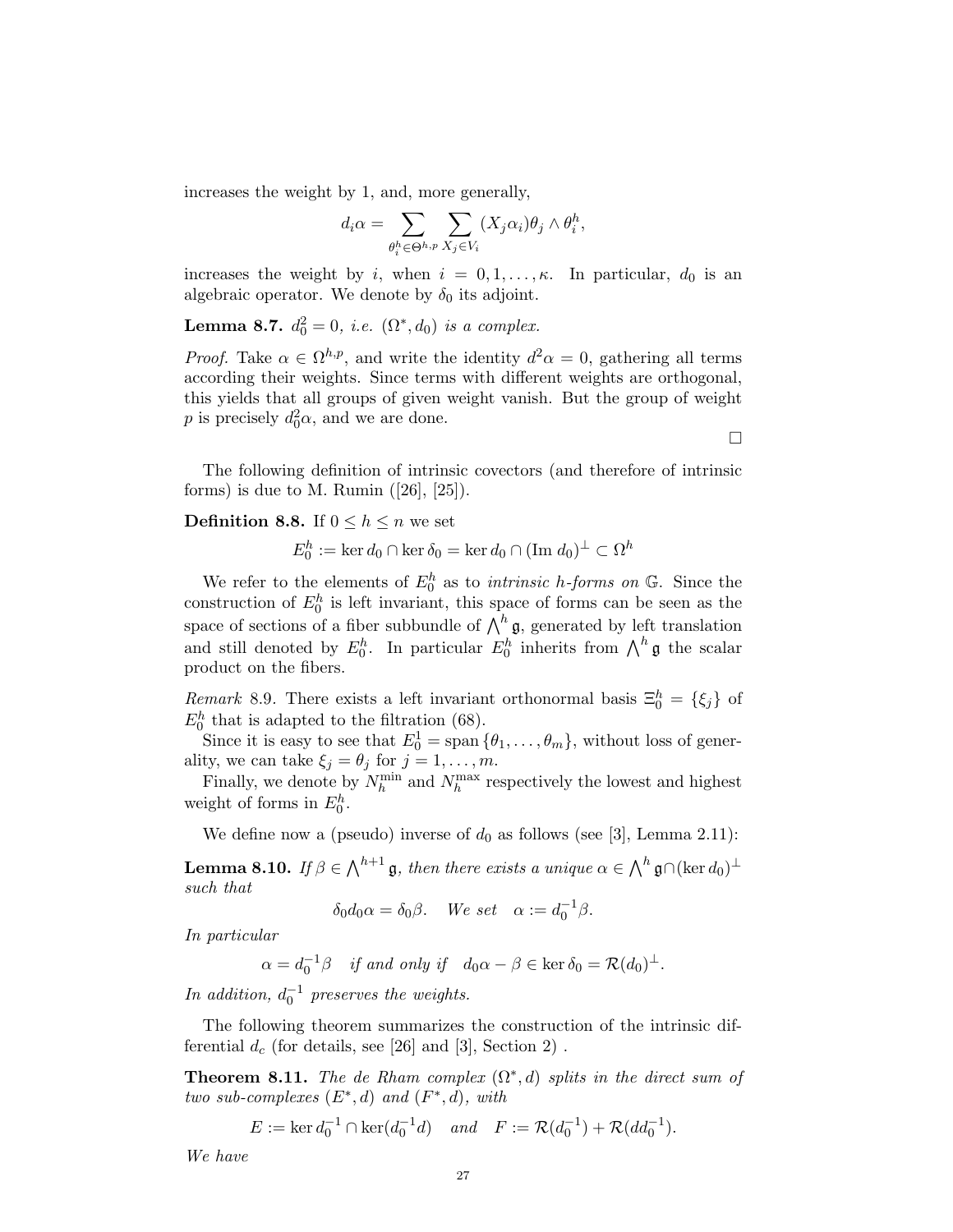i) Let  $\Pi_E$  be the projection on E along F (that is not an orthogonal projection). Then for any  $\alpha \in E_0^{h,p}$  $_{0}^{n,p},$  if we denote by  $(\Pi_{E}\alpha)_{j}$  the component of  $\Pi_E \alpha$  of weight j, then

(70) 
$$
(\Pi_E \alpha)_p = \alpha
$$

$$
(\Pi_E \alpha)_{p+k+1} = -d_0^{-1} \left( \sum_{1 \leq \ell \leq k+1} d_\ell (\Pi_E \alpha)_{p+k+1-\ell} \right)
$$

Notice that  $\alpha \to (\Pi_E \alpha)_{p+k+1}$  is an homogeneous differential operator of order  $k + 1$  in the horizontal derivatives.

.

ii)  $\Pi_E$  is a chain map, i.e.

$$
d\Pi_E = \Pi_E d.
$$

iii) Let  $\Pi_{E_0}$  be the orthogonal projection from  $\Omega^*$  on  $E_0^*$ , then

(71) 
$$
\Pi_{E_0} = Id - d_0^{-1} d_0 - d_0 d_0^{-1}, \quad \Pi_{E_0^{\perp}} = d_0^{-1} d_0 + d_0 d_0^{-1}.
$$

Notice that, since  $d_0$  and  $d_0^{-1}$  are algebraic, then formulas (71) hold also for covectors.

iv)  $\Pi_{E_0} \Pi_E \Pi_{E_0} = \Pi_{E_0}$  and  $\Pi_E \Pi_{E_0} \Pi_E = \Pi_E$ .

Set now

$$
d_c = \Pi_{E_0} d \Pi_E : E_0^h \to E_0^{h+1}, \quad h = 0, \dots, n-1.
$$

We have:

- v)  $d_c^2 = 0;$
- vi) the complex  $E_0 := (E_0^*, d_c)$  is exact;
- vii) with respect to the bases  $\Xi^*$ , the intrinsic differential  $d_c$  can be seen as a matrix-valued operator such that, if  $\alpha$  has weight p, then the component of weight q of  $d_c \alpha$  is given by an homogeneous differential operator in the horizontal derivatives of order  $q - p \geq 1$ , acting on the components of  $\alpha$ .

Remark 8.12. We have also  $E = \ker \delta_0 + \ker(\delta_0 d)$  and  $F = \text{Im } \delta_0 + \text{Im } (d\delta_0)$ .

**Proposition 8.13.** Denote by  $\delta_c = d_c^*$  the formal adjoint of  $d_c$  in  $L^2(\mathbb{G}, E_0^*)$ . Then assertions (62) still hold if we replace d and  $\delta$  by  $d_c$  and  $\delta_c$ , respectively, or by  $d_0$ ,  $\delta_0$ , respectively.

**Lemma 8.14.** If  $\omega \in E^h$  and  $t(\omega) = 0$ , then  $\omega \in *F^{\perp}$  (with respect to the  $L^2$ -product).

*Proof.* By [27], identity (2.27),  $n(*\omega) = 0$ . First of all, we can show that

$$
*\omega \in \ker d_0 \cap \ker (d_0 \delta).
$$

Indeed, by Proposition 8.13,  $d_0(*\omega) = (-1)^h * \delta_0 \omega = 0$  and  $d_0 \delta * \omega =$  $(-1)^{h+1}d_0 * d\omega = * \delta_0 d\omega = 0$ . Take now  $\alpha = \delta_0 \xi + d\delta_0 \eta \in F$ . Clearly

$$
\int_{\mathcal{U}} \langle *\omega, \delta_0 \xi \rangle \, dV = \int_{\mathcal{U}} \langle d_0 * \omega, \xi \rangle \, dV = 0.
$$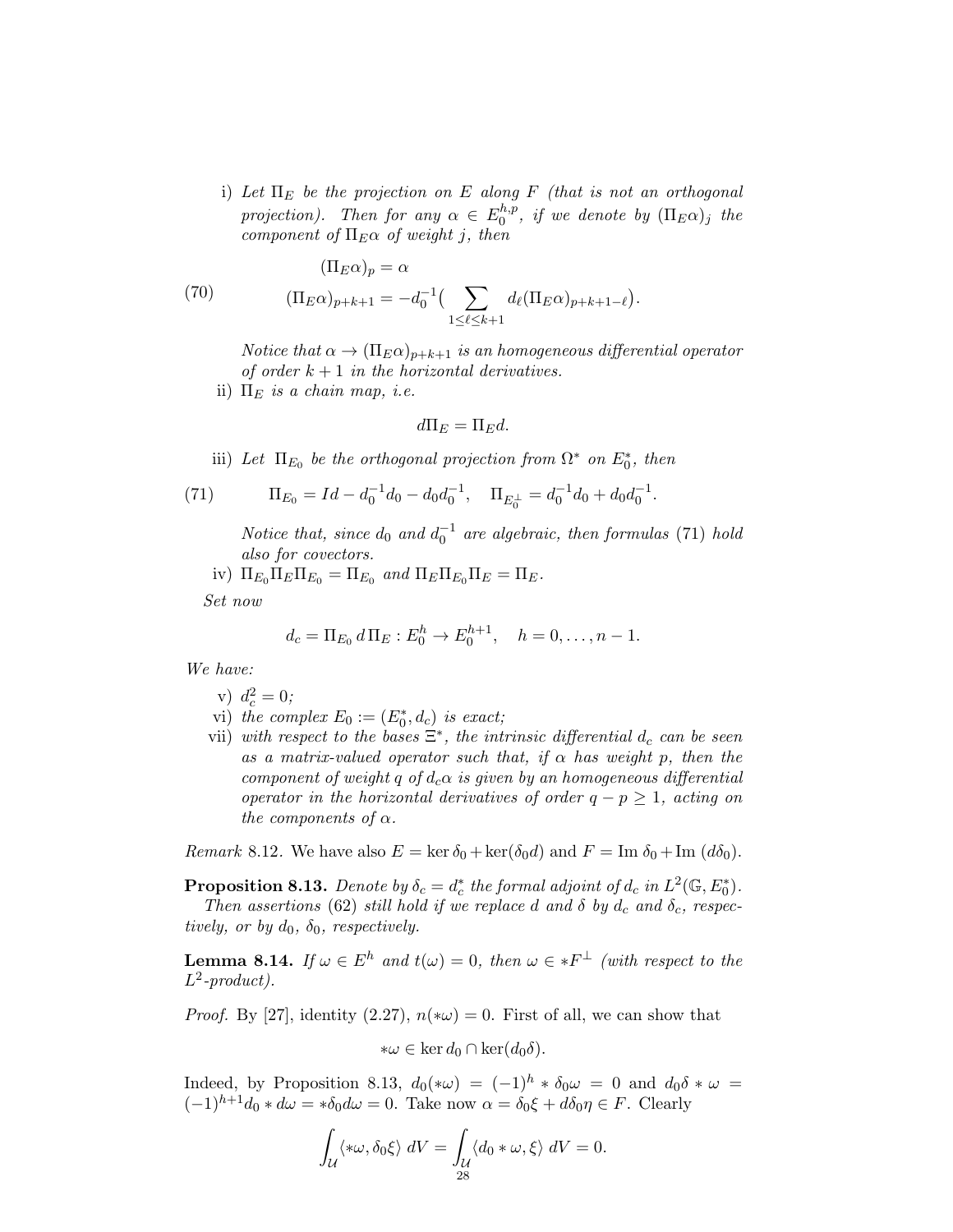On the other hand, by classical Green's formula

$$
\int_{\mathcal{U}} \langle *\omega, d\delta_0 \eta \rangle dV
$$
\n
$$
= \int_{\mathcal{U}} \langle \delta * \omega, \delta_0 \eta \rangle dV + \int_{\partial \mathcal{U}} t(\delta_0 \eta) \wedge *n(*\omega)
$$
\n
$$
= \int_{\mathcal{U}} \langle \delta * \omega, \delta_0 \eta \rangle dV \quad \text{(since } n(*\omega) = *t(\omega) \text{)}
$$
\n
$$
= \int_{\mathcal{U}} \langle d_0 \delta * \omega, \eta \rangle dV = 0.
$$

This proves that  $*\omega \in F^{\perp}$ , and then the assertion follows.  $\square$ 

Finally, we remind the definition of free Carnot group (see, for instance [6], Section 14.1).

**Definition 8.15.** Let  $m \geq 2$  and  $\kappa \geq 1$  be fixed integers. We say that  $f_{m,\kappa}$ is the free Lie algebra with m generators  $x_1, \ldots, x_m$  and nilpotent of step  $\kappa$ if:

- i)  $f_{m,\kappa}$  is a Lie algebra generated by its elements  $x_1, \ldots, x_m$ , i.e.  $f_{m,\kappa} =$ Lie $(x_1, \ldots, x_m);$
- ii)  $f_{m,\kappa}$  is nilpotent of step  $\kappa$ ;
- iii) for every Lie algebra **n** nilpotent of step  $\kappa$  and for every map  $\phi$  from the set  $\{x_1, \ldots, x_m\}$  to **n**, there exists a (unique) homomorphism of Lie algebras  $\Phi$  from  $f_{m,\kappa}$  to n which extends  $\phi$ .

The Carnot group  $\mathbb G$  is said free if its Lie algebra  $\mathfrak g$  is isomorphic to a free Lie algebra.

When G is a free group, we can assume  $\{X_1, \ldots, X_n\}$  a Grayson-Grossman-Hall basis of  $\mathfrak g$  (see [18], [6], Theorem 14.1.10). This makes several computations much simpler. In particular,  $\{[X_i, X_j], X_i, X_j \in V_1, i \leq j\}$  provides an orthonormal basis of  $V_2$ .

**Theorem 8.16** ([15], Theorem 5.9). Let  $G$  be a free group of step  $\kappa$ . Then all forms in  $E_0^1$  have weight 1 and all forms in  $E_0^2$  have weight  $\kappa + 1$ .

In particular, the differential  $d_c$ :  $E_0^1 \rightarrow E_0^2$  can be identified, with respect to the adapted bases  $\Xi_0^1$  and  $\Xi_0^2$ , with a homogeneous matrix-valued differential operator of degree  $\kappa$  in the horizontal derivatives.

Moreover, since  $\Pi_{E_0}$  preserves the weights, if  $\xi \in \bigwedge^{2,p} \mathfrak{g}$  with  $p \neq \kappa + 1$ , then  $\Pi_{E_0} \xi = 0$ . Indeed,  $\Pi_{E_0} \xi$  has weight p, and therefore has to be zero, since  $\Pi_{E_0} \xi \in \bigwedge^{2,\kappa+1} \mathfrak{g}.$ 

**Lemma 8.17** ([15], Lemma 6.3). If  $\mathfrak g$  is a free algebra of step 2, then

- (1)  $d_0(\Lambda^1 \mathfrak{g}) = \Lambda^{2,2} \mathfrak{g};$
- (2) if  $\theta_i \wedge \theta_j \in \bigwedge_{i=1}^{2,2} \mathfrak{g}$ , then  $d_0^{-1}(\theta_i \wedge \theta_j) = -[X_i, X_j]^{\natural}$ ;
- (3) if  $\theta_i \wedge \theta_j \in \bigwedge^{2,2} \mathfrak{g}$ , then  $d_0 d_0^{-1} (\theta_i \wedge \theta_j) = \theta_i \wedge \theta_j$ ;
- (4) if  $\theta_i \wedge \theta_j \in \bigwedge^{2,3} \mathfrak{g}$  or  $\theta_i \wedge \theta_j \in \bigwedge^{2,4} \mathfrak{g}$  then  $d_0^{-1}(\theta_i \wedge \theta_j) = 0$ , so that  $again \, d_0^{-1}(\theta_i \wedge \theta_j) = -[X_i, X_j]^{\natural}.$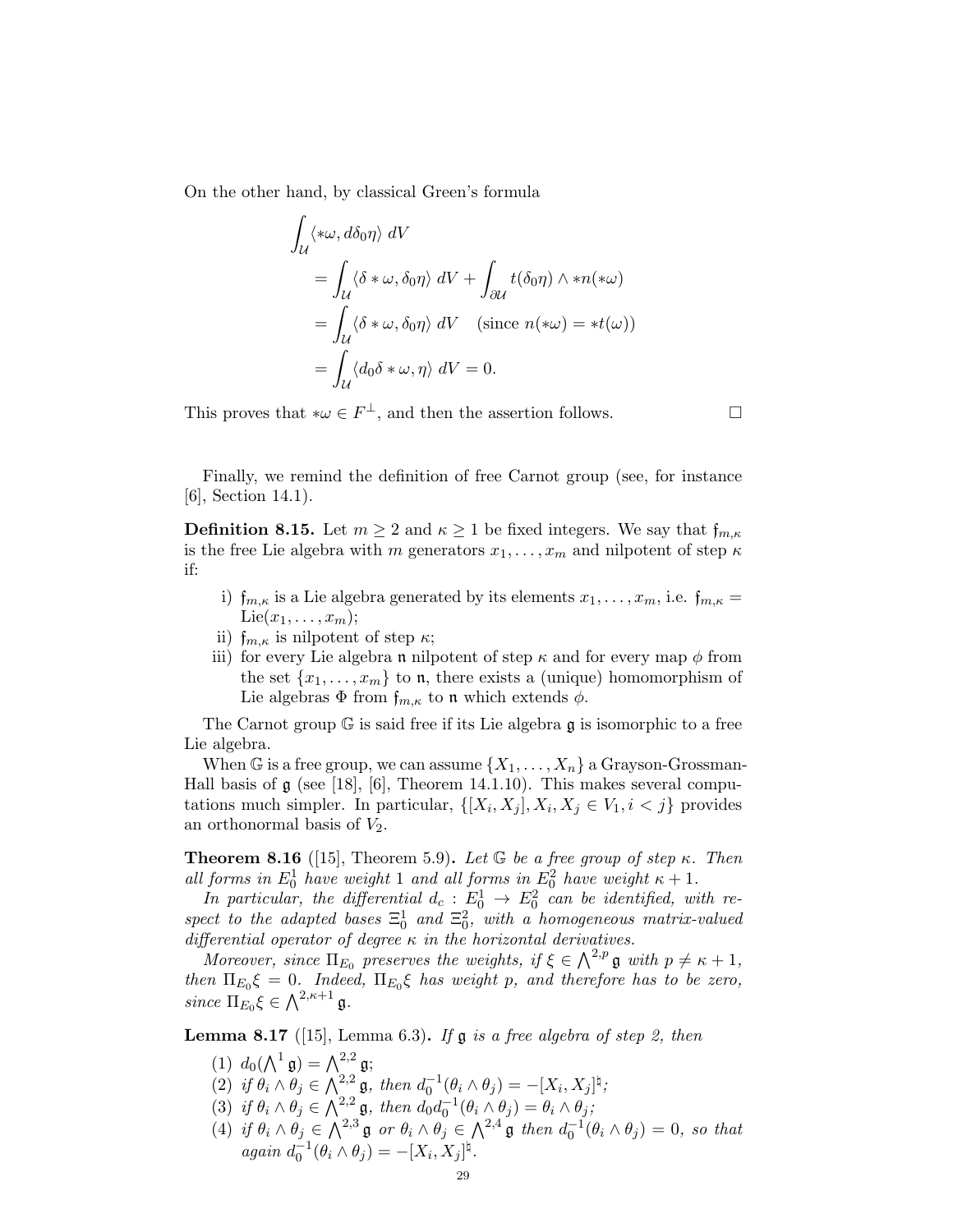#### 9. Appendix C: A variational approach to Maxwell's equations

A standard approach to the Dirichlet problem with relative boundary conditions in a bounded open set  $\mathcal U$  for system (15) relies on a variational approach combined with a compactness argument (see, for instance, [7] and Appendix A of [20]).

**Step 1.** We replace the two equations of (15) by the single equation

(72) 
$$
\delta M dN \alpha + \sigma (N^{-1})^* d \delta \alpha - \omega^2 \alpha = 0
$$

in  $W_{DN}^{1,2}(\mathcal{U},\bigwedge^1\mathbb{R}^3)$ , where  $\sigma > 0$ . The condition  $\delta \alpha = 0$  will follow later from the equation

$$
\sigma\delta\big((N^{-1})^*d\delta\alpha\big) - \omega^2\,\delta\alpha = 0,
$$

which is obtained by applying  $\delta$  to both sides of (72).

Step 2. The second step consists in proving, via Lax-Milgram theorem applied to the quadratic form

(73) 
$$
\tilde{J}^{\mu,\varepsilon}(\alpha) := \int_{\mathcal{U}} \langle M dN\alpha, dN\alpha \rangle_{\text{Euc}} dV + \sigma \int_{\mathcal{U}} |\delta\alpha|^2 dV + C \int_{\mathcal{U}} \langle N\alpha, \alpha \rangle_{\text{Euc}} dV
$$

in  $W_{DN}^{1,2}(\mathcal{U},\bigwedge^1 \mathbb{R}^3)$ , the existence of a (unique) solution of the equation

$$
\delta M dN\alpha + \sigma d(\delta \alpha) + C \alpha = f \in W_{DN}^{1,2}(\mathcal{U}, \bigwedge \n\begin{matrix} T \mathbb{R}^3 \end{matrix})^*
$$

in  $W_{DN}^{1,2}(\mathcal{U},\bigwedge^1 T\mathbb{R}^3)$ , where  $C > 0$ . Indeed, it is easy to see that  $\tilde{J}$  is coercive in  $W_{DN}^{1,2}(\mathcal{U},\bigwedge^1 T\mathbb{R}^3)$ . Notice also that Green formula together with the boundary condition  $t(N\alpha) = 0$  shows an hidden (for the moment only formal) property of the minimizers of  $\tilde{J}^{\mu,\varepsilon}$ : the fact that  $\delta \alpha = 0$  on  $\partial \mathcal{U}$ .

Step 3. By a compactness argument, it follows from Step 2 that equation (72) has a unique solution  $\alpha_0 \in W_D^{1,2}(\mathcal{U}, \bigwedge^1 T \mathbb{R}^3)$ , provided  $\omega$  does not belong to a suitable discrete set  $\Sigma_{\sigma}$ .

**Step 4.** If  $f \in L^2(\mathcal{U}, \bigwedge^1 \mathbb{R}^3)$ , a regularization argument shows now that  $\alpha_0 \in W^{2,2}(\mathcal{U}, \bigwedge^1 T \mathbb{R}^3)$  and that  $\delta \alpha_0 = 0$  on  $\partial \mathcal{U}$  in the usual trace sense.

Step 5. Applying  $\delta$  to both sides of (72), and keeping in mind that  $\delta \alpha_0$ vanishes on  $\partial U$ , we conclude that eventually we can drop the artificial term  $(N^{-1})^*d\delta\alpha_0$  in (72).

### **REFERENCES**

- [1] Kari Astala, Tadeusz Iwaniec, and Gaven Martin. Elliptic partial differential equations and quasiconformal mappings in the plane, volume 48 of Princeton Mathematical Series. Princeton University Press, Princeton, NJ, 2009.
- [2] Annalisa Baldi and Bruno Franchi. Differential forms in Carnot groups: a Γconvergence approach. Calc. Var. Partial Differential Equations, 43(1):211–229, 2012.
- [3] Annalisa Baldi, Bruno Franchi, Nicoletta Tchou, and Maria Carla Tesi. Compensated compactness for differential forms in Carnot groups and applications. Adv. Math., 223(5):1555–1607, 2010.
- [4] Annalisa Baldi, Bruno Franchi, and Maria Carla Tesi. Compensated compactness in the contact complex of Heisenberg groups. Indiana Univ. Math. J., 57:133–186, 2008.
- [5] Annalisa Baldi, Bruno Franchi, and Maria Carla Tesi. Differential forms, Maxwell equations and compensated compactness in Carnot groups. Lecture Notes of Seminario Interdisciplinare di Matematica, 7:21–40, 2008.